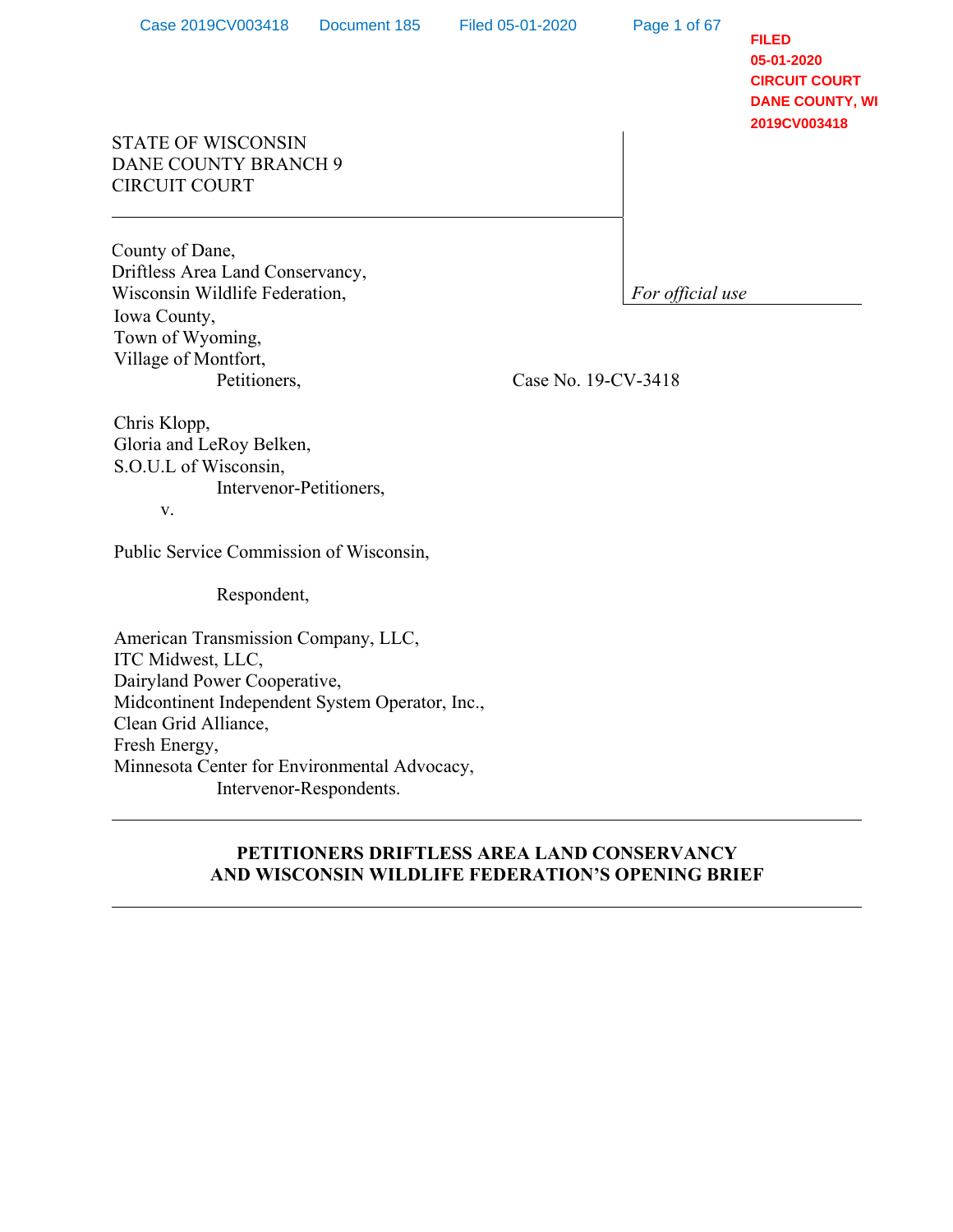# **TABLE OF CONTENTS**

| $\mathbf{I}$ .<br>CHC's Origins as a MISO High-Voltage "MVP" Transmission Line  4<br>A.<br><b>B.</b><br>Undisputed Facts: Not a "wind only" project, not needed to "keep the lights on," and<br>1.<br>2. PSC Staff's testimony on Applicants' economic models concludes that the CHC<br>transmission line will have negative economic benefits in most modeled future scenarios 7<br>DALC/WWF's testimony concludes that Applicants' planners did not seriously evaluate<br>3.<br>advanced transmission technologies, including battery storage, that could offset or defer the<br>The CHC Transmission Project's Harmful and Undue Adverse Impacts on the Driftless<br>C.<br>1.<br>2. |  |
|----------------------------------------------------------------------------------------------------------------------------------------------------------------------------------------------------------------------------------------------------------------------------------------------------------------------------------------------------------------------------------------------------------------------------------------------------------------------------------------------------------------------------------------------------------------------------------------------------------------------------------------------------------------------------------------|--|
| D.                                                                                                                                                                                                                                                                                                                                                                                                                                                                                                                                                                                                                                                                                     |  |
| II.<br>A.<br><b>B.</b><br>C.<br>D.<br>Е.<br>$F_{\cdot}$<br>G.                                                                                                                                                                                                                                                                                                                                                                                                                                                                                                                                                                                                                          |  |
| Certificates of Public Convenience and Necessity (CPCN) (Wis. Stat. §§ 196.49, 196.491<br>$\mathbf{I}$ .                                                                                                                                                                                                                                                                                                                                                                                                                                                                                                                                                                               |  |
| П.<br>The Wisconsin Environmental Policy Act (WEPA) (Wis. Stat. § 1.11 and Wis. Adm.                                                                                                                                                                                                                                                                                                                                                                                                                                                                                                                                                                                                   |  |
| III.                                                                                                                                                                                                                                                                                                                                                                                                                                                                                                                                                                                                                                                                                   |  |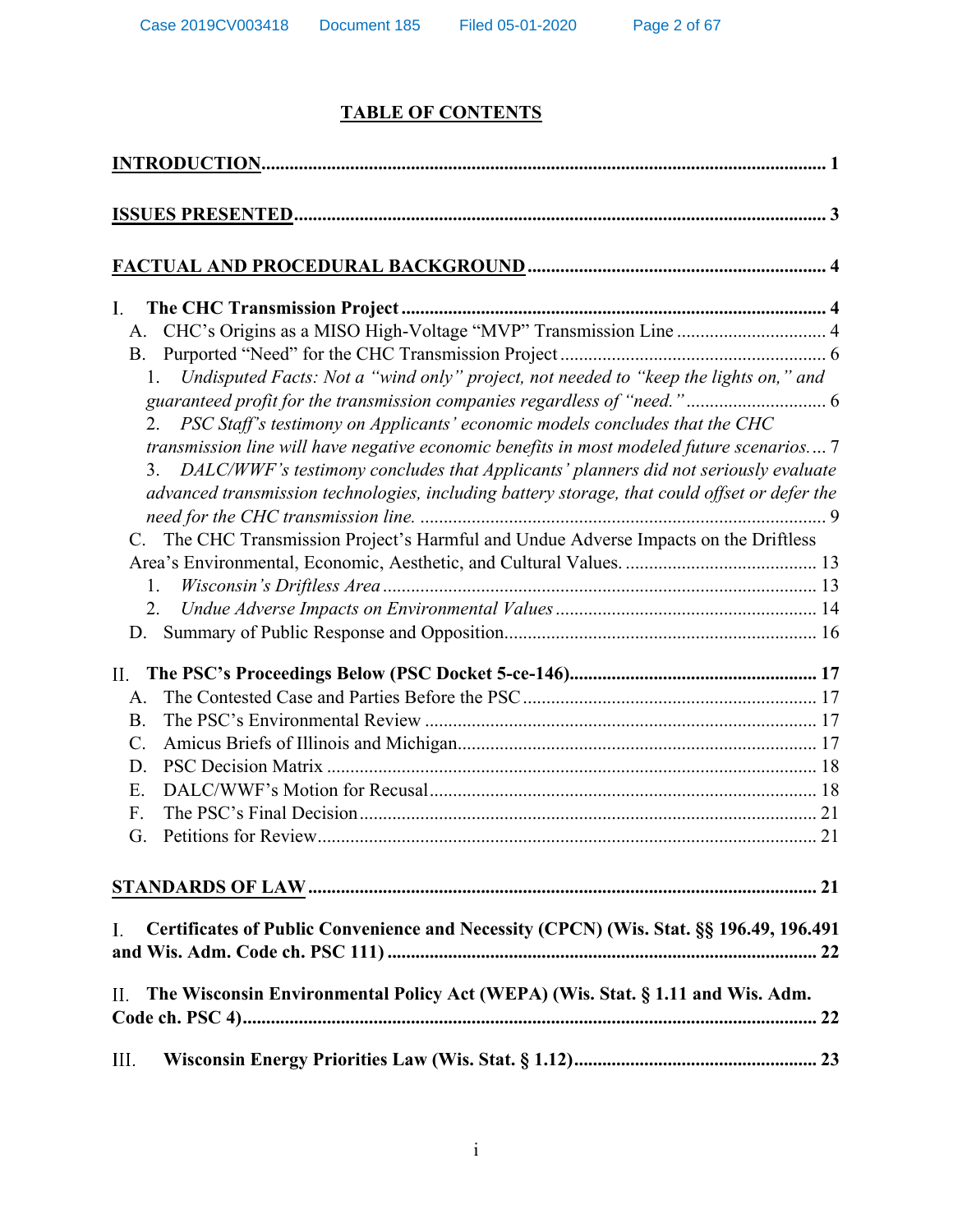| I.<br>The PSC Failed to Comply With the Plain Language of Wisconsin's CPCN Statute                       |  |
|----------------------------------------------------------------------------------------------------------|--|
|                                                                                                          |  |
| A. The PSC's Final Decision Does Not Comply with the Plain Language of Wisconsin's                       |  |
|                                                                                                          |  |
| The Final Decision Ignores and Fails to Explain Several Required CPCN Determinations.<br><b>B.</b><br>29 |  |
| The Final Decision Reflects the PSC's Erroneous Belief That Granting a CPCN is<br>$C_{\cdot}$            |  |
|                                                                                                          |  |
| The PSC's Failure to Conform Its Decision to the Text of the CPCN Statute Undermines<br>D.               |  |
|                                                                                                          |  |
| II. The Final Decision Unlawfully Shifts the Burden of Proof, Mislabels "Conclusions Of                  |  |
| Law" as "Findings of Fact," and Excuses The Applicants' Failure to Prove their Case by a                 |  |
|                                                                                                          |  |
| A. The Final Decision Mislabels Many Legal Conclusions as "Findings of Fact." 35                         |  |
| The Final Decision Inappropriately Bases Its Legal Conclusions on the "Substantial"<br><b>B</b> .        |  |
| Evidence" Standard That Courts Use to Review Agency Decisions, Rather Than the More                      |  |
| Stringent "Preponderance of the Evidence" Standard That is Applicable to Agency Decision                 |  |
|                                                                                                          |  |
| C. The PSC Unlawfully Shifted the Statutory Burden of Proof by Requiring Its Own Staff                   |  |
| and Intervenors to Conclusively Prove the Viability of Alternatives to the Proposed CHC                  |  |
|                                                                                                          |  |
| D. The PSC's Flawed Legal Analysis and Conclusions Are Not Entitled to "Due Weight"                      |  |
|                                                                                                          |  |
| The PSC Violated the Wisconsin Environmental Policy Act (WEPA) and its<br>III.                           |  |
|                                                                                                          |  |
| The PSC Failed to Develop, Consider, and Evaluate Reasonable Alternatives.  45<br>А.                     |  |
| The PSC failed to independently evaluate alternative transmission solutions to meet the<br>1.            |  |
|                                                                                                          |  |
| The PSC failed to develop and consider alternative routing options that would have less<br>2.            |  |
|                                                                                                          |  |
| The PSC failed to require further development of Staff's Base with Asset Renewal<br>3.                   |  |
|                                                                                                          |  |
| The PSC Failed to Adequately Consider Direct, Indirect, and Cumulative Impacts, as<br><b>B.</b>          |  |
|                                                                                                          |  |
| The EIS failed to adequately consider the direct impacts of bird mortality.  50<br>1.                    |  |
| The EIS fails to adequately consider impacts to whooping cranes, bald eagles, and<br>2.                  |  |
|                                                                                                          |  |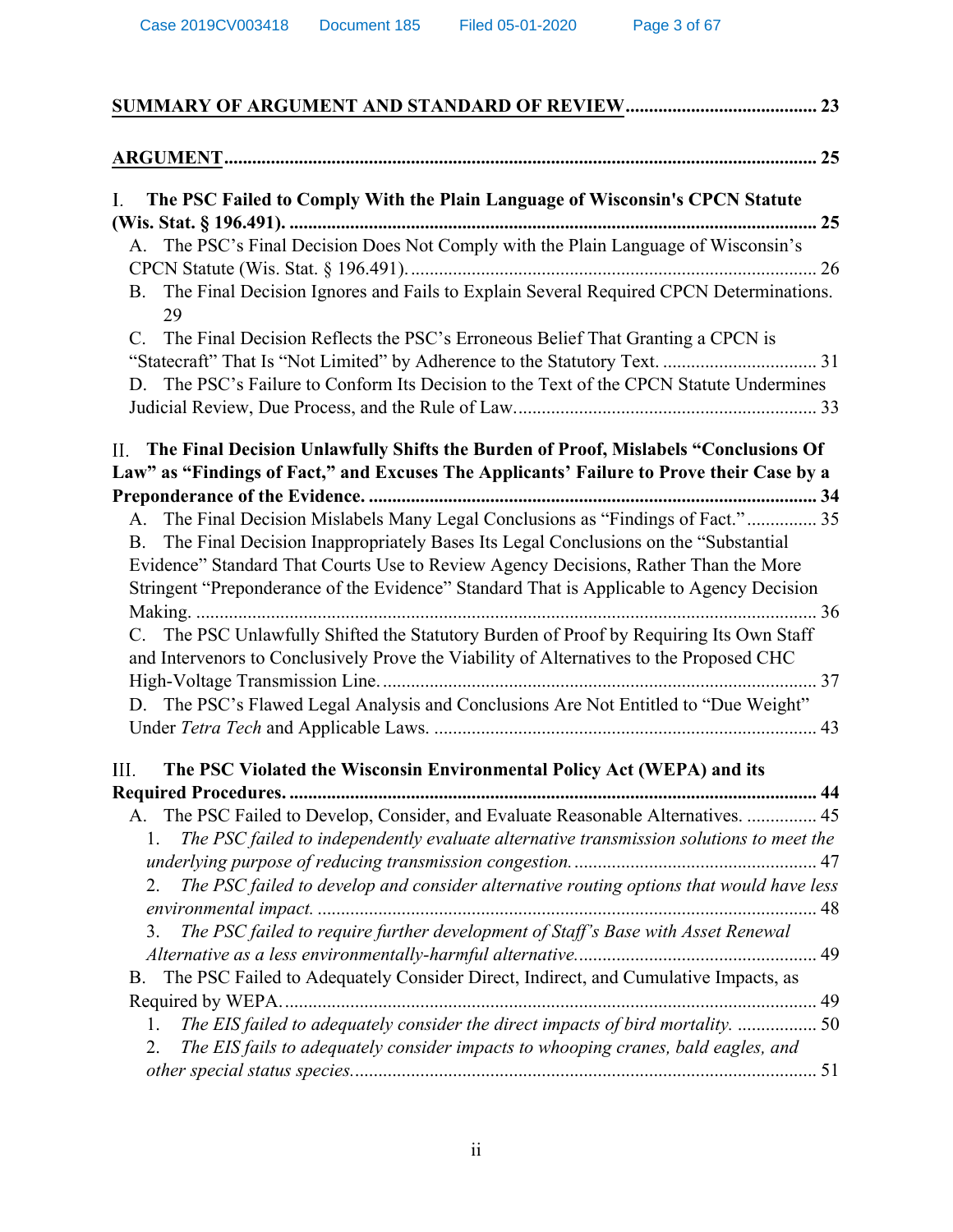| 3. The EIS fails to adequately consider the cumulative impacts of the CHC transmission    |  |
|-------------------------------------------------------------------------------------------|--|
|                                                                                           |  |
| 4. The EIS fails to adequately evaluate the direct and indirect economic impacts to       |  |
|                                                                                           |  |
| C. The PSC Violated WEPA's Procedural Requirements by Prohibiting Parties to the          |  |
| Contested Case from Submitting Comments on the Final Environmental Impact Statement. . 52 |  |
| IV. The PSC's Entanglements With Parties to This Case Created a Risk of Unfairness,       |  |
|                                                                                           |  |
|                                                                                           |  |
|                                                                                           |  |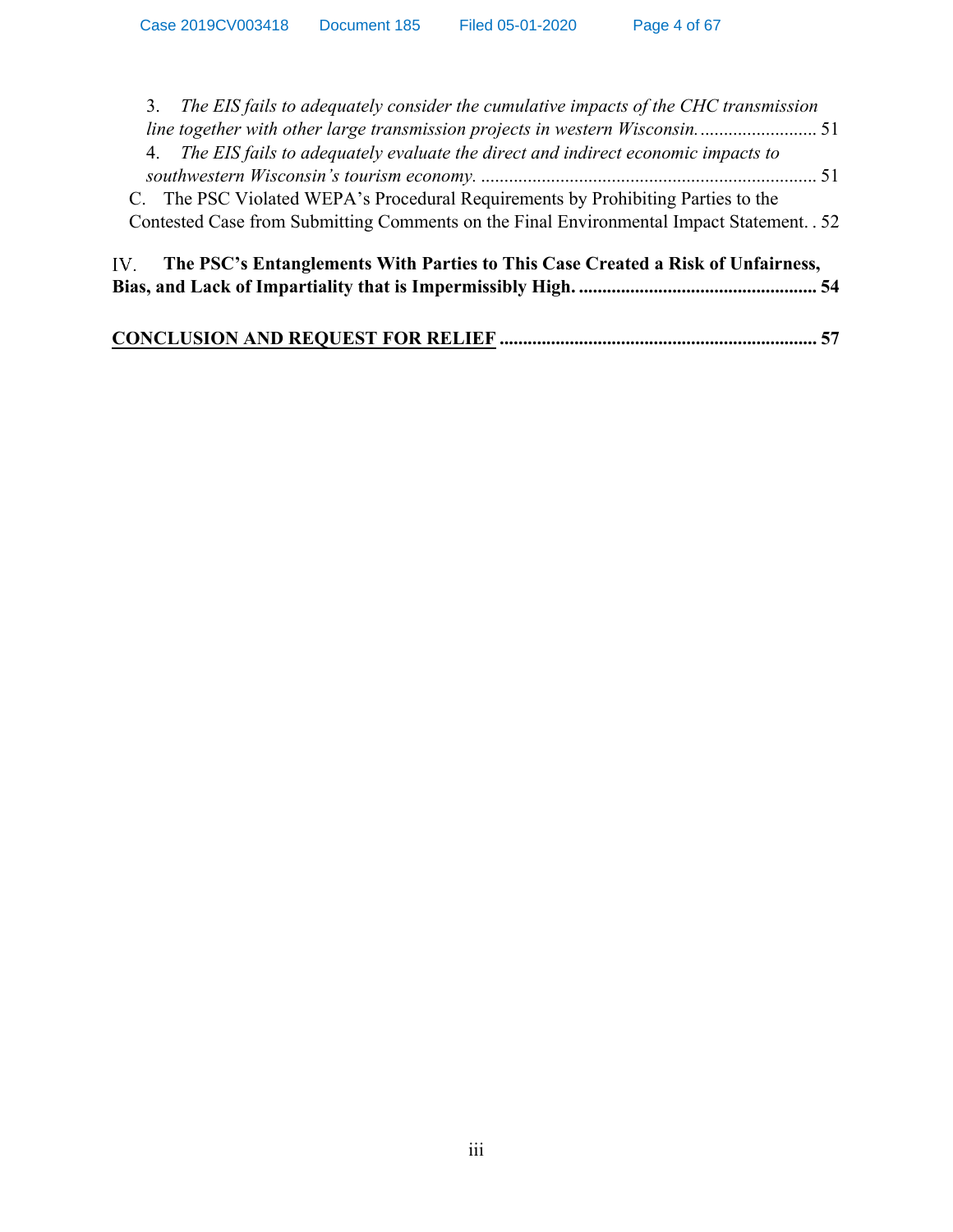# **TABLE OF AUTHORITIES**

# **CASE OPINIONS - STATE**

# **Supreme Court of Wisconsin**

| Connecticut Gen. Life Ins. Co. v. DILHR, 86 Wis. 2d 393, 273 N.W.2d 206 (1979) 37       |
|-----------------------------------------------------------------------------------------|
| Clean Wisconsin, Inc. v. PSCW, 2005 WI 93, 282 Wis.2d 250, 700 N.W.2d 76823, 32, 45     |
| Enbridge Energy Co., Inc. v. Dane County, 2019 WI 78, 387 Wis. 2d 687,                  |
| Guthrie v. Wisconsin Employment Relations Comm'n, 111 Wis. 2d 447,                      |
|                                                                                         |
|                                                                                         |
|                                                                                         |
| Mid-Plains Tel., Inc. v. PSCW, 56 Wis. 2d 780, 202 N.W.2d 907 (1973) 25, 33, 58         |
| Milwaukee Symphony Orchestra, Inc. v. DOR, 2010 WI 33, 324 Wis. 2d 68,                  |
| Myers v. WDNR, 2019 WI 5, 385 Wis. 2d 176, 922 N.W.2d 47 24, 26, 29, 32, 33, 34         |
|                                                                                         |
| Schmidt v. Dep't of Res. Dev., 39 Wis. 2d 46, 158 N.W.2d 306 (1968) 33-34               |
|                                                                                         |
|                                                                                         |
| State ex rel. Kalal v. Circuit Court for Dane Cty., 2004 WI 58, 271 Wis. 2d 633,<br>.26 |
| State ex rel. Wis. Inspection Bureau v. Whitman, 196 Wis. 472, 220 N.W. 929             |
| Tetra Tech EC, Inc. v. Wisconsin Dep't of Revenue, 2018 WI 75, 382 Wis. 2d 495,         |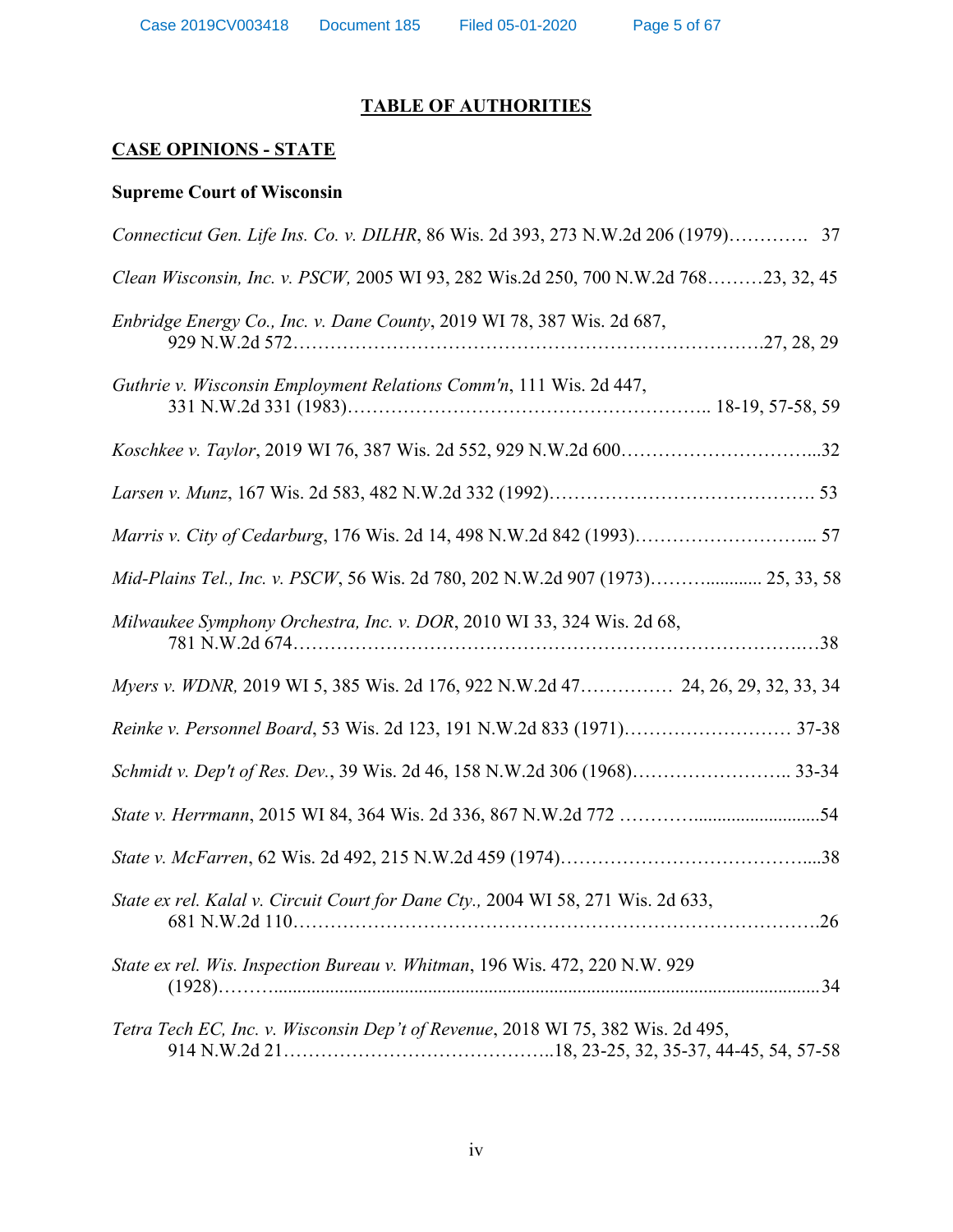| Transp. Oil Inc. v. Cummings, 54 Wis. 2d 256, 195 N.W.2d 649                              |
|-------------------------------------------------------------------------------------------|
| Vogel v. Grant-Lafayette Elec. Co-op., 201 Wis. 2d 416, 548 N.W.2d 829                    |
| Westring v. James, 71 Wis. 2d 462                                                         |
| Wisconsin Bell, Inc. v. Labor & Indus. Review Comm'n, 2018 WI 76, 382 Wis. 2d 624,        |
| Wisconsin Power & Light Co. v. PSCW, 181 Wis.2d 385,                                      |
| Wisconsin's Envtl. Decade, Inc. v. PSCW, 79 Wis. 2d 161, 255 N.W.2d 917 (1977) 46, 47     |
| Wisconsin's Envtl. Decade, Inc. v. PSCW, 79 Wis. 2d 409, 428, 256 N.W.2d 149 (1977) 50-51 |
| <b>Court of Appeals of Wisconsin</b>                                                      |
| Citizens' Util. Bd. v. PSCW, 211 Wis. 2d 537, 565 N.W.2d 554 (Ct. App. 1997) 37           |
| Fond du Lac Cty. v. Town of Rosendale, 149 Wis. 2d 326, 440 N.W.2d 818 (Ct. App. 1989)28  |
| Guthrie v. Wisconsin Employment Relations Comm'n, 107 Wis. 2d 306, 314, 320 N.W.2d        |
| State of Wisconsin v. Marcotte, Appeal No. 2019AP695-CR (April 14, 2020) 54               |
| Sterlingworth Condo. Ass'n, Inc. v. State, Dep't of Nat. Res., 205 Wis. 2d 710,           |
| Town of Holland v. PSCW, 2018 WI App 38, 382 Wis.2d 799, 913 N.W.2d 91423, 32, 36         |
| <b>Supreme Court of Illinois</b>                                                          |
| People Ex Rel. Hartigan v. Illinois. Commerce Comm'n, 117 Ill. 2d 120 (1987)39, 43        |
| <b>CASE OPINIONS - FEDERAL</b>                                                            |

# **Supreme Court of the United States**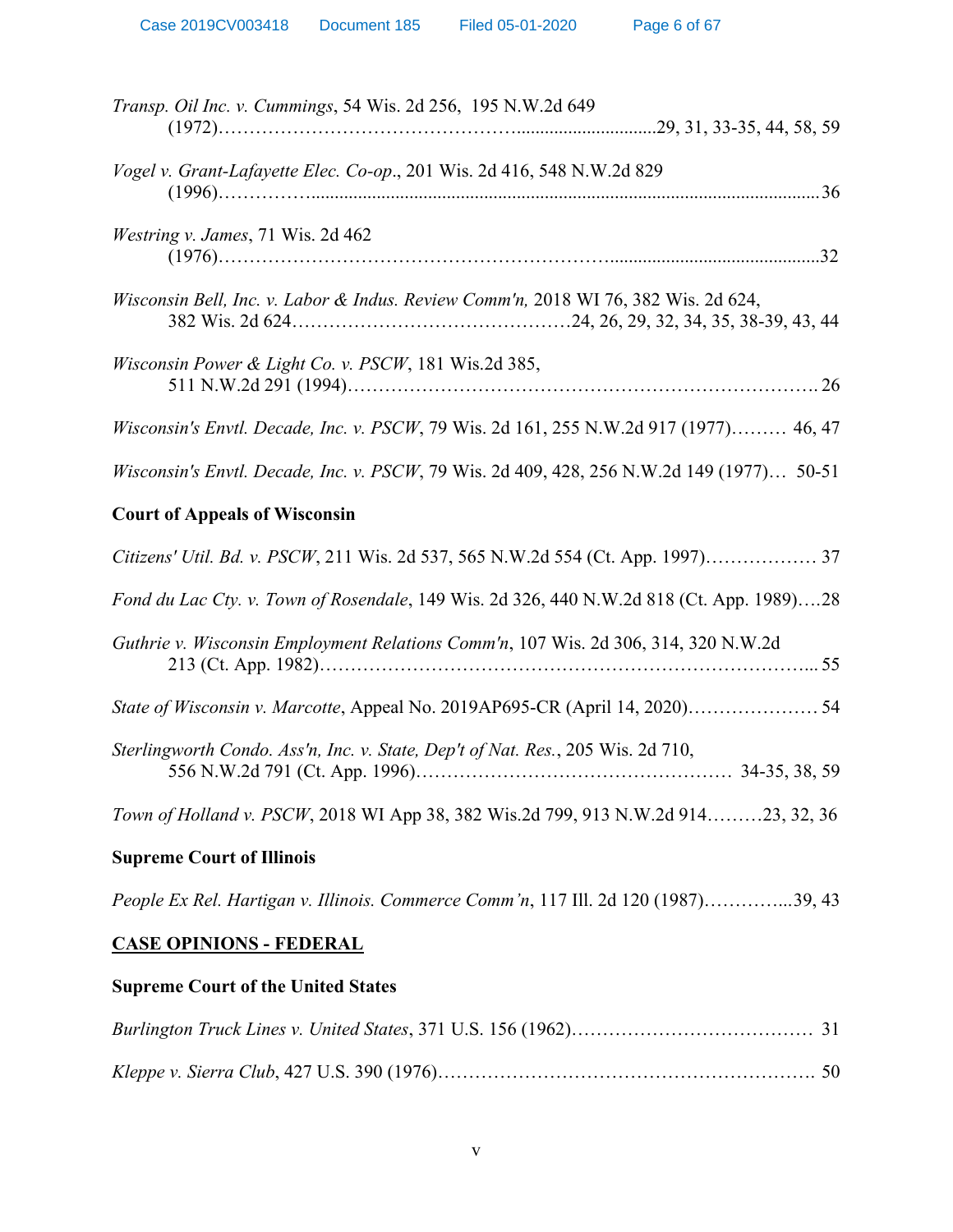|  |  |  | Securities and Exchange Comm'n v. Chenery Corp., 318 U.S. 80 (1943)  31 |  |
|--|--|--|-------------------------------------------------------------------------|--|
|  |  |  |                                                                         |  |

# **United States Court of Appeals**

| Citizens Against Burlington, Inc. v. Busey, 938 F.2d 190, 209 (D.C. Cir. 1991) 47, 48 |
|---------------------------------------------------------------------------------------|
|                                                                                       |
| Greater Boston Television Corp. v. F.C.C., 444 F.2d 841 (D.C. Cir. 1970)35, 44        |
|                                                                                       |
| Simmons v. U.S. Army Corps of Engineers, 120 F.3d 664 (7th Cir. 1997) 47-48           |
|                                                                                       |
|                                                                                       |
|                                                                                       |

# **United States District Courts**

*Habitat Educ. Center, Inc. v. Bosworth*, 363 F. Supp. 2d 1070 (E.D. Wisc. 2005)……………. 50

# **STATUTES - STATE**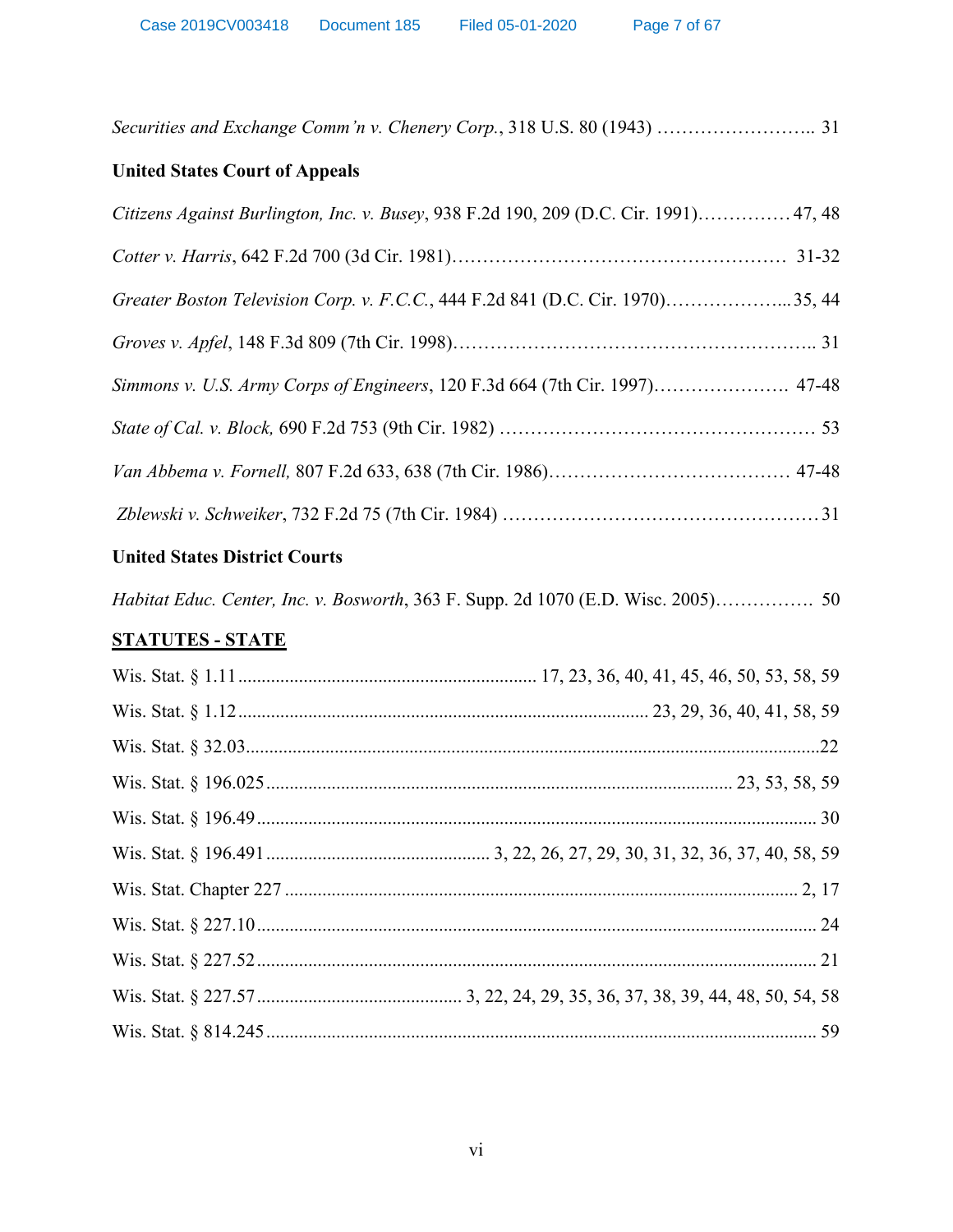# **REGULATIONS - STATE**

# **REGULATIONS - FEDERAL**

# **LAW JOURNAL ARTICLES**

| Chenery Revisited: Reflections on Reversal and Remand of Admin. Orders, |  |
|-------------------------------------------------------------------------|--|
|                                                                         |  |

# **DICTIONARIES**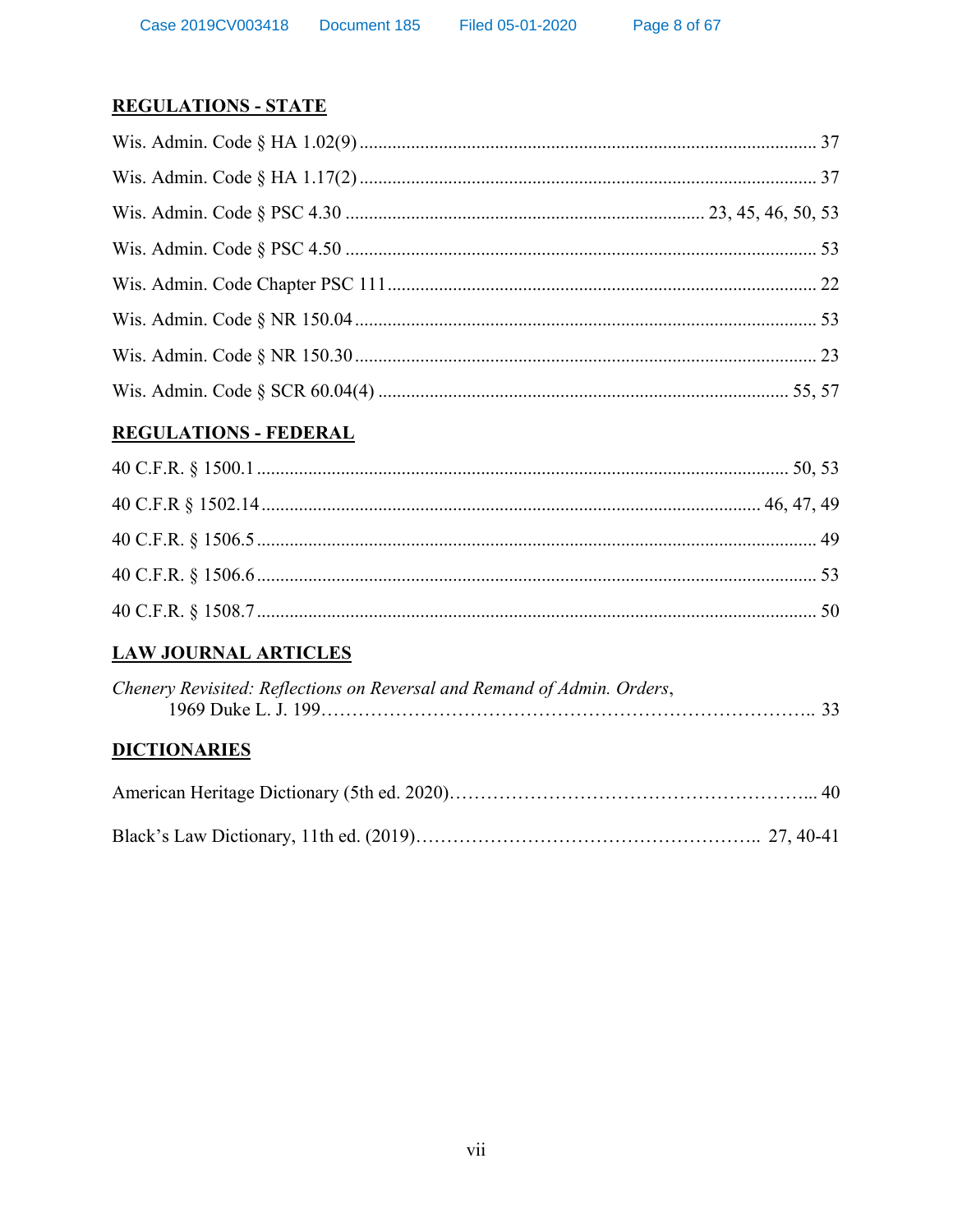Case 2019CV003418 Document 185 Filed 05-01-2020

### **INTRODUCTION**

This case involves the highly controversial and costly proposed Cardinal-Hickory Creek (CHC) high-voltage 345-kV transmission line and 17-story high towers, which would cut a wide swath through southwest Wisconsin's scenic Driftless Area's vital natural resources, family farms, protected conservation lands and communities. The CHC transmission line is strongly opposed by the Dane County Board, the Iowa County Board, all of the State Senators and State Representatives in affected districts, many conservation organizations including Petitioners Driftless Area Land Conservancy (DALC) and Wisconsin Wildlife Federation (WWF), the Wisconsin Citizens Utility Board, local business groups, and many citizens who live, work, and play in the Driftless Area.

State law requires the PSC to carefully and independently review the need for, impacts of, and alternatives to proposed transmission projects before granting a certificate of public convenience and necessity (CPCN) under Chapter 196 of Wisconsin's statutes. That CPCN allows for-profit utility companies—including American Transmission Company, LLC (ATC), ITC Midwest, LLC (ITC), and Dairyland Power<sup>1</sup> (collectively, "Applicants")—to: (1) charge ratepayers for the costs of the expensive transmission line, plus an annual rate of return (*i.e.*, profit) of 10% - 11.2% each year; and (2) exercise eminent domain to take private property to construct their 100-mile transmission line through the Upper Mississippi River National Wildlife and Fish Refuge, across the Mississippi River, and through Southwest Wisconsin's farmland, small towns and conservation lands. Over this line's expected life, ATC and ITC will collect at least \$2.2 billion from utility ratepayers, reflecting the initial capital costs and an annual locked-in profit rate of 10.3% to 11.2% for each of 40 years.

 $\overline{\phantom{a}}$ 

<sup>&</sup>lt;sup>1</sup> Dairyland Power, a non-profit electric cooperative, owns a minority stake in the CHC line.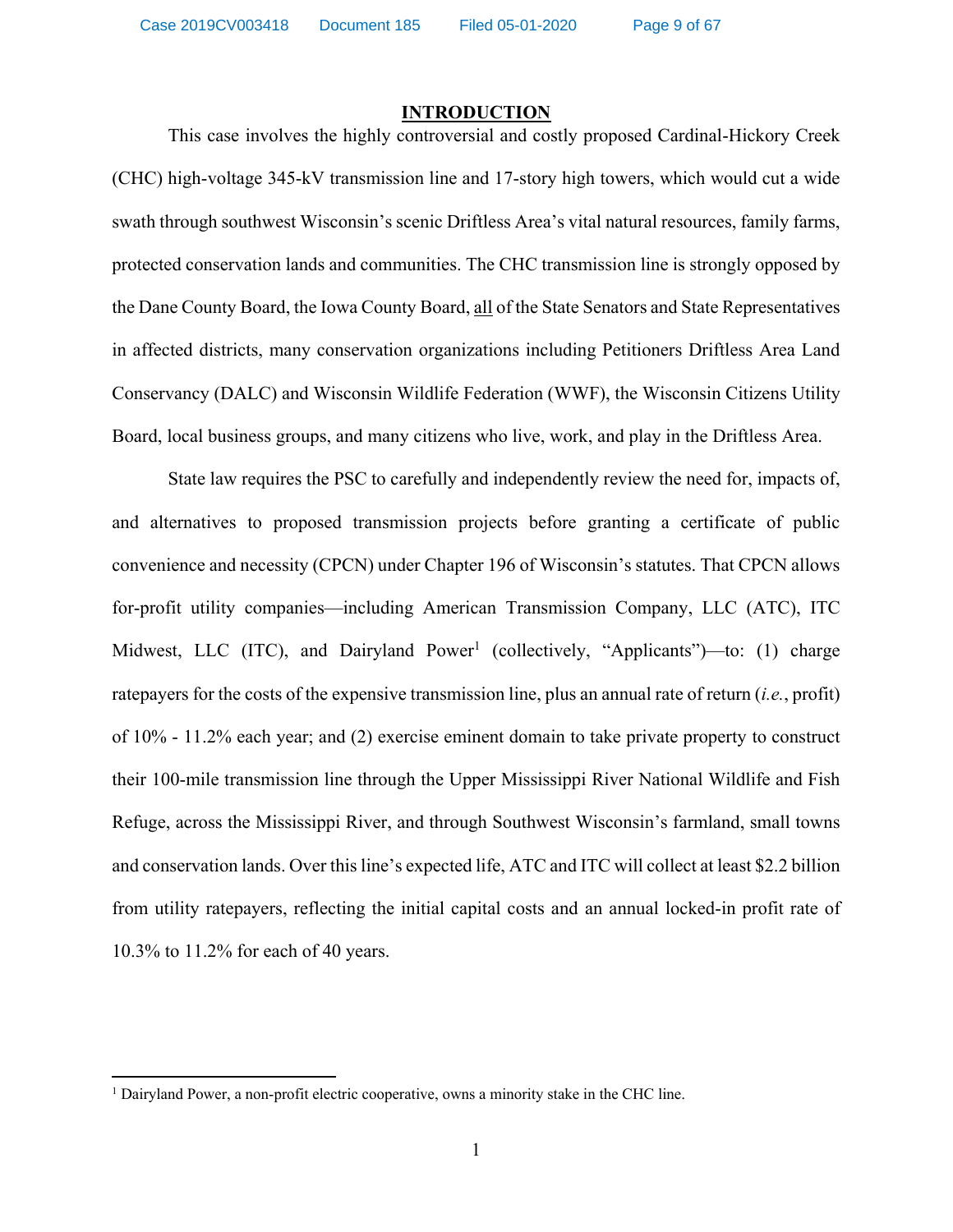The PSC's review did not conform to the requirements of state law. Instead, the PSC ignored its own Staff's expert testimony questioning the benefits of the line and excused the Applicants' failure to examine less expensive and less environmentally-harmful alternatives. In short, the PSC: (1) did not follow the law, (2) predetermined its outcome without fully and fairly considering alternatives, (3) ignored compelling and persuasive record evidence, (4) ignored public officials' and the public's overwhelming opposition, and (5) overlooked two Commissioners' entanglements with parties to the case that created at least an appearance of bias, which should have required recusal. Accordingly, this Court should vacate and remand the PSC's Final Decision under the judicial review provisions of Wis. Stat. Chapter 227.

Context here matters. First, the proposed CHC transmission line is not being proposed as necessary for reliability—to "keep the lights on" in Wisconsin. With electricity demand flat or declining, no one even tried to make that case. Second, the PSC overruled its own expert Staff's testimony that the proposed CHC transmission line is *not* cost-beneficial for consumers in most of the Staff's economic "model runs." Third, the PSC excused Applicants from their burden of proving that the CHC line is *necessary*, despite: (1) testimony from DALC/WWF's four highlyqualified energy economic and policy experts (led by former Federal Energy Regulatory Commission (FERC) Chair Jon Wellinghoff) describing less-damaging alternative transmission solutions that are less expensive and more beneficial for Wisconsin; and (2) testimony from DALC/WWF's four natural resources and conservation scientists (led by former Wisconsin Department of Natural Resources (DNR) Secretary George Meyer) describing the proposed CHC transmission line's devastating and undue adverse environmental impacts throughout Wisconsin's Driftless Area and the need for better alternatives.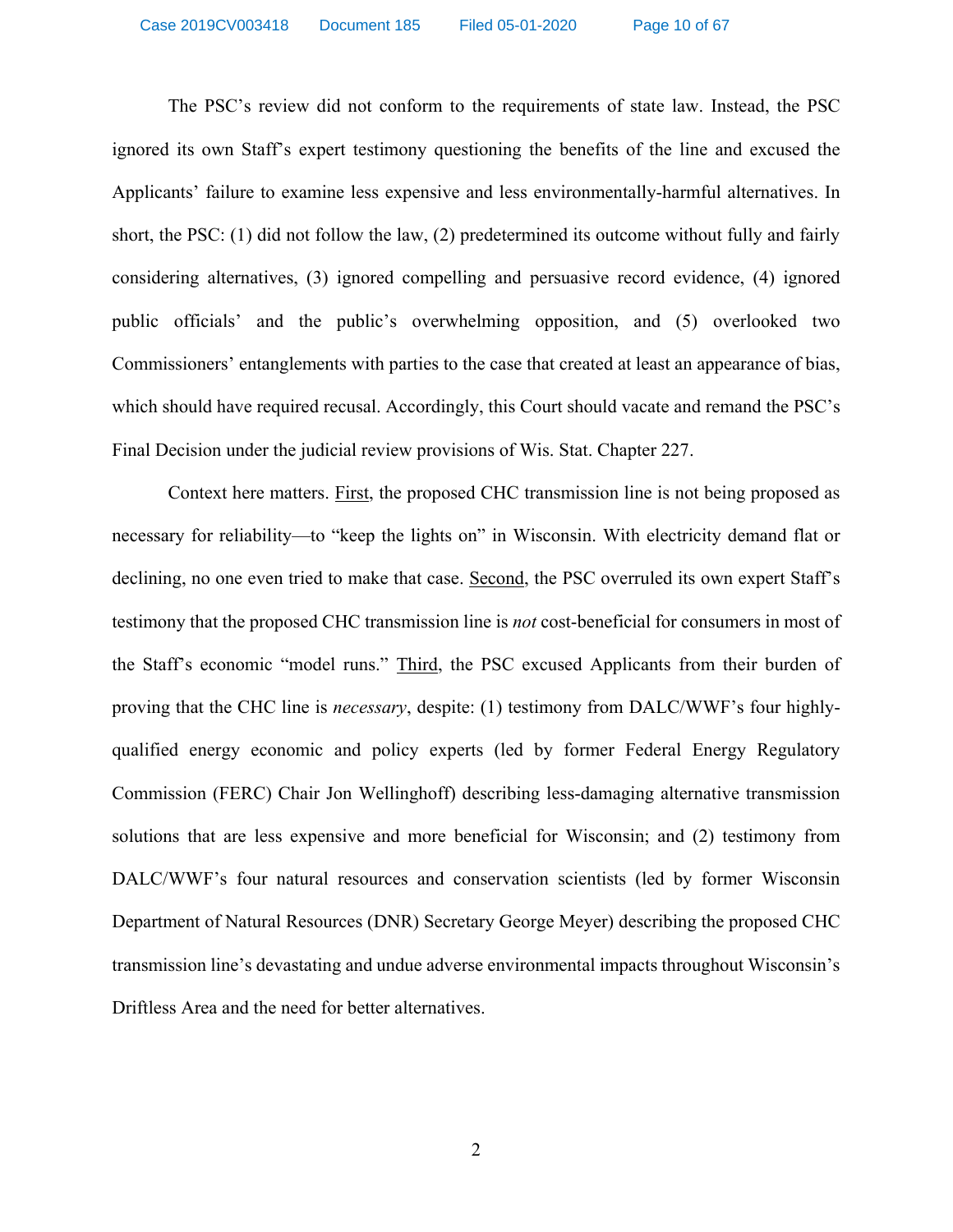Public confidence in the state agencies responsible for protecting the public interest in Wisconsin is already low. If decisions like this are allowed to stand, that confidence will further erode. This reviewing court's responsibility is vitally important in our system of checks and balances. The Wisconsin Supreme Court and Legislature have recently made clear that the courts are no longer obligated to "defer" to the legal conclusions of agencies like the PSC. Wis. Stat. § 227.57(11). Wisconsin courts are duty-bound to independently ensure that agencies comply with legislative directives as expressed in the plain language of the law. For the reasons set forth below, Petitioners respectfully request that this Court vacate the PSC's Final Order granting a CPCN for the CHC project, and remand the case to the PSC to follow the law as required.

# **ISSUES PRESENTED**

- 1. May the Public Service Commission of Wisconsin (PSC) lawfully grant a certificate of public convenience and necessity (CPCN) for a high-voltage transmission line project without determining whether the project meets the eleven specific and separate requirements set forth in Section 196.491(3)(d) of the Wisconsin statutes?
- 2. Was the PSC's conclusion that applicants need not prove their cases by a preponderance of evidence, but need only to produce "substantial evidence," consistent with applicable Wisconsin law?
- 3. Are an administrative agency's legal conclusions subject to greater deference if the agency styles and mischaracterizes them as findings of fact?
- 4. Under Wisconsin law, in a CPCN proceeding, may the PSC lawfully shift the burden of proof on the availability of reasonable alternatives onto intervenors?
- 5. Is the Environmental Impact Statement (EIS) for a proposed high-voltage transmission line project adequate under the Wisconsin Environmental Policy Act (WEPA) when it:
	- a. Does not assess either indirect or cumulative impacts;
	- b. Does not estimate the potential direct impacts of the project on birds and other wildlife;
	- c. Fails to fully consider potential less-damaging non-wires alternatives, including alternative transmission solutions (ATS);
	- d. Fails to fully consider routes that would avoid conservation areas like the Upper Mississippi National Wildlife and Fish Refuge, and others in the Driftless Area; and
	- e. Relies almost entirely on information and analysis provided by the applicants?
- 6. Do PSC Commissioners have an obligation to recuse themselves based on at least an appearance of bias and/or conflict of interest when: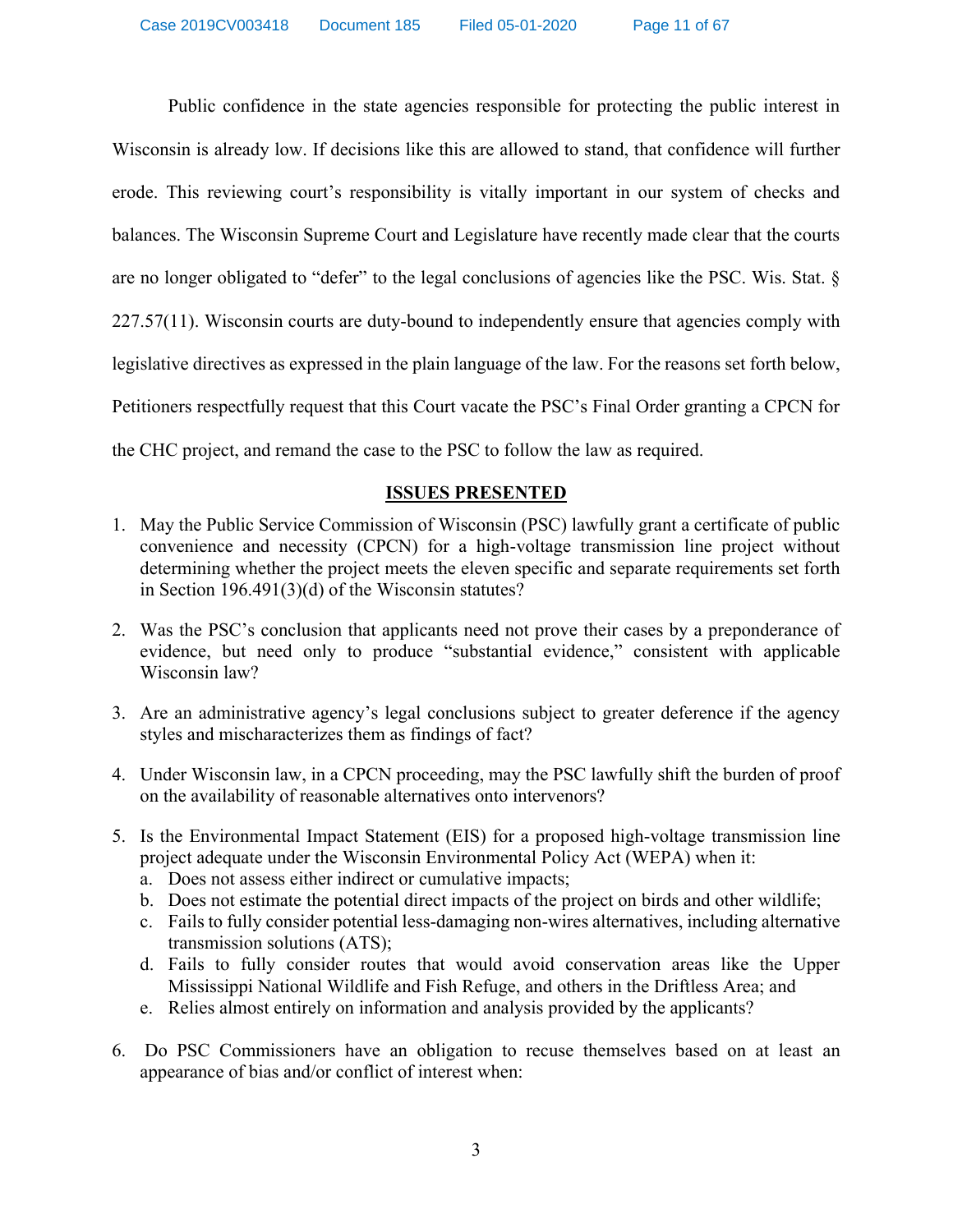- a. They have immediately prior or ongoing relationships with parties advocating that a CPCN be approved;
- b. They have had *ex parte* communications with parties advocating before the PSC that a CPCN be approved;
- c. They legally represented, for many years, the utility that controls ATC, which owns 60% of the CHC project for which the CPCN was adjudicated by the Commission?

### **FACTUAL AND PROCEDURAL BACKGROUND**

This case involves the PSC's decision to override its own Staff's expert testimony in granting a CPCN for Applicants' proposed CHC high-voltage transmission line and seventeenstory high towers, which will travel through southwest Wisconsin's iconic Driftless Area, harming many of its valuable natural resources, conservation lands, historic preservation areas, and the region's family farms and tourism-based industries in the rural towns and communities.

The CHC transmission line was first proposed over a decade ago. Since then, the electricity industry has changed—a lot. Electricity demand is much lower, solar and energy storage technologies have improved dramatically, and new "smart wires" and other advanced transmission technologies have emerged as cost-effective options. Just as smartphones and wireless services have largely replaced landline phones with wires and poles in the telecommunications sector, energy storage and other alternative transmission solutions (ATS) are increasingly helping transmission planners defer the need to construct large new "wires" projects. This Statement of Facts therefore begins with a brief description of that history, then reviews the record evidence on the purported "need" for the CHC line, and then explains the harmful environmental impacts and economic consequences of this costly project.

#### $\mathbf{I}$ . **THE CHC TRANSMISSION PROJECT**

### **A. CHC's Origins as a MISO High-Voltage "MVP" Transmission Line**

The CHC transmission line was first conceived more than a decade ago as one of 11 regional transmission lines in the Midcontinent Independent System Operator's (MISO) Multi-Value Project ("MVP") portfolio. MISO is a "regional transmission organization" covering parts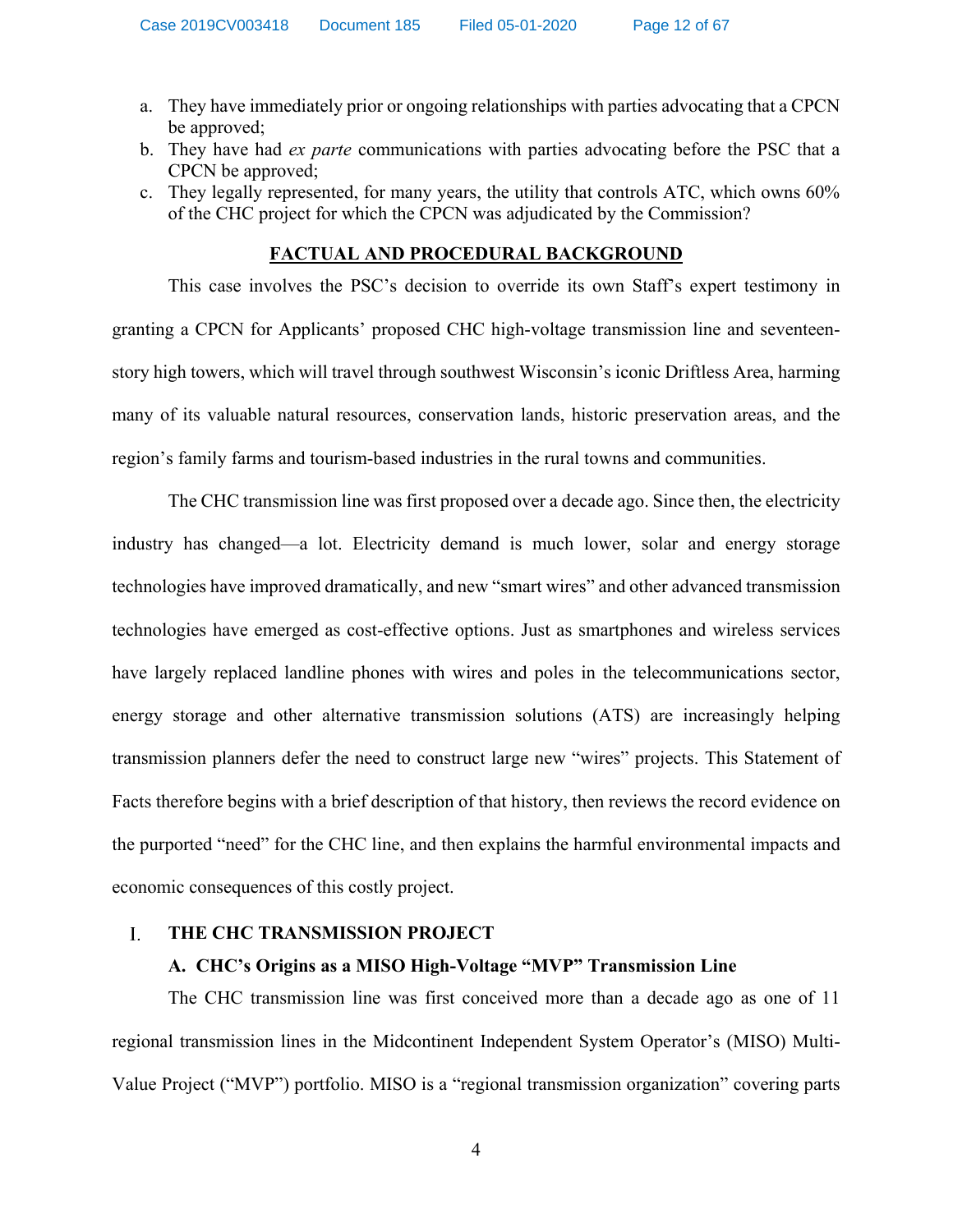of 15 states and Manitoba. MISO is *neither* a government agency, *nor* an independent regulator. MISO is an association of investor-owned public utilities, including ATC, ITC, and Dairyland Power, who own and operate transmission lines in the region. MISO facilitates transmission planning, operates the existing transmission system, and advocates for the construction of new transmission lines.

Building large transmission projects is lucrative for MISO's members. In 2006, FERC issued Order 679, entitled "Promoting Transmission Investment through Pricing Reform."<sup>2</sup> Order 679 guaranteed high rates of return on transmission investments (through "return-on-equity adders"), allowed accelerated depreciation, and created new financial incentives to build transmission capacity. Order No. 679, Promoting Transmission Investment through Pricing Reform, 116 FERC ¶ 61,057 (2006). In 2011, FERC's Order 1000 allowed transmission companies to spread the cost of new transmission projects across multi-state regions, if they could get approval from "regional transmission organizations" like MISO. Order No. 1000, Transmission Planning and Cost Allocation by Transmission Owning and Operating Public Utilities, 136 FERC [ 61,051 (2011). The result was an explosion of transmission project proposals from the time Order 679 was adopted in 2006 to about 2014.

MISO's 2011 MVP portfolio was part of this transmission upsurge, and the CHC line is the last and most expensive of these MVP lines. Since 2011, however, many core assumptions supporting large transmission projects have changed. Demand flattened (and now has steeply declined during the COVID-19 crisis), and new "distributed energy resources" (DER)—solar energy combined with battery/storage, demand management, energy efficiency—improved dramatically and are now highly cost-competitive. [Doc. 1049.](http://apps.psc.wi.gov/pages/viewdoc.htm?docid=365193) <sup>3</sup> Transmission planners and utility

 $\overline{a}$ 

<sup>&</sup>lt;sup>2</sup> [https://www.ferc.gov/whats-new/comm-meet/072006/E-3.pdf.](https://www.ferc.gov/whats-new/comm-meet/072006/E-3.pdf)  $\frac{3}{3}$  Citations to the administrative record are listed as "Doc. ##" and contain live hyperlinks.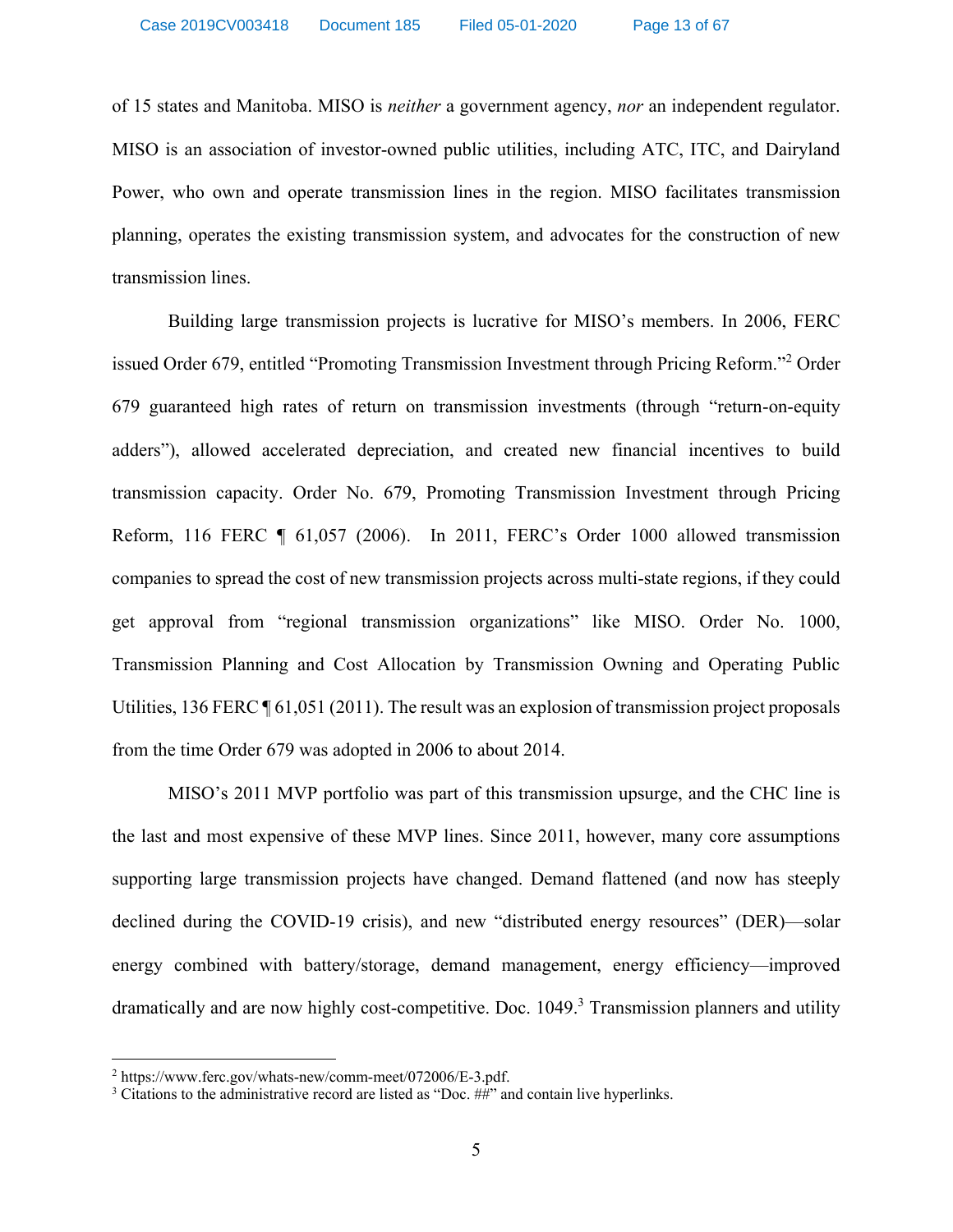regulators are increasingly relying on DERs in combination with other advanced transmission technologies to defer or cancel long-planned "large wires" transmission projects. [Doc. 1097.](http://apps.psc.wi.gov/pages/viewdoc.htm?docid=369221)

MISO approved the MVP portfolio as a package, and it has never evaluated the "need" for the CHC line—or any other MVP line—on an individual basis. MISO acknowledges that it has no authority to determine whether an individual MVP project makes economic sense at the time it is proposed. MISO also has no authority to approve the construction, siting, or cost-recovery for any MVP line. That is the purview of state regulatory commissions. Nevertheless, MISO has actively represented the interests of its transmission companies and corporate utility members who will profit from construction of the CHC transmission line. Indeed, MISO entered a "common interest" litigation agreement with the CHC project's developers before they filed their application to the PSC. [Doc. 266,](http://apps.psc.wi.gov/vs2015/ERF_view/viewdoc.aspx?docid=376074) Ex. B. MISO therefore has not individually assessed whether the CHC project is needed, but has advocated for its members and this project from the beginning.

# **B. Purported "Need" for the CHC Transmission Project**

# *1. Undisputed Facts: Not a "wind only" project, not needed to "keep the lights on," and guaranteed profit for the transmission companies regardless of "need."*

The Applicants claim that the CHC transmission line is primarily needed to relieve "transmission congestion" that is limiting the flow of "low-cost wind energy" from Iowa. [Doc.](http://apps.psc.wi.gov/vs2015/ERF_view/viewdoc.aspx?docid=352698)  [357](http://apps.psc.wi.gov/vs2015/ERF_view/viewdoc.aspx?docid=352698) at 31. They assert that connecting the 345-kV transmission system in Iowa and Wisconsin will result in lower energy prices, economic benefits, and more renewable energy for Wisconsin customers. *[Id.](http://apps.psc.wi.gov/vs2015/ERF_view/viewdoc.aspx?docid=352698)* at 30-31. This point is disputed, of course, but several material facts are not in genuine dispute.

First, the CHC transmission line will be an "open-access" line, which means that the owners cannot pick and choose which generators of coal, natural gas, nuclear, and wind power will connect to it. It is not a "wind-only" line. [Doc. 1103,](http://apps.psc.wi.gov/pages/viewdoc.htm?docid=370430) [Doc. 1049](http://apps.psc.wi.gov/pages/viewdoc.htm?docid=365193) at 42-43. Second, no party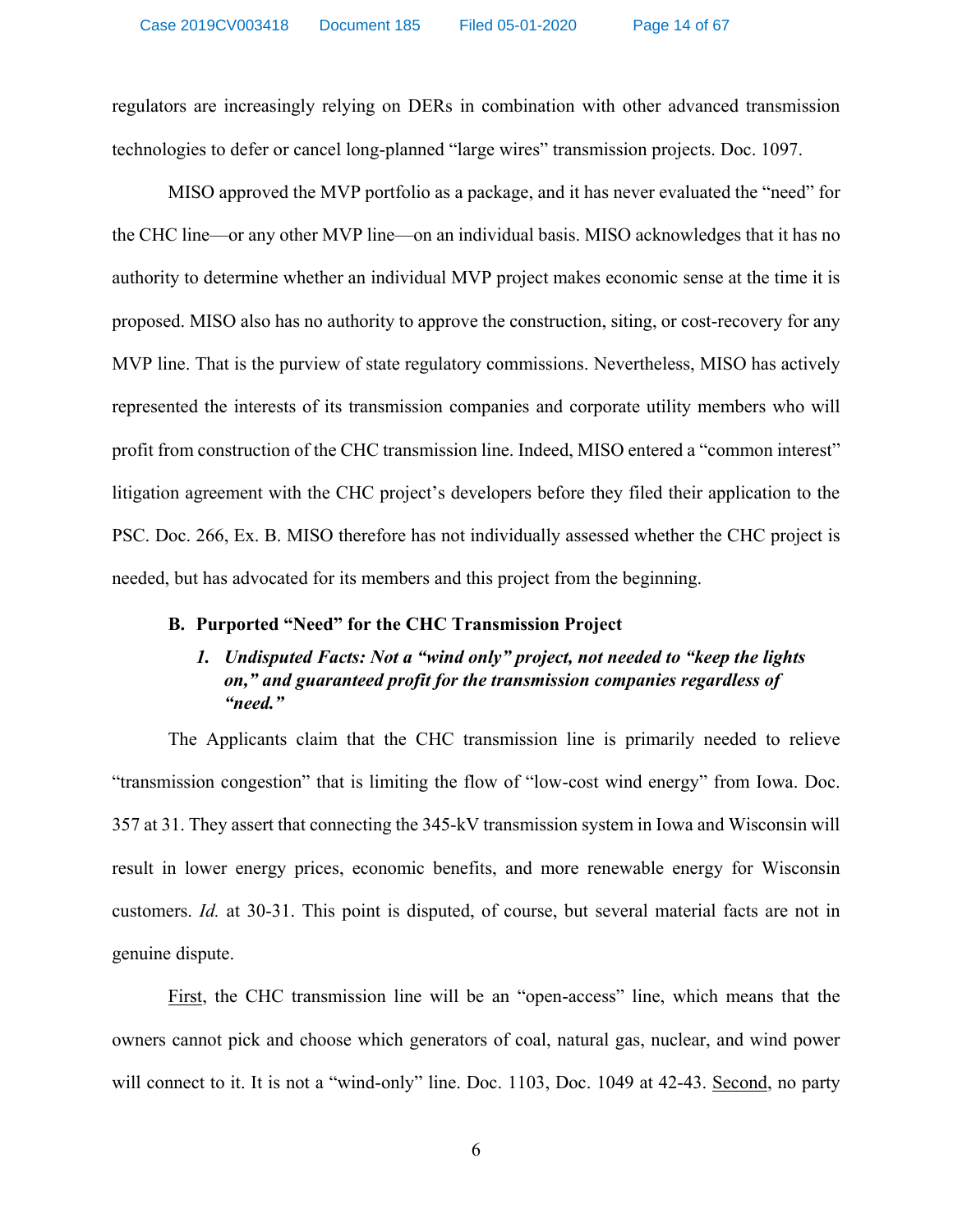even tried to argue that the CHC line is needed to ensure the reliability of the electric system by "keeping the lights on" in Wisconsin. If the CHC transmission line does not go forward, the transmission companies would build or upgrade other (presumably smaller and less expensive) transmission lines, if that were necessary, to ensure reliability in Wisconsin. [Doc. 1060](http://apps.psc.wi.gov/vs2015/ERF_view/viewdoc.aspx?docid=366903) at 5–6. Third, no one disputes the financial reality that the bigger and more expensive the project, the more the Applicants will collect in revenues with their guaranteed 10.3% to 11.2% annual profit rate for 40 years, whether the project ultimately is needed or not.

# *2. PSC Staff's testimony on Applicants' economic models concludes that the CHC transmission line will have negative economic benefits in most modeled future scenarios.*

The Applicants' prediction that the CHC transmission line project will save Wisconsin ratepayers money is based on a modeling exercise. As with all modeling, the outputs depend on the chosen inputs: what goes in determines what comes out. Expert testimony from PSC Staff, the Citizens Utility Board, and DALC/WWF showsthat the Applicants' modeling relied on unfounded economic and market assumptions.

First, the Applicants' models assumed that there would be few, if any, local DERs—solar energy projects, battery storage, demand management, energy efficiency—available at competitive prices to reduce the demands on the transmission system. Their models assume one small (30 MW) solar array, [Doc. 1060](http://apps.psc.wi.gov/vs2015/ERF_view/viewdoc.aspx?docid=366903) at 21, but, at the time of the hearing, at least 700 MW of solar were already approved by the PSC or in the late stages, with an additional 4,500 MW of solar in the active study stage. *[Id.](http://apps.psc.wi.gov/vs2015/ERF_view/viewdoc.aspx?docid=366903)* at 21-22. The PSC Staff re-ran ATC's economic model including only the first set of Wisconsin-based solar and wind projects *that have already been approved by the PSC*, and found that the projected economic benefits of the CHC transmission line were reduced by 66%-75%. [Doc. 1048](http://apps.psc.wi.gov/pages/viewdoc.htm?docid=365153) at 35-37; [Doc. 89](http://apps.psc.wi.gov/pages/viewdoc.htm?docid=372105) at 20. Following the PSC's approval of the CPCN, in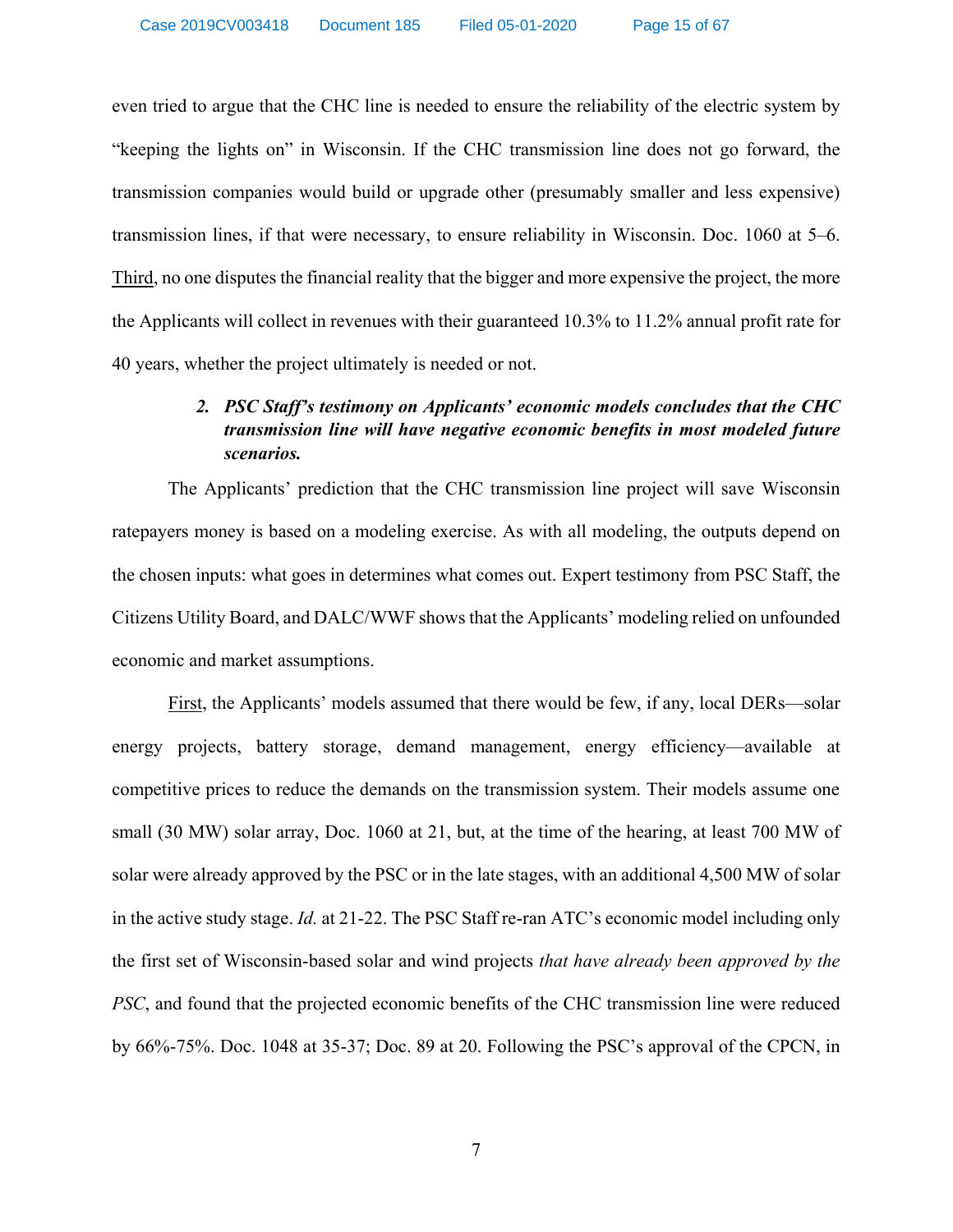November 2019, Alliant Energy announced plans to construct an additional 1,000 MW of solar energy generation by 2023 in its southwestern Wisconsin service territory alone.<sup>4</sup>

Second, PSC Staff expert witnesses Vedvik and Grant testified that the Applicants' modeling results are highly dependent on the "discount rate" and cost-savings "metric" that ATC selected for their model, as well as the amount of Wisconsin-based solar generation included in the model. [Doc. 1048](http://apps.psc.wi.gov/pages/viewdoc.htm?docid=365153) at 7, 33-35; [Doc. 1046](http://apps.psc.wi.gov/vs2015/ERF_view/viewdoc.aspx?docid=365082) at 29-30. The Staff's testimony also disputed ATC's claimed "asset renewal" benefits, explaining that ATC's model failed to recognize the need to replace several old transmission lines by 2030, regardless of whether the new CHC line becomes operational. [Doc. 1048](http://apps.psc.wi.gov/vs2015/ERF_view/viewdoc.aspx?docid=365153) at 13-19.

When the PSC Staff's expert economists re-ran ATC's cost-benefit models with different and more likely inputs, they found that the costs of the CHC transmission line project exceed its likely benefits in most of the modeled scenarios. [Doc. 1048](http://apps.psc.wi.gov/vs2015/ERF_view/viewdoc.aspx?docid=365153) at 37-38; [Doc. 711](http://apps.psc.wi.gov/pages/viewdoc.htm?docid=365100). ATC's model uses a variety of possible "futures" to estimate the potential energy savings under a variety of different scenarios. Staff's lead project engineer, Alexander Vedvik, determined that the Project "could have negative net benefits to the MISO footprint" of between \$266.68 and \$576.53 million in 6 of the 8 modeled futures. [Doc. 1048](http://apps.psc.wi.gov/vs2015/ERF_view/viewdoc.aspx?docid=365153) at 30-31.

Staff's Wisconsin-specific analysis of the Policy Regulations future, which ATC concedes is "most likely," "shows near zero 40-year net benefits … using the applicants' formula and methodology." [Doc. 1048](http://apps.psc.wi.gov/vs2015/ERF_view/viewdoc.aspx?docid=365153) at 37 (emphasis added).<sup>5</sup> The Staff analysis further concluded that the Applicants' Low-Voltage Alternative—which *does not* include construction of the new CHC

and positive \$1.28 billion for the updated AAT future.) Doc[. 1048](http://apps.psc.wi.gov/pages/viewdoc.htm?docid=365153) at 31.

 $\overline{\phantom{a}}$ 

<sup>4</sup> *Alliant Energy to add 1 GW of solar in Wisconsin by end of 2023*; Utility Dive (Nov. 1, 2019) (available at [https://www.utilitydive.com/news/alliant-energy-to-add-1-gw-of-solar-in-wisconsin-by-end-of-2023/566447/\)](https://www.utilitydive.com/news/alliant-energy-to-add-1-gw-of-solar-in-wisconsin-by-end-of-2023/566447/).<br><sup>5</sup> Staff's analysis found that the "Accelerated Alternative Technologies future" was the only future in which the CHC project had positive economic net benefits to the MISO footprint. (Positive \$1.36 billion for the AAT future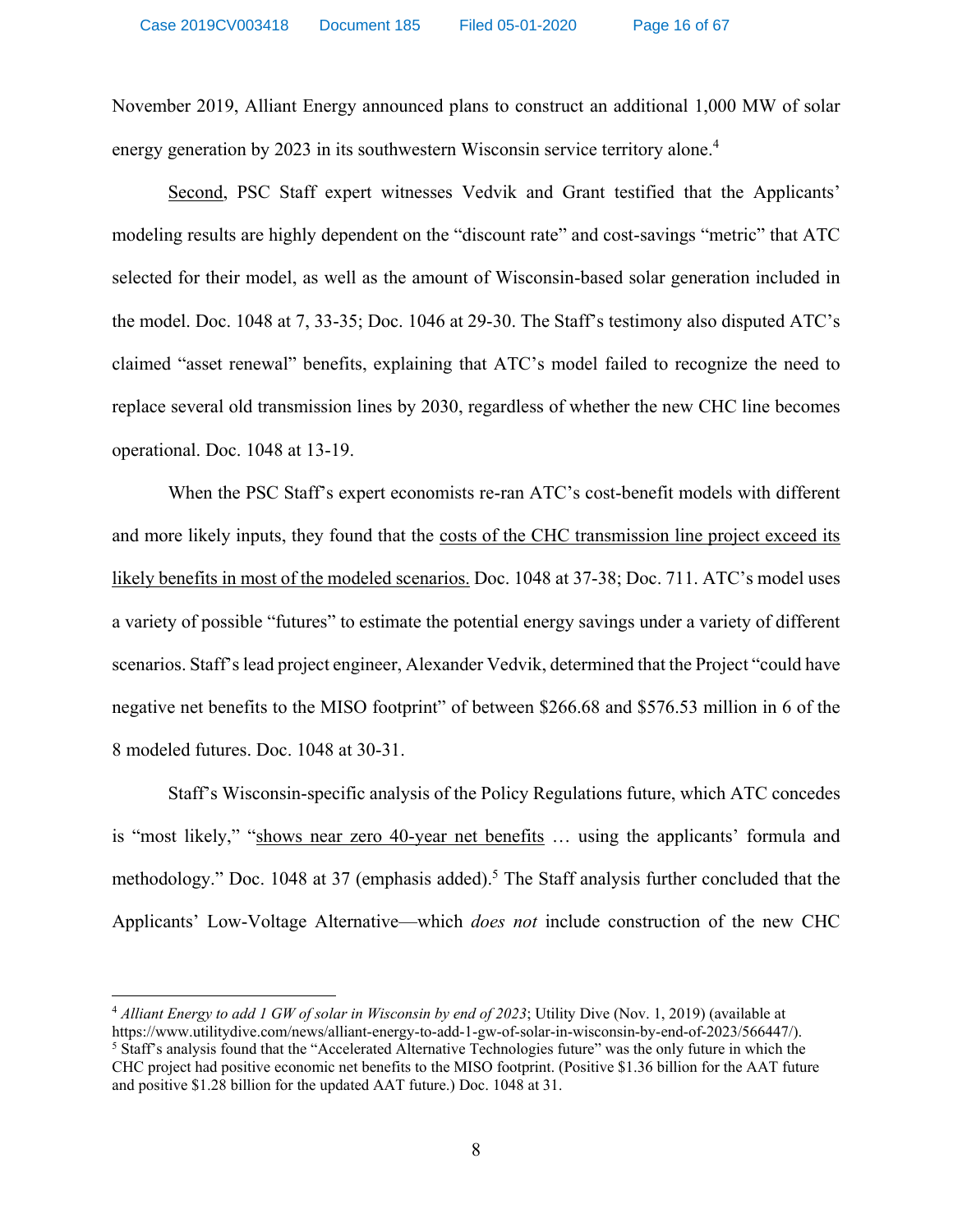transmission line— "has net benefits to the MISO market in more futures than the proposed Cardinal-Hickory Creek project." *[Id.](http://apps.psc.wi.gov/vs2015/ERF_view/viewdoc.aspx?docid=365153)* at 31-32 (emphasis added). The Wisconsin Citizens Utility Board's expert, Mary Neal, also concluded that ATC overstated the CHC transmission line's benefits and did not evaluate reasonable alternatives. [Doc. 1103,](http://apps.psc.wi.gov/pages/viewdoc.htm?docid=370430) [1104,](http://apps.psc.wi.gov/pages/viewdoc.htm?docid=370431) [1143,](http://apps.psc.wi.gov/pages/viewdoc.htm?docid=370432) [1184.](http://apps.psc.wi.gov/pages/viewdoc.htm?docid=368785) 6

Finally, in addition to predicting "near-zero" and negative net benefits in the majority of likely future scenarios, the PSC Staff's analysis shows that a two-year delay in the in-service date of the CHC transmission line—until at least 2025—would likely produce *positive* economic benefits for Wisconsin ratepayers. [Doc. 944](http://apps.psc.wi.gov/pages/viewdoc.htm?docid=368843) at 6. Jon Wellinghoff, former FERC Chair and among the nation's leading energy experts, explained in his testimony that remanding this case to the PSC for more analysis is a "no regrets" opportunity that could result in more long-term benefits to Wisconsin consumers with fewer adverse environmental impacts. [Doc.](http://apps.psc.wi.gov/pages/viewdoc.htm?docid=366140) 1053 at 25.

# *3. DALC/WWF's testimony concludes that Applicants' planners did not seriously evaluate advanced transmission technologies, including battery storage, that could offset or defer the need for the CHC transmission line.*

DALC/WWF retained a team of four highly-qualified energy industry experts, including former FERC Chair Jon Wellinghoff, energy storage expert Kerinia Cusick, transmission systems expert and former senior MISO engineer Rao Konidena, and energy systems modeling expert Mihir Desu. [Docs. 1053,](http://apps.psc.wi.gov/pages/viewdoc.htm?docid=366140) [1060,](http://apps.psc.wi.gov/pages/viewdoc.htm?docid=366903) [1097,](http://apps.psc.wi.gov/pages/viewdoc.htm?docid=369221) [1049,](http://apps.psc.wi.gov/pages/viewdoc.htm?docid=365193) [1180,](http://apps.psc.wi.gov/pages/viewdoc.htm?docid=369775) [1183.](http://apps.psc.wi.gov/pages/viewdoc.htm?docid=370427) This experienced energy team described the rapid technological progress and falling costs that have provided transmission planners with new tools to cost-effectively meet today's grid needs. They explained in detail how transmission planners are considering "non-wires" technologies such as solar energy combined with battery storage, in combination with technologies such as enhanced power line monitoring and power electronics, to augment, defer, or entirely replace traditional transmission projects at much lower

 $\overline{a}$ 

<sup>&</sup>lt;sup>6</sup> Ms. Neal also concludes that the Applicants "ignore<sup>[d]</sup> the increased fossil-fired generation outside of Wisconsin enabled by the Project." Doc. [1103](http://apps.psc.wi.gov/pages/viewdoc.htm?docid=370430) at 9.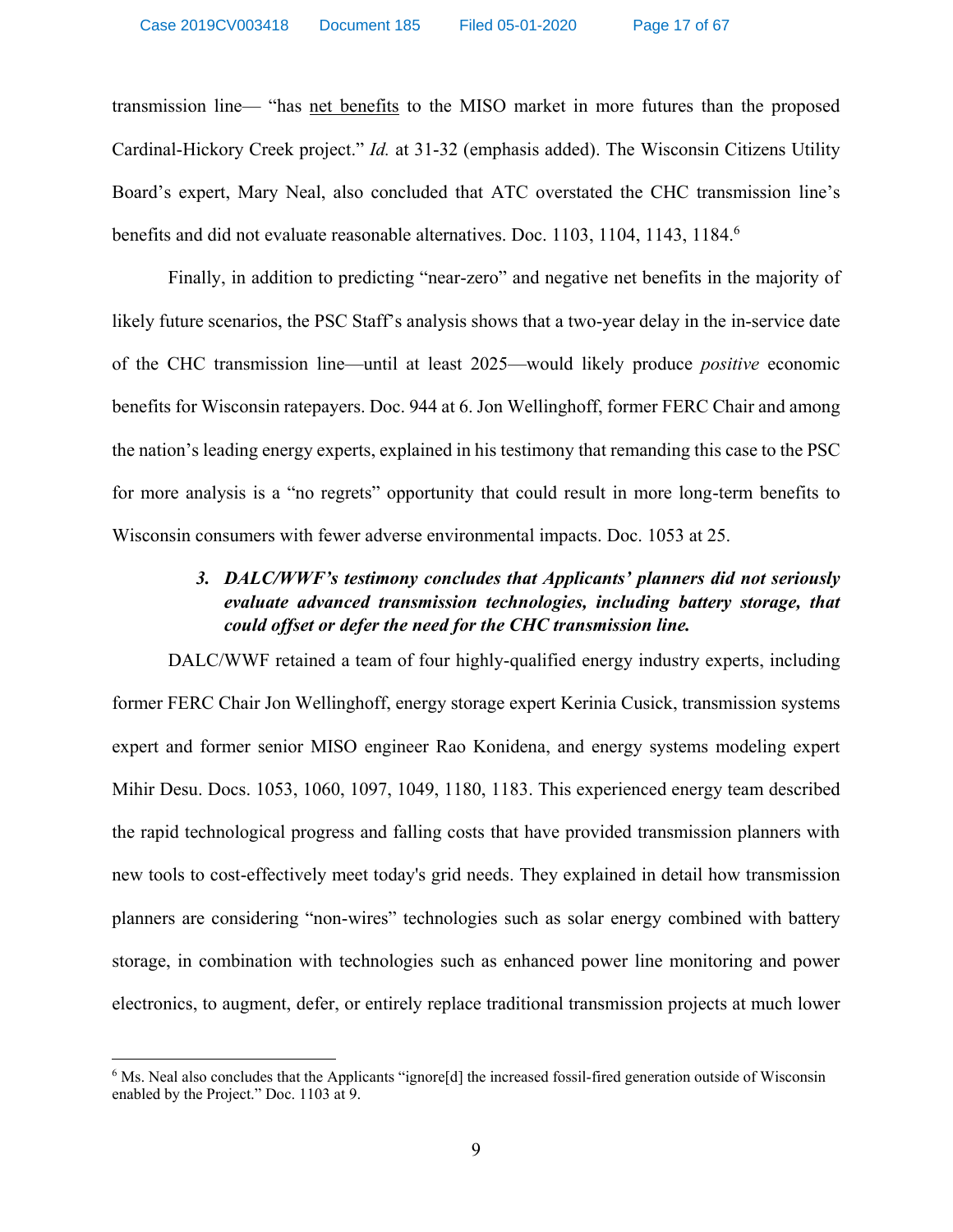costs than traditional "wires-based" transmission solutions. [Doc. 1097](http://apps.psc.wi.gov/pages/viewdoc.htm?docid=369221) at 12-14; [Doc. 1053](http://apps.psc.wi.gov/pages/viewdoc.htm?docid=366140) at 18- 19. These "alternative transmission solutions" (ATS) can be deployed in combinations that are often much cheaper and more effective than a traditional transmission line. This is no longer "new" or "experimental," but is happening at scale today. [Doc. 1097](http://apps.psc.wi.gov/pages/viewdoc.htm?docid=369221) at 12-14 (examples).

In addition to reduced costs, projects that incorporate alternative transmission solutions frequently have much smaller footprints than transmission lines and therefore produce far less adverse environmental and land-use impacts, which is especially important in the context of the significant harm the CHC line and its 17-story high towers will cause to the Driftless Area's people, communities, and natural resources. DALC/WWF witness Kerinia Cusick, who worked for years developing battery storage projects, explained that a large battery storage system that could provide transmission services would have a footprint "akin to the size of a large shopping complex parking lot." [Doc. 1180](http://apps.psc.wi.gov/vs2015/ERF_view/viewdoc.aspx?docid=369775) at 5. These small, flexible systems can be "deployed incrementally" and quickly, "in some cases as little as 100 days from approval to commercial operation." *[Id.](http://apps.psc.wi.gov/vs2015/ERF_view/viewdoc.aspx?docid=369775)* at 6. These alternatives can be built as needed "instead of running the risk of overbuilding a transmission line to service a need that may, or may not, materialize." *[Id.](http://apps.psc.wi.gov/vs2015/ERF_view/viewdoc.aspx?docid=369775)* at 6.

ATC's lead planning engineer, Tom Dagenais, admitted that the Applicants never analyzed whether batteries or other advanced technologies could be used in combination with planned upgrades to existing transmission lines to avoid the need for a brand-new, high-voltage line. [Doc.](http://apps.psc.wi.gov/pages/viewdoc.htm?docid=370614)  [1003](http://apps.psc.wi.gov/pages/viewdoc.htm?docid=370614) at 72:16-19.7 Instead, Mr. Dagenais (who conceded that he had no professional experience with energy storage technologies or energy storage project development, [Doc. 31](http://apps.psc.wi.gov/pages/viewdoc.htm?docid=372272) at 446) categorically ruled out a storage-based alternative based solely on his non-expert opinion that it would be too expensive, even while admitting that ATC never attempted to calculate the amount

 $\overline{a}$ 

<sup>7</sup> **Q:** Did you consider any scenarios that included using smaller batteries in addition to a lower voltage transmission alternative? **A:** No. I don't believe we considered that.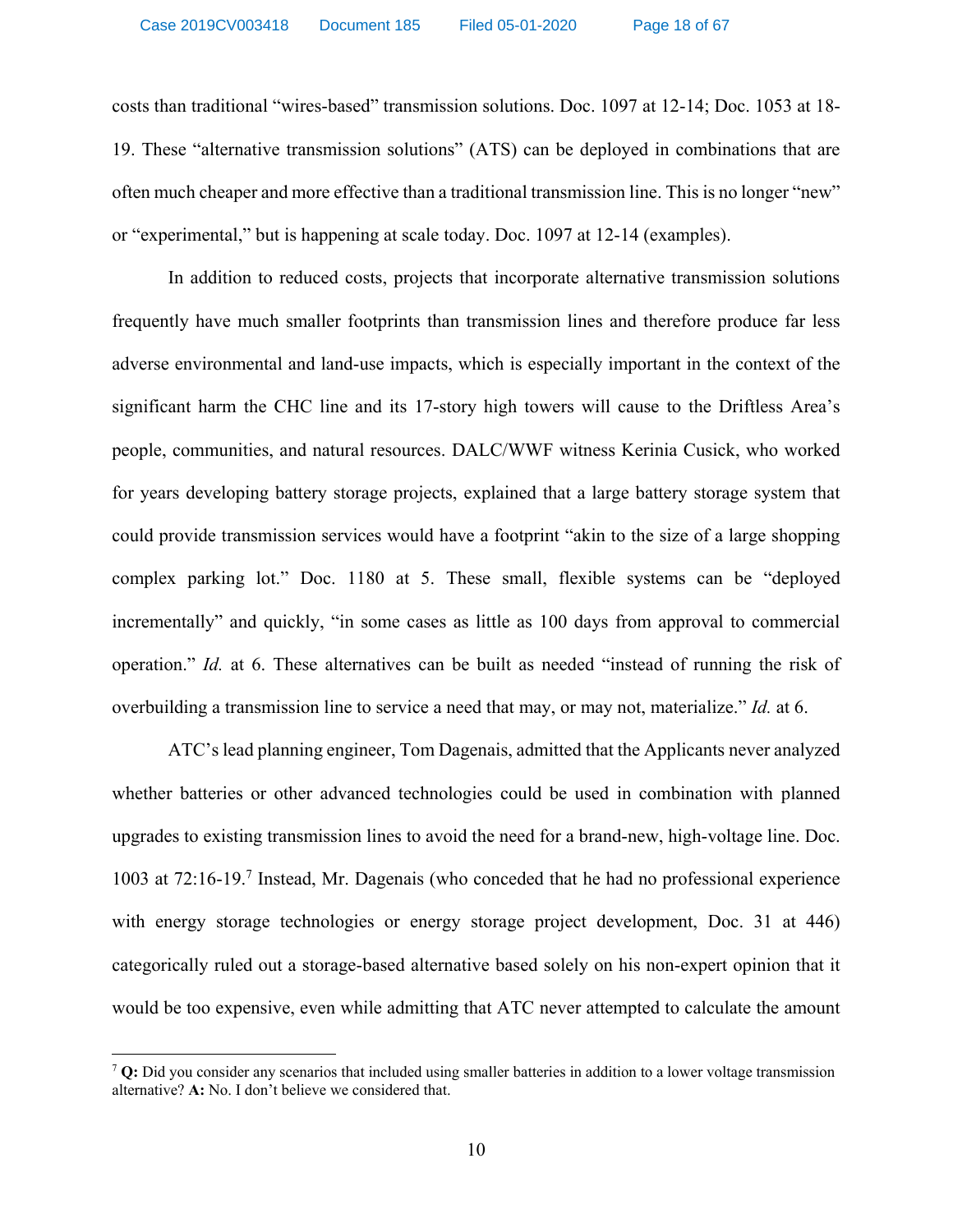of energy storage that would be needed to provide a similar level of transmission services as the CHC project. [Doc. 1003](http://apps.psc.wi.gov/pages/viewdoc.htm?docid=370614) at 65-73; [Doc. 32](http://apps.psc.wi.gov/pages/viewdoc.htm?docid=372274) at 491.<sup>8</sup>

ATC provided no documents or work papers supporting its decision to rule out energy storage, admitting the decision was made through "verbal discussions" between two ATC transmission engineers who have no experience with energy storage and do not consider themselves to be "experts" in non-wires transmission technologies. [Doc. 1003](http://apps.psc.wi.gov/pages/viewdoc.htm?docid=370614) at  $68-69^\circ$ ; [Doc. 31](http://apps.psc.wi.gov/pages/viewdoc.htm?docid=372272) at 446-47. ATC further admitted that it never considered any scenarios that included using smaller batteries in addition to enhancing the existing lower-voltage transmission system, which is a solution recommended by DALC/WWF's energy storage expert witness Cusick. [Doc. 1003](http://apps.psc.wi.gov/pages/viewdoc.htm?docid=370614) at 72.

Only in response to Intervenors' testimony exposing flaws in its approach did ATC hire a consulting firm to conduct a preliminary analysis of energy storage and solar generation. Quanta's "supplemental NTA"<sup>10</sup>—prepared over the two-week period leading up to Applicants' rebuttal testimony in May 2019—contradicted the Applicants' prior unsupported assertions that a storagebased solution would cost "well into the billions of dollars." Instead, Quanta's "supplemental NTA" provides roughly the same level of "transfer capability" (*i.e.* the ability to reduce transmission congestion) at a cost of \$282 million to \$416 million *less* than the CHC line transmission line, all while meeting the same required transmission reliability criteria. [Doc. 1128](http://apps.psc.wi.gov/pages/viewdoc.htm?docid=370604)

 $\overline{\phantom{a}}$ 

<sup>8</sup> **Q:** Can you point to anywhere in the record where anyone has calculated the amount of storage necessary to mimic the project? **A:** No.

<sup>9</sup> **Q:** Are there any documents or work papers available to support the conclusion that these three large batteries would be required? **A:** Not to my knowledge.

 $10$  ATC uses the term "non-transmission alternative" (NTA) to refer to a similar concept as the "alternative" transmission solutions" (ATS) recommended by DALC/WWF expert witnesses.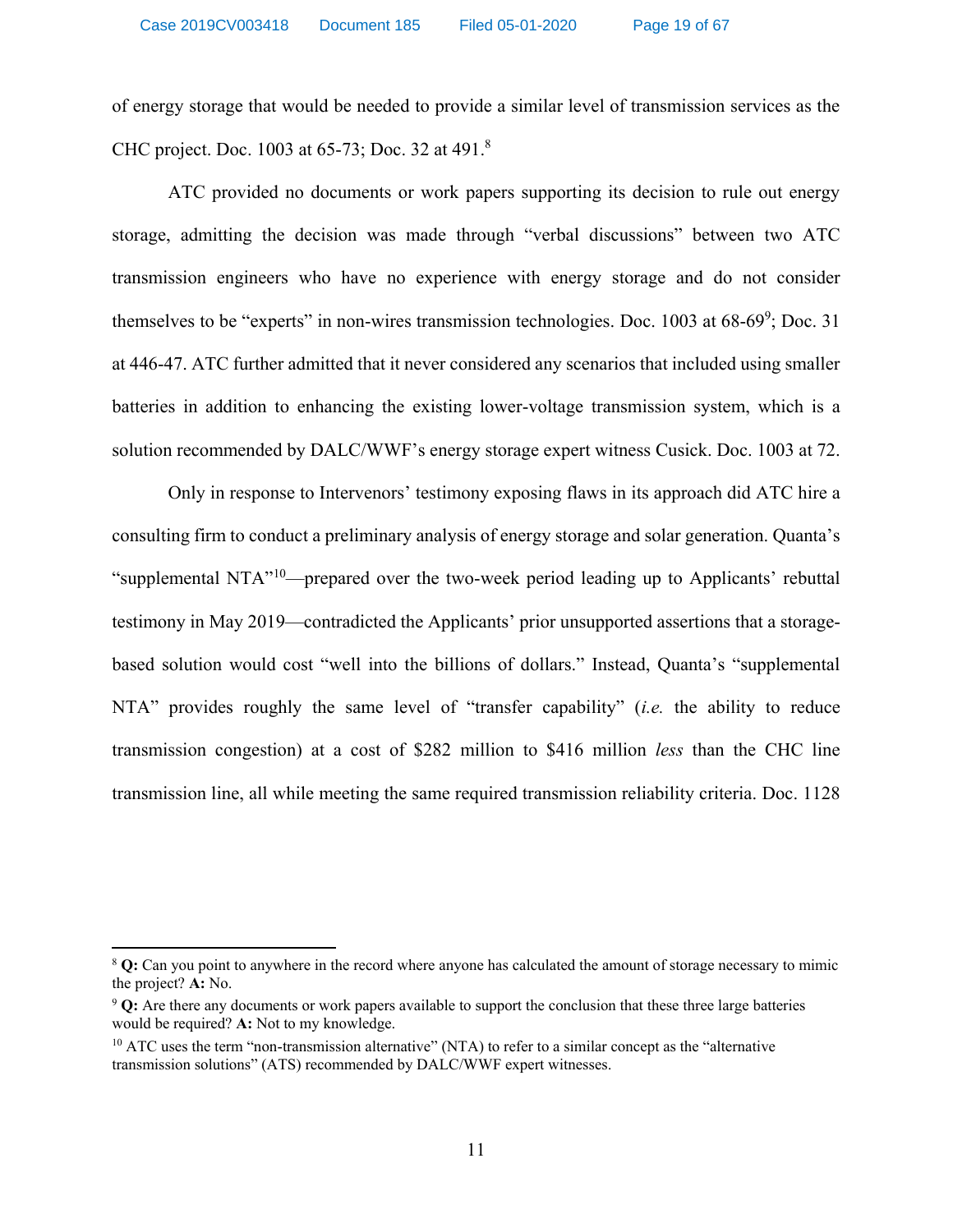at  $4$ <sup>1</sup>;<sup>11</sup> [Doc. 1180](http://apps.psc.wi.gov/pages/viewdoc.htm?docid=369775) at 6-7.<sup>12</sup> According to DALC/WWF witness and energy storage expert Kerinia Cusick, the results of Quanta's preliminary analysis are "striking" and "demonstrate[] the importance of reevaluating the Project and performing a complete and thorough analysis of alternatives to determine if a better solution can be found." [Doc. 1180](http://apps.psc.wi.gov/vs2015/ERF_view/viewdoc.aspx?docid=369775) at 8.

In testimony filed at 11:05 pm on the night before the evidentiary hearing, ATC witness Dr. Henry Chao (who sponsored Quanta's report in earlier testimony) tried to minimize the relevance of Quanta's work, stating that "Quanta did not design the supplemental NTA . . . to provide the same benefits [as the] Project" and that he does not know "whether such an alternative is even technically feasible." [Doc. 1189](http://apps.psc.wi.gov/pages/viewdoc.htm?docid=369582) at 3. Besides directly contradicting his earlier testimony that "[t]he supplemental NTA options *were* designed to mimic the Project as best as possible" [Doc.](http://apps.psc.wi.gov/pages/viewdoc.htm?docid=370604)  [1128](http://apps.psc.wi.gov/pages/viewdoc.htm?docid=370604) at 16 (emphasis added), this last-minute flip-flop proves Ms. Cusick's point: despite rapid technological improvements and deployment of energy storage as a transmission solution around the world, and the promising results in Quanta's preliminary study, *ATC never seriously evaluated whether a portfolio of batteries and other advanced transmission technologies could provide similar transmission services as the proposed CHC transmission line*. [Doc. 1180](http://apps.psc.wi.gov/pages/viewdoc.htm?docid=369775) at 14-15.

As argued in Section II.C below, the PSC's Final Decision excused ATC's failure to seriously examine a battery storage-based alternative, adopted ATC's flawed analysis lock, stock, and barrel, and shifted the legal burden from the Applicants *to the Intervenors* to conclusively prove the viability of alternatives to ATC's preferred huge transmission line. *See* [Doc. 19](http://apps.psc.wi.gov/pages/viewdoc.htm?docid=376391) at 35.

 $\overline{\phantom{a}}$ 

<sup>&</sup>lt;sup>11</sup> Dr. Henry Chao, who supervised Quanta's work, explains that "Quanta designed the supplemental NTA to achieve approximately 1,383 megawatts (MW) of incremental transfer capability between Iowa and Wisconsin, which is roughly the transfer capability that the Applicants indicated the Project would achieve during the 2027 summer peak, and to meet transmission reliability criteria." [Doc. 1128](http://apps.psc.wi.gov/pages/viewdoc.htm?docid=370604) at 4.

<sup>&</sup>lt;sup>12</sup> The direct capital cost of Quanta's Supplemental NTA is \$177M to \$288M, as compared to approximately \$500M for the CHC line. [Doc. 1180](http://apps.psc.wi.gov/pages/viewdoc.htm?docid=369775) at 7. Including the utilities' revenue requirement increases the total cost of the CHC project to \$628M, as compared to \$212M to \$346M for the Supplemental NTA. In other words, the NTA's **total cost is \$282 million to \$416 million lower than the CHC transmission line project.** [Doc. 1180](http://apps.psc.wi.gov/pages/viewdoc.htm?docid=369775) at 7-8.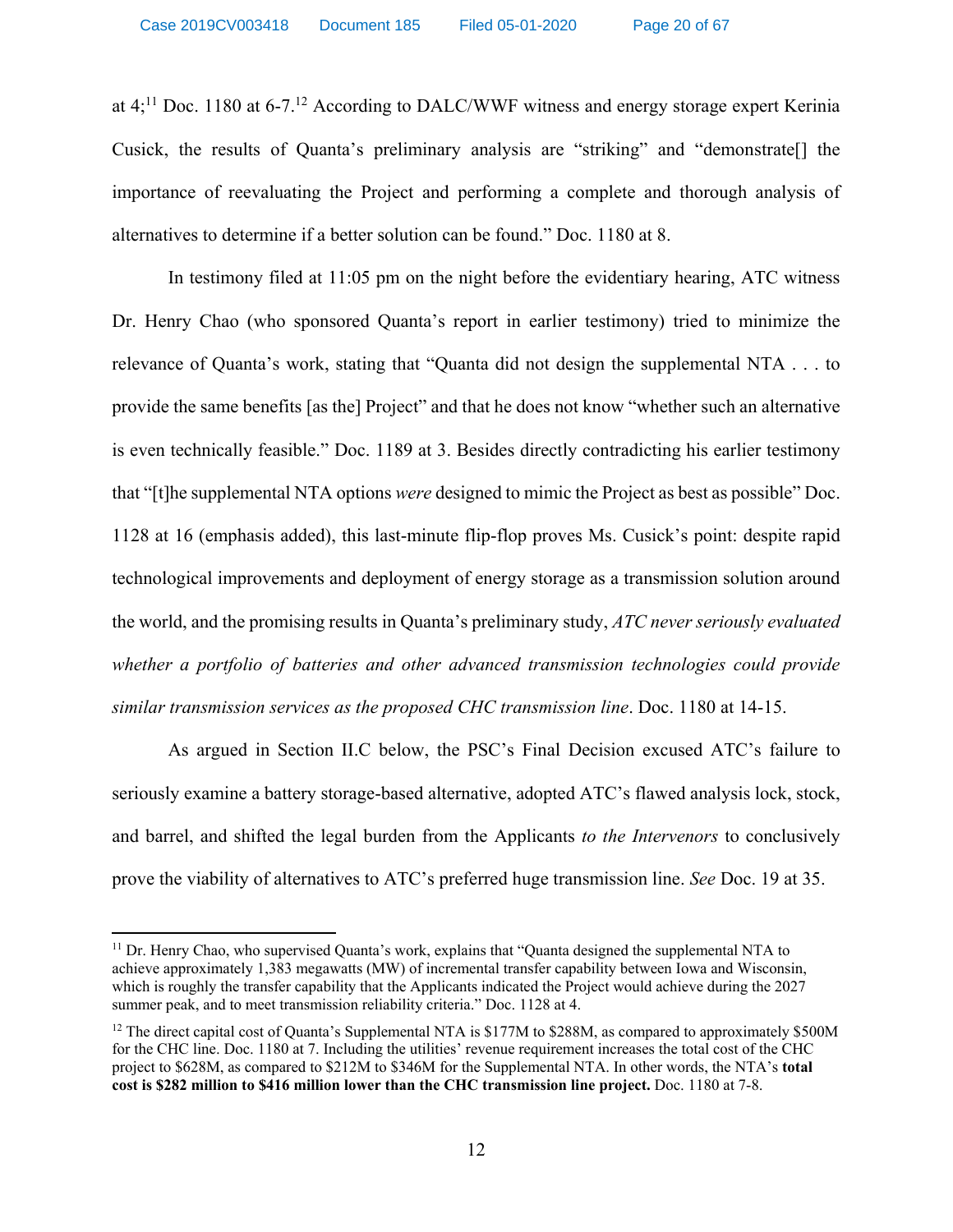# **C. The CHC Transmission Project's Harmful and Undue Adverse Impacts on the Driftless Area's Environmental, Economic, Aesthetic, and Cultural Values.**

### *1. Wisconsin's Driftless Area*

The proposed CHC transmission line would cut a wide swath through the Driftless Area in Southwest Wisconsin, which is one of the Midwest's most unique eco-regions and is recognized internationally as a region of vital conservation opportunity and concern. The special and beautiful topography contains rolling hills with deep river valleys nestled in woodland, prairie and riparian habitats. This rural area is home to small towns and mid-sized cities, family farms, protected conservation lands, and an economy centered around agriculture, outdoor recreation, and tourism.

The proposed CHC transmission line would run through and damage many important environmental resources in the Driftless Area, including the Upper Mississippi National Refuge (which "contains one of the largest blocks of riverine habitat in the contiguous United States," [Doc. 1193, FEIS](http://apps.psc.wi.gov/pages/viewdoc.htm?docid=366195) at 56),<sup>13</sup> multiple state and private conservation areas and parklands, the Military Ridge Prairie Heritage Area (identified by Wisconsin DNR as the "highest priority for landscapescale grassland protection and management in Wisconsin" and "one of the best opportunities in the Midwest to protect prairie remnants and area sensitive species, such as grassland birds," [Doc.](http://apps.psc.wi.gov/vs2015/ERF_view/viewdoc.aspx?docid=364109)  [1270](http://apps.psc.wi.gov/vs2015/ERF_view/viewdoc.aspx?docid=364109) at 14), and the Black Earth Creek Watershed Area, among others. [Doc. 1193, FEIS](http://apps.psc.wi.gov/vs2015/ERF_view/viewdoc.aspx?docid=366195) at 55.

Significant state and federal resources have been expended to protect and conserve the Driftless Area's important ecological and recreational values. [Doc. 1107](http://apps.psc.wi.gov/vs2015/ERF_view/viewdoc.aspx?docid=370578) at 17. In turn, the region's natural resources yield economic benefits through tourism and related spending. As former Wisconsin DNR Secretary George Meyer explained in his expert testimony: "The Driftless Area's robust tourism economy is largely based on the region's valuable natural resources and is based on visitors' enjoyment of the natural scenic beauty, fishing, hunting, camping, hiking, biking, car

 $\overline{a}$ 

<sup>&</sup>lt;sup>13</sup> The refuge is also designated as a Wetland of International Importance (Ramsar) and a Globally Important Bird Area. [Doc. 1193, FEIS](http://apps.psc.wi.gov/pages/viewdoc.htm?docid=366195) at 56.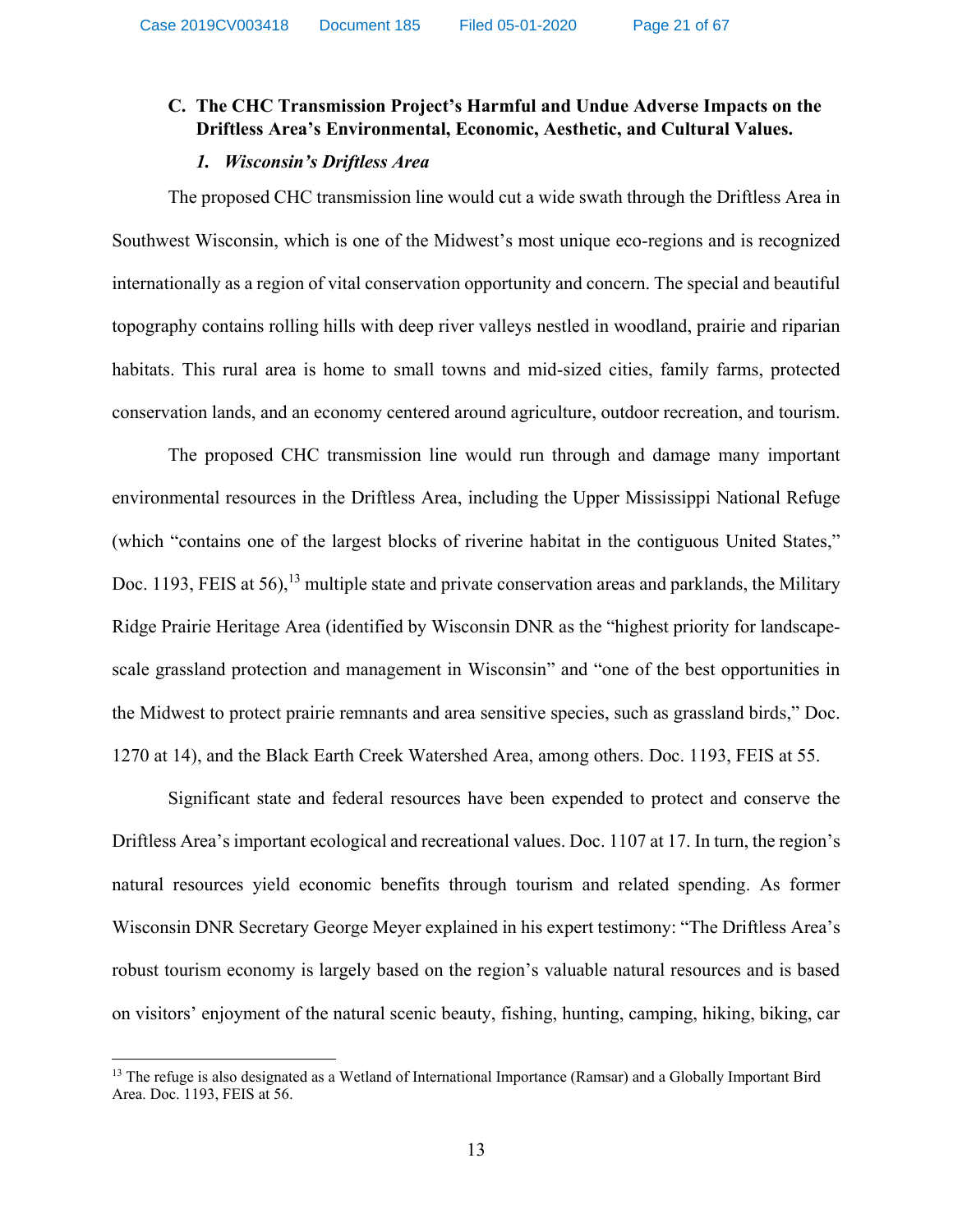touring, cultural sites, canoeing and kayaking, geo-caching and bird watching." *[Id.](http://apps.psc.wi.gov/pages/viewdoc.htm?docid=370578)* at 20. A 2017 Wisconsin Department of Tourism study found the economic impact of tourism in the Driftless Area (excluding Dane County) was almost \$1.5 billion in direct visitor spending. *[Id.](http://apps.psc.wi.gov/pages/viewdoc.htm?docid=370578)* at 19-20.

Dr. Curt Meine, a conservation biologist and expert on the Driftless Area, described the "conservation culture" that defines the region, explaining that the Driftless Area "has played a disproportionately important role in the evolution of community-based conservation, watershed rehabilitation, ecological restoration, organic and conservation agriculture, and other creative approaches to individual and collaborative land stewardship." Doc. 1105 at 9.

### *2. Undue Adverse Impacts on Environmental Values*

There is robust and extensive evidence in the record that the proposed CHC high-voltage transmission line and 17-story high towers would have significant and undue adverse impacts on the ecological, cultural, aesthetic, and socioeconomic values of Southwest Wisconsin. DALC/WWF presented expert testimony from four natural resource experts (Terry Ingram, Dr. Curt Meine, George Meyer and Dr. Don Waller) who provided detailed explanations and an inventory of the significant adverse impacts of the projects. [Docs. 1042,](http://apps.psc.wi.gov/pages/viewdoc.htm?docid=364975) [1069,](http://apps.psc.wi.gov/pages/viewdoc.htm?docid=367135) [1080,](http://apps.psc.wi.gov/vs2015/ERF_view/viewdoc.aspx?docid=367198) [1099,](http://apps.psc.wi.gov/pages/viewdoc.htm?docid=369576) [1105,](http://apps.psc.wi.gov/pages/viewdoc.htm?docid=370576) [1106,](http://apps.psc.wi.gov/pages/viewdoc.htm?docid=370577) [1107,](http://apps.psc.wi.gov/pages/viewdoc.htm?docid=370578) [1108,](http://apps.psc.wi.gov/vs2015/ERF_view/viewdoc.aspx?docid=370579) [1136,](http://apps.psc.wi.gov/pages/viewdoc.htm?docid=367847) [1137,](http://apps.psc.wi.gov/pages/viewdoc.htm?docid=367854) [1138,](http://apps.psc.wi.gov/pages/viewdoc.htm?docid=367855) [1158,](http://apps.psc.wi.gov/pages/viewdoc.htm?docid=368853) [1165,](http://apps.psc.wi.gov/pages/viewdoc.htm?docid=368880) [1171,](http://apps.psc.wi.gov/pages/viewdoc.htm?docid=368900) [1174.](http://apps.psc.wi.gov/vs2015/ERF_view/viewdoc.aspx?docid=368915) The adverse impacts of the CHC transmission line and high towers are significant, and irreparable.

• *Aesthetics and Tourism.* The CHC towers would be 120 to 175 feet tall, and nearly 200 feet high at the Mississippi River crossing. [Doc. 1193, FEIS](http://apps.psc.wi.gov/vs2015/ERF_view/viewdoc.aspx?docid=366195) at XXVIII. The visual blight of this proposed transmission line would impair the natural beauty of the area and harm the Driftless Area's outdoor recreation-based tourism industry. [Doc.](http://apps.psc.wi.gov/pages/viewdoc.htm?docid=370578) 1107 at 16-18, 22; [Doc.](apps.psc.wi.gov/vs2015/ERF_view/viewdoc.aspx?docid=370576) 1105 at 13.

• *Birds***.** The proposed transmission line would cut (1) directly across the Mississippi Flyway, the "most important bird migration corridor in central North America," [Doc. 1108](http://apps.psc.wi.gov/pages/viewdoc.htm?docid=370579) at 26; (2) through the National Wildlife Refuge, which provides critical migratory bird habitat; and (3)

14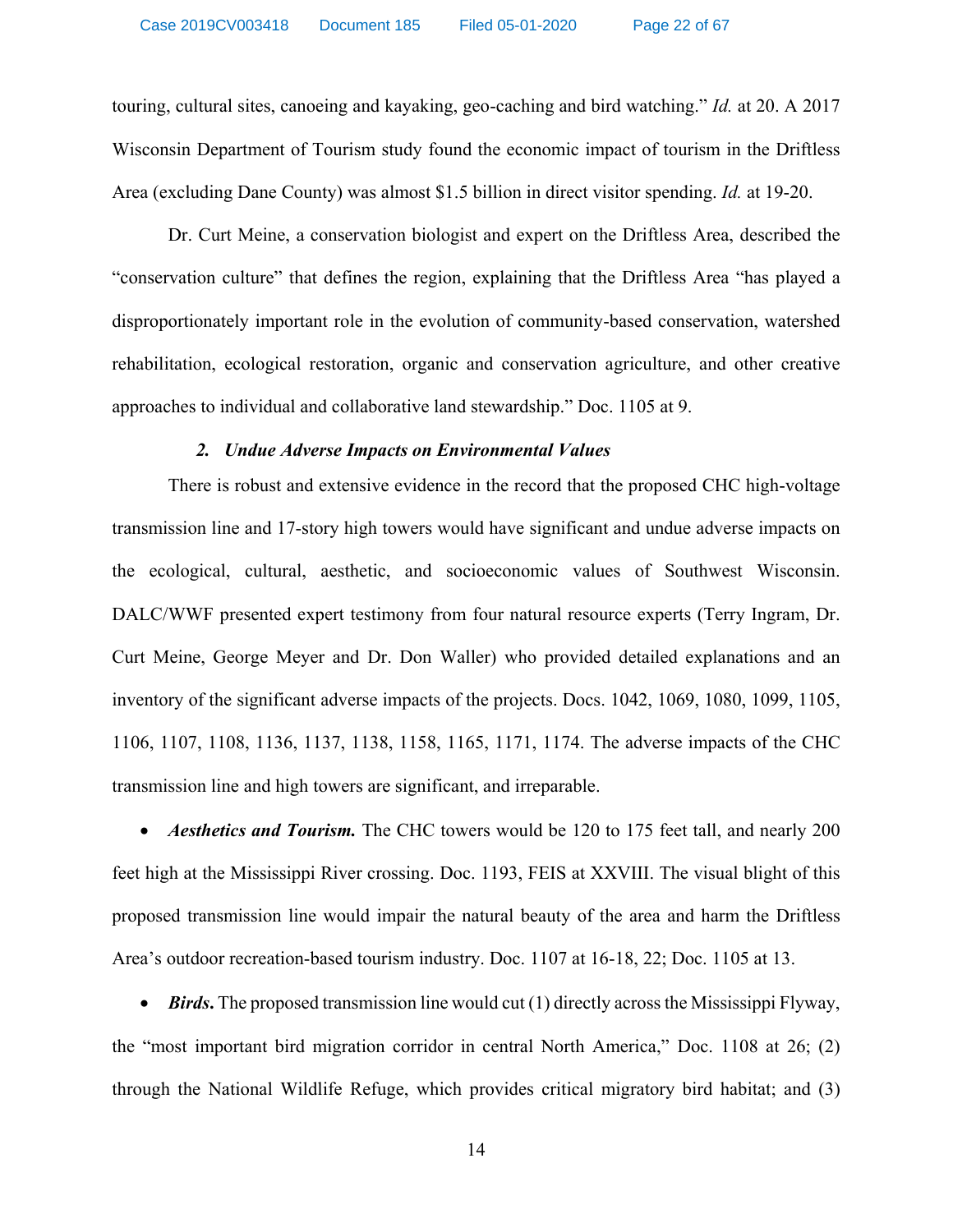through or near five dedicated Important Bird Areas—which "provide essential habitat to one or more species of breeding or non-breeding birds, particularly species of conservation concern." [Doc. 1193, FEIS](http://apps.psc.wi.gov/vs2015/ERF_view/viewdoc.aspx?docid=366195) at 56-57. Dr. Waller estimated the transmission line would kill nearly 20,000 birds every year from collisions, [Doc. 40](http://apps.psc.wi.gov/vs2015/ERF_view/viewdoc.aspx?docid=372328) at 1813, and further harm birds by destroying or damaging habitat and foraging areas. [Doc. 1042](http://apps.psc.wi.gov/pages/viewdoc.htm?docid=364975) at 9-10, [Doc. 1108](http://apps.psc.wi.gov/pages/viewdoc.htm?docid=370579) at 25-26. Southwest Wisconsin has significant conservation value for grassland birds, which are rapidly declining across most of the Midwest. [Doc. 1193, FEIS](http://apps.psc.wi.gov/vs2015/ERF_view/viewdoc.aspx?docid=366195) at 54; [Doc. 1108](http://apps.psc.wi.gov/pages/viewdoc.htm?docid=370579) at 25.

• *Forests, Grasslands, Waterways.* Construction of the CHC line would clear all vegetation from the full width of the right-of-way, [Doc. 356, Application](http://apps.psc.wi.gov/vs2015/ERF_view/viewdoc.aspx?docid=352698) at 96, which would generally be 150 feet (*[id.](http://apps.psc.wi.gov/vs2015/ERF_view/viewdoc.aspx?docid=352698)* at 3) and 260 feet through the Refuge. Clearing or expanding rights-of-way destroys and fragments habitat, creates edge impacts, and encourages the spread of invasive species. [Doc.](http://apps.psc.wi.gov/pages/viewdoc.htm?docid=370579)  [1108](http://apps.psc.wi.gov/pages/viewdoc.htm?docid=370579) at 12-15, 17-20. The CHC transmission line would also have significant negative impacts on wetlands, streams, and hydrology. [Doc. 1194, Public Comment by Dr. Joy B. Zedler](http://apps.psc.wi.gov/vs2015/ERF_view/viewdoc.aspx?docid=371235) (wetland ecologist); [Public Comment by Dr. Barbara L Peckarsky](http://apps.psc.wi.gov/vs2015/ERF_view/viewdoc.aspx?docid=371013) (stream ecologist).

• *Land Use Plans*. This huge transmission line would run through and adjacent to numerous small rural communities and sensitive resource areas, causing significant conflicts with the communities' land use plans and their own visions for development. [Doc. 1158](http://apps.psc.wi.gov/pages/viewdoc.htm?docid=368853) at 13-15; [Doc.](http://apps.psc.wi.gov/pages/viewdoc.htm?docid=368889)  [1168](http://apps.psc.wi.gov/pages/viewdoc.htm?docid=368889) at 2-6. Significant concerns have been raised about impacts to recreation and conservation areas, many of which also have land use or management plans, including the Ice Age National Scenic Trail. [Doc. 1105](http://apps.psc.wi.gov/pages/viewdoc.htm?docid=370576) at 14; [Doc. 1194, Public Comment by Ice Age Trail Alliance, Inc.](http://apps.psc.wi.gov/vs2015/ERF_view/viewdoc.aspx?docid=371300)

• *Takings of Private Property and Impacts on Private Land Use***.** The CHC transmission line would also require hundreds of acres for new and expanded rights-of-way through individual farmers' and landowners' private property. The Applicants' preferred route would impact 355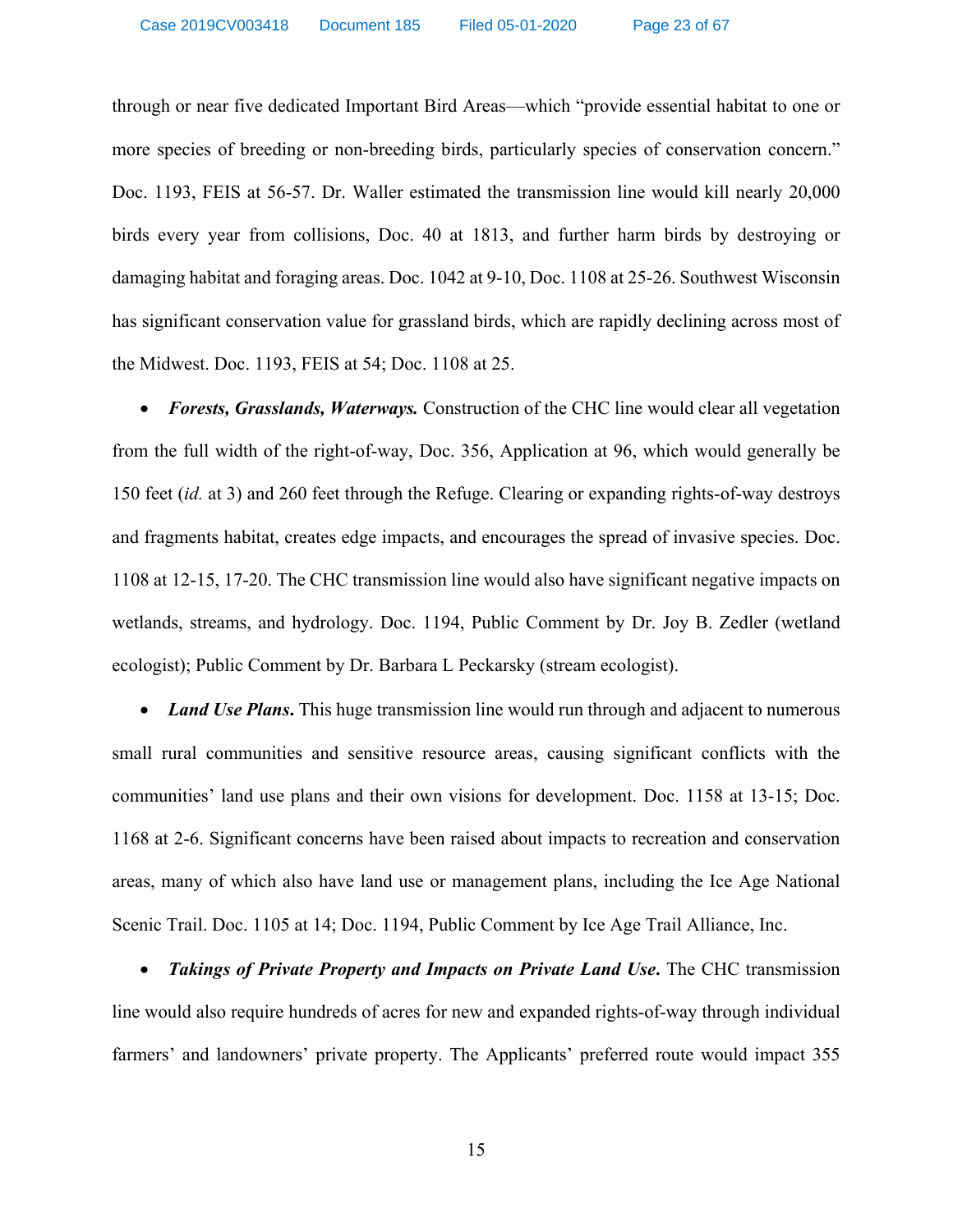property owners and 58% of the 1,577 acres of right-of-way would be new. [Doc. 829](http://apps.psc.wi.gov/vs2015/ERF_view/viewdoc.aspx?docid=367010) at 106-07. This does not include additional acres needed for access roads, the sixteen laydown yards of  $10<sup>+</sup>$ acres each, helicopter landing zones, or work platforms. [Doc. 829](http://apps.psc.wi.gov/vs2015/ERF_view/viewdoc.aspx?docid=367010) at 18-19.

### **D. Summary of Public Response and Opposition**

The CHC transmission line project is opposed by many people, organizations, local governments, and public officials that value the Driftless Area:

• *Numerous local governments* intervened in the PSC proceeding to oppose the transmission line, including Dane and Iowa Counties, the Towns of Arena, Lima, Vermont, Wingville, and Wyoming, and the Village of Montfort. [Doc. 12.](http://apps.psc.wi.gov/pages/viewdoc.htm?docid=362093) Many additional local municipalities and school districts filed resolutions and comments opposing the transmission line and/or requesting that the Commission consider alternatives. [Doc. 1193, FEIS](http://apps.psc.wi.gov/vs2015/ERF_view/viewdoc.aspx?docid=366195) at 23-24.

• *All of the State Senators and Representatives representing the area*—both Republicans and Democrats—wrote letters to the PSC, expressing concerns about impacts and urging the Commissioners to thoroughly explore alternatives to the CHC transmission line and towers. [Doc.](http://apps.psc.wi.gov/vs2015/ERF_view/viewdoc.aspx?docid=366195)  [1193, FEIS](http://apps.psc.wi.gov/vs2015/ERF_view/viewdoc.aspx?docid=366195) at 24; [Docs. 1414,](http://apps.psc.wi.gov/vs2015/ERF_view/viewdoc.aspx?docid=%20372611) [1415,](http://apps.psc.wi.gov/pages/viewdoc.htm?docid=%20356345) [1417,](http://apps.psc.wi.gov/pages/viewdoc.htm?docid=%20372320) [1418.](http://apps.psc.wi.gov/pages/viewdoc.htm?docid=%20356404)

• *Numerous organizations and businesses* also have raised concerns, including the Citizens Utility Board, Black Earth Watershed Conservation Association, Friends of Governor Dodge State Park, Prairie Enthusiasts, Madison Audubon and others; Wisconsin Farmers Union and Amish farmers; and local businesses such as Uplands Cheese, White Oak Savanna, Dreamy 280, and more. [Doc. 1194;](http://apps.psc.wi.gov/vs2015/ERF_view/viewdoc.aspx?docid=%20372384) [Doc. 29](http://apps.psc.wi.gov/pages/viewdoc.htm?docid=371486) at 2407, 2549; [Doc. 25](http://apps.psc.wi.gov/pages/viewdoc.htm?docid=371513) at 2060; [Doc. 1444.](http://apps.psc.wi.gov/pages/viewdoc.htm?docid=%20372185)

• *Individual citizens:* More than 1,000 comments were filed by those opposing the proposed CHC transmission line. For three days on June 25, 26 and 27, about 1,300 Wisconsin residents attended and 100 testified at the Lancaster, Madison, and Dodgeville public hearings. Virtually all spoke out strongly against the CHC transmission line and asked the PSC to decline the proposed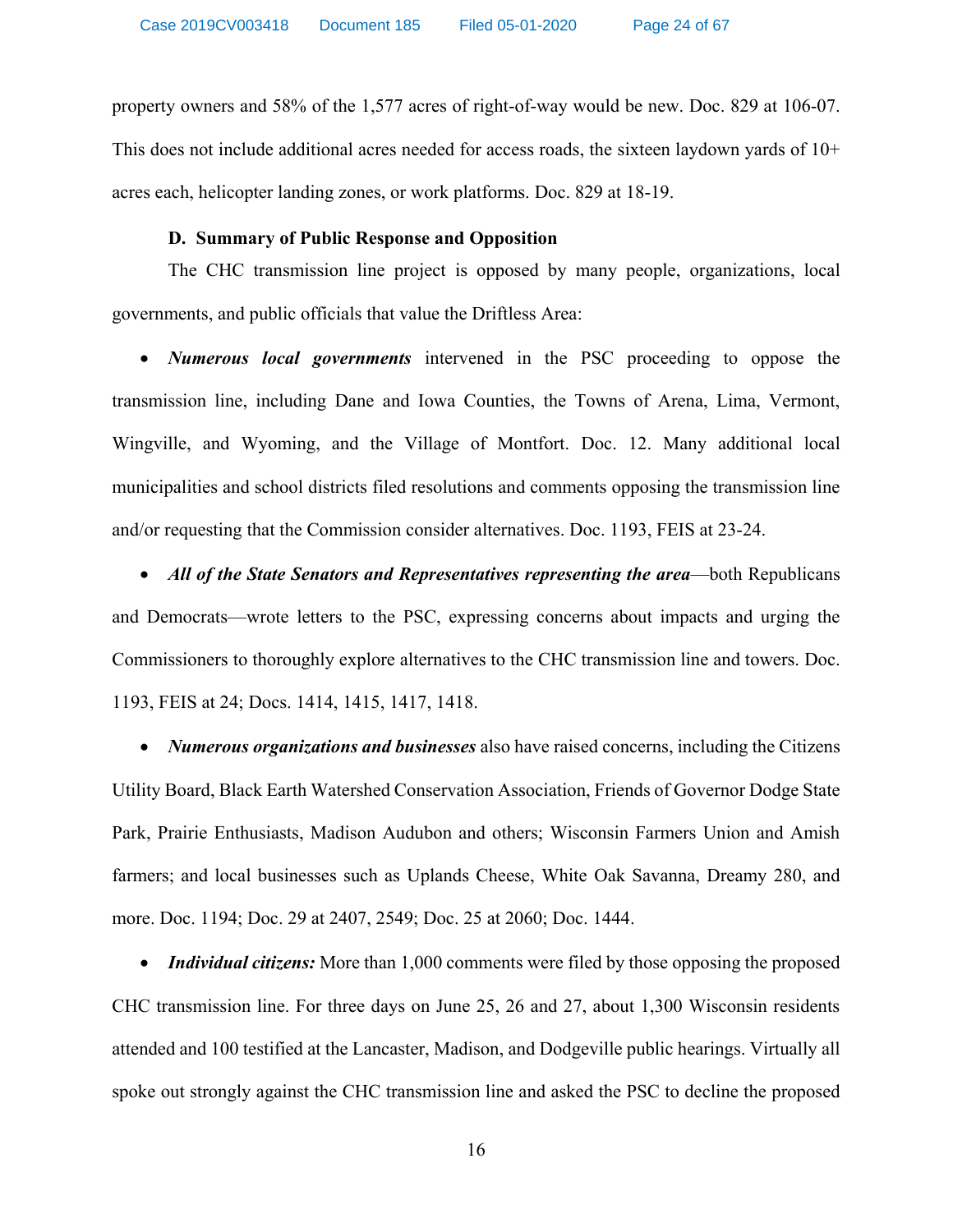CPCN and consider alternatives. [Docs. 25,](http://apps.psc.wi.gov/vs2015/ERF_view/viewdoc.aspx?docid=371513) [26,](http://apps.psc.wi.gov/pages/viewdoc.htm?docid=371514) [27,](http://apps.psc.wi.gov/pages/viewdoc.htm?docid=371515) [28,](http://apps.psc.wi.gov/vs2015/ERF_view/viewdoc.aspx?docid=371516) [29,](http://apps.psc.wi.gov/pages/viewdoc.htm?docid=371486) [30.](http://apps.psc.wi.gov/pages/viewdoc.htm?docid=371487)

#### $II.$ **THE PSC'S PROCEEDINGS BELOW (PSC DOCKET 5-CE-146)**

# **A. The Contested Case and Parties Before the PSC**

The Applicants filed their Application for a CPCN on April 30, 2018 [\(Doc. 356,](http://apps.psc.wi.gov/vs2015/ERF_view/viewdoc.aspx?docid=352698)  [Application\)](http://apps.psc.wi.gov/vs2015/ERF_view/viewdoc.aspx?docid=352698), which the PSC docketed as a contested case under Wis. Stat. Chapter 227. PSC Docket 5-CE-146. On January 3, 2019, the Administrative Law Judge granted DALC's and WWF's requests to intervene. [Doc. 12.](http://apps.psc.wi.gov/pages/viewdoc.htm?docid=362093) DALC is a not-for-profit conservation organization with many members who work to protect ecologically sensitive lands, historic properties, and natural resources in southwest Wisconsin's Driftless Area. WWF is a membership organization dedicated to protecting wildlife habitat and natural resources throughout the State of Wisconsin. About 50 individuals, groups of individuals, local governments, and organizations were granted intervention into this contested case. [Doc. 12.](http://apps.psc.wi.gov/pages/viewdoc.htm?docid=362093)

### **B. The PSC's Environmental Review**

PSC Staff worked together with the Wisconsin DNR on a joint environmental review pursuant to each agency's obligations under WEPA, Wis. Stat. § 1.11. [Doc. 1193, FEIS.](http://apps.psc.wi.gov/vs2015/ERF_view/viewdoc.aspx?docid=366195) The PSC issued the Final Environmental Impact Statement ("FEIS") in May 2019 and accepted written public comments through June 28, 2019. [Doc. 1193, FEIS.](http://apps.psc.wi.gov/vs2015/ERF_view/viewdoc.aspx?docid=366195)

### **C. Amicus Briefs of Illinois and Michigan**

The Attorneys General of Illinois and Michigan submitted an *amicus* brief asking that the PSC deny the CPCN. [Doc. 111](http://apps.psc.wi.gov/pages/viewdoc.htm?docid=%20372726). They stated that approximately 10% of the line's cost is expected to be borne by Illinois electricity ratepayers, and 21% by Michigan electricity ratepayers with little corresponding benefit. [Doc. 111](http://apps.psc.wi.gov/pages/viewdoc.htm?docid=%20372726) at 1. The Attorneys General contended that circumstances had changed drastically enough since MISO evaluated the MVP in 2011 that a more rigorous analysis of alternatives should be required before determining that the line was needed. [Doc. 111](http://apps.psc.wi.gov/pages/viewdoc.htm?docid=%20372726) at 3–4.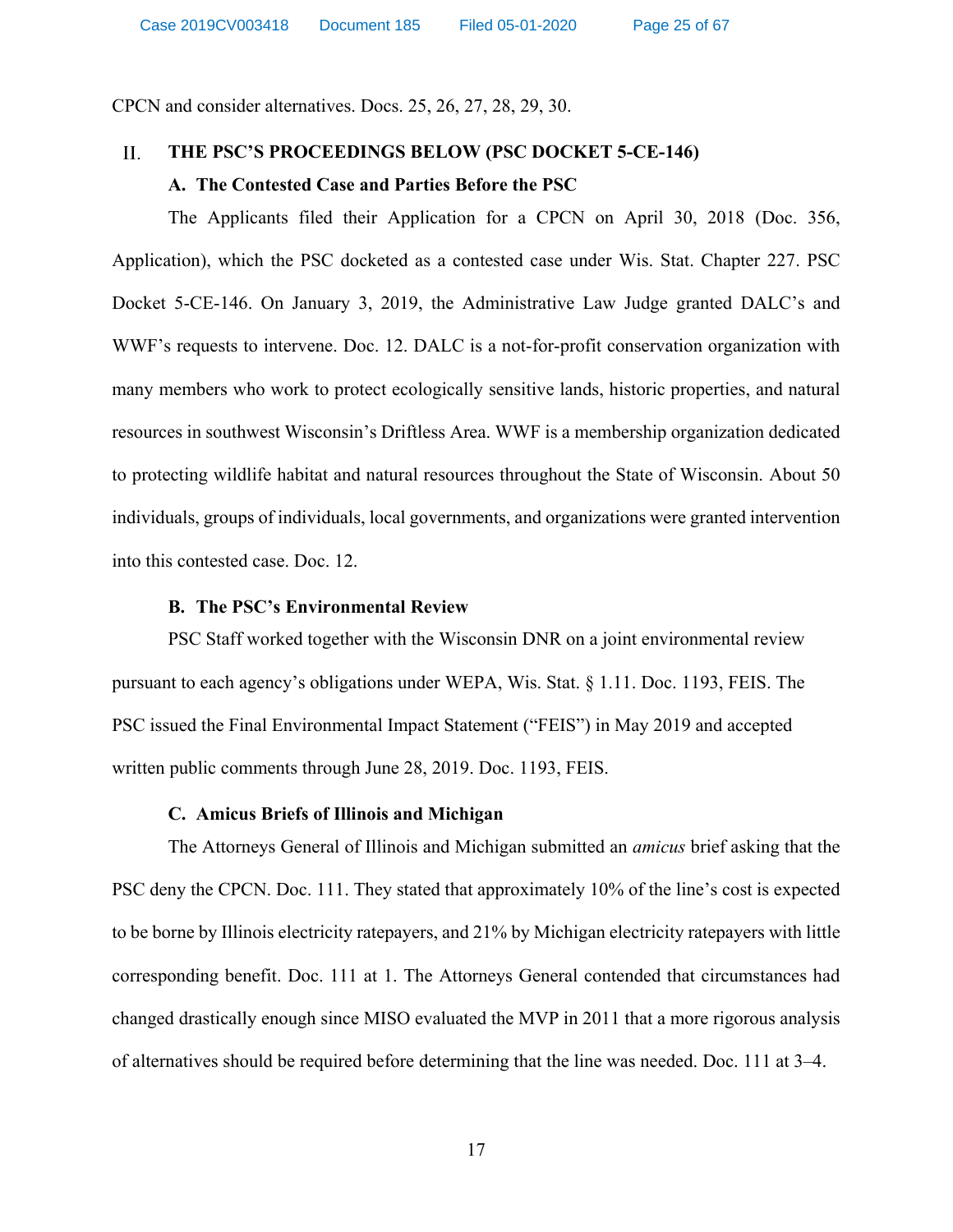### **D. PSC Decision Matrix**

Following the evidentiary hearings, the PSC Staff produced a "Decision Matrix" to guide the Commissioners' deliberations regarding whether to issue a CPCN. [Doc. 66.](http://apps.psc.wi.gov/pages/viewdoc.htm?docid=373248) DALC/WWF separately filed a memorandum explaining serious concerns that the structure of the decision matrix omitted many of Wisconsin's statutory requirements for issuing a CPCN and collapsed many others into a generalized "public interest review" instead of requiring a specific determination on each statutory factor as required by law. [Doc. 1445.](http://apps.psc.wi.gov/pages/viewdoc.htm?docid=%20372945)

### **E. DALC/WWF's Motion for Recusal**

 $\overline{\phantom{a}}$ 

On August 20, 2019, the PSC Commissioners met in an open session to discuss the merits of this contested case. Chair Valcq began the meeting by stating that Commissioner Huebsch would lead the discussion because "Commissioner Huebsch is our delegated Commissioner for MISO and OMS." Led by Commission Huebsch, the Commissioners then used the Decision Matrix as a roadmap for their deliberations and voted unanimously to grant the CPCN. [Doc. 354.](http://apps.psc.wi.gov/pages/viewdoc.htm?docid=374489)

On September 20, 2019, Petitioners DALC and WWF filed a Motion with the PSC to recuse and disqualify Commissioner Huebsch and Chair Valcq, alleging a variety of entanglements with parties centrally involved in this the case that created at least a "risk of bias" and lack of impartiality that in the totality of the circumstances requires disqualification under Wisconsin law. [Doc. 266](http://apps.psc.wi.gov/pages/viewdoc.htm?docid=376074) (citing *Tetra Tech EC, Inc. v. Wisconsin Dep't of Revenue*, 2018 WI 75, ¶ 64, 382 Wis. 2d 495, 553, 914 N.W.2d 21; *Guthrie v. Wisconsin Employment Relations Comm'n*, 111 Wis. 2d 447, 454, 331 N.W.2d 331 (1983)).<sup>14</sup> The Motion stressed that the avoidance of even the appearance of bias is central and important in Wisconsin's administrative law and judicial systems.

<sup>&</sup>lt;sup>14</sup> Petitioners DALC and WWF are separately challenging the Commissioners' decision not to recuse themselves as a violation of federal due process. United States District Court for the Western District of Wisconsin, Case No. 19-CV-1007. The PSC's motion to dismiss that case based on, *inter alia*, federal abstention doctrine, is fully briefed and pending. If the federal court dismisses that lawsuit without prejudice because it holds that DALC/WWF should have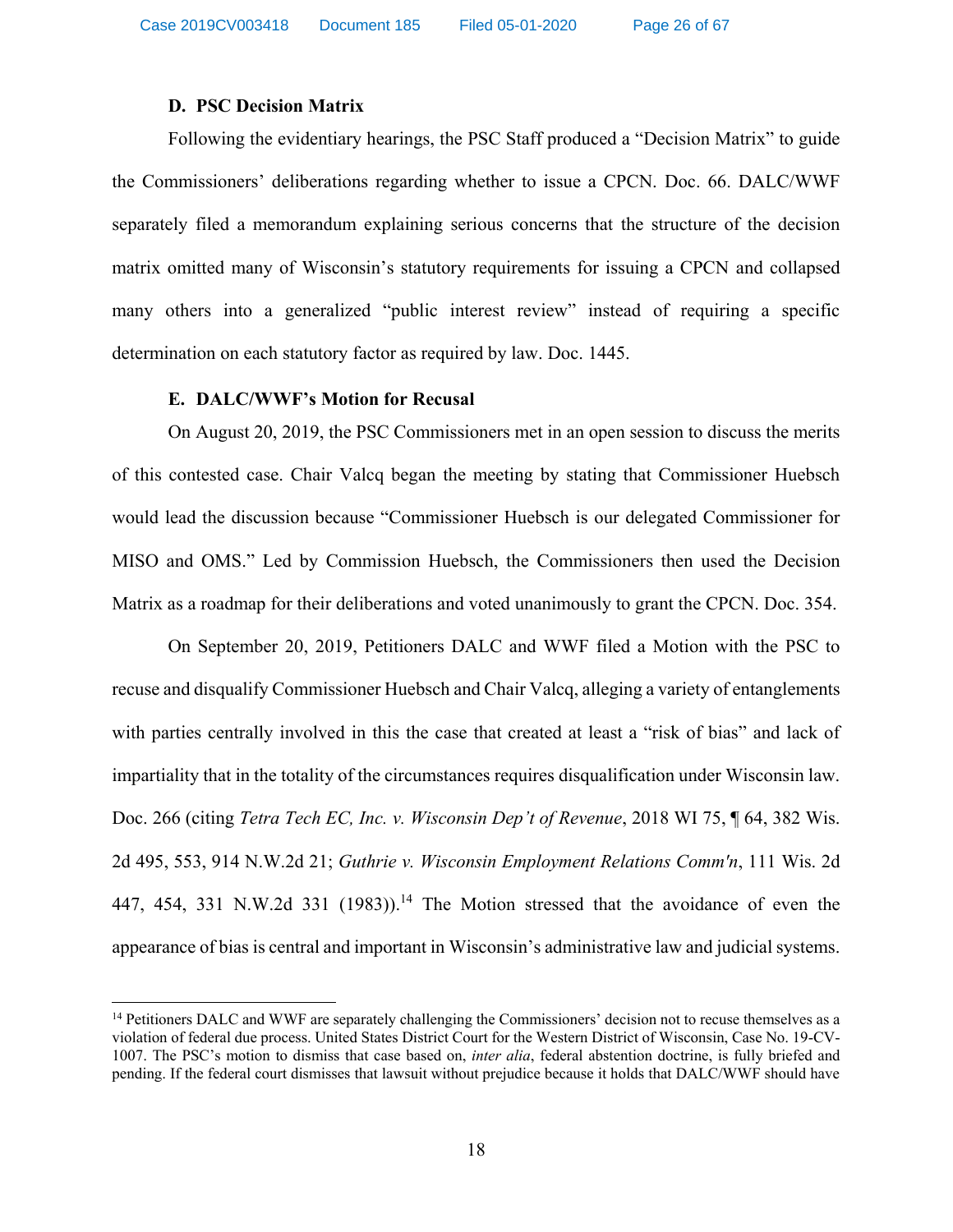The Motion stated the following pertinent facts: Upon graduating from law school in 1999, Chair Valcq began working as regulatory counsel for We Energies and her legal practice encompassed all aspects of administrative and regulatory law and policy, including "trying cases in front of the PSC." Chair Valcq served as regulatory counsel for We Energies for 14 years and 11 months, until 2014. We Energies provides electricity to customers in Wisconsin, and its parent company WEC Energy Group Inc. owns more than 60% of ATC, the lead Applicant for the CPCN in the PSC's contested case. In 2017, Chair Valcq joined Quarles & Brady, which is We Energies' principal outside law firm and legal counsel, where she continued to represent We Energies in regulatory matters, including many cases at the PSC. Chair Valcq left Quarles & Brady on Friday, January 4, 2019, and began working as Chair of the PSC the following Monday, January 7, 2019.

In January 2019, Chair Valcq filed a "Recusal Policy" statement acknowledging her obligation to comply with Wisconsin's statutory and rule-based ethical obligations. [Doc. 266,](http://apps.psc.wi.gov/pages/viewdoc.htm?docid=376074) Ex. C. The Recusal Policy and its addendum lists 30 open matters before the PSC in which Valcq "personally and substantially participated" while working at We Energies or Quarles & Brady. Valcq agreed to recuse herself from those 30 matters and any new matter filed with the PSC within 12 months of Valcq's appointment in which she "was personally and substantially involved." *[Id.](http://apps.psc.wi.gov/pages/viewdoc.htm?docid=376074)* The 30 matters from which Valcq agreed to recuse herself include three cases involving We Energies and ATC—both owned by WEC Energy Group—as parties. *[Id.](http://apps.psc.wi.gov/pages/viewdoc.htm?docid=376074)*

In January 2019, Commissioner Michael Huebsch was appointed as a member of the formal Advisory Committee of the Midcontinent Independent System Operator (MISO). As explained above, MISO is not a governmental agency. MISO is a private entity owned by electric

 $\overline{\phantom{a}}$ 

brought those federal claims in this state court suit, DALC/WWF will seek to amend their Petitions for Review in this case to add those federal claims and will respectfully request at that time that parties be allowed to submit supplemental briefs on federal constitutional issues to this court.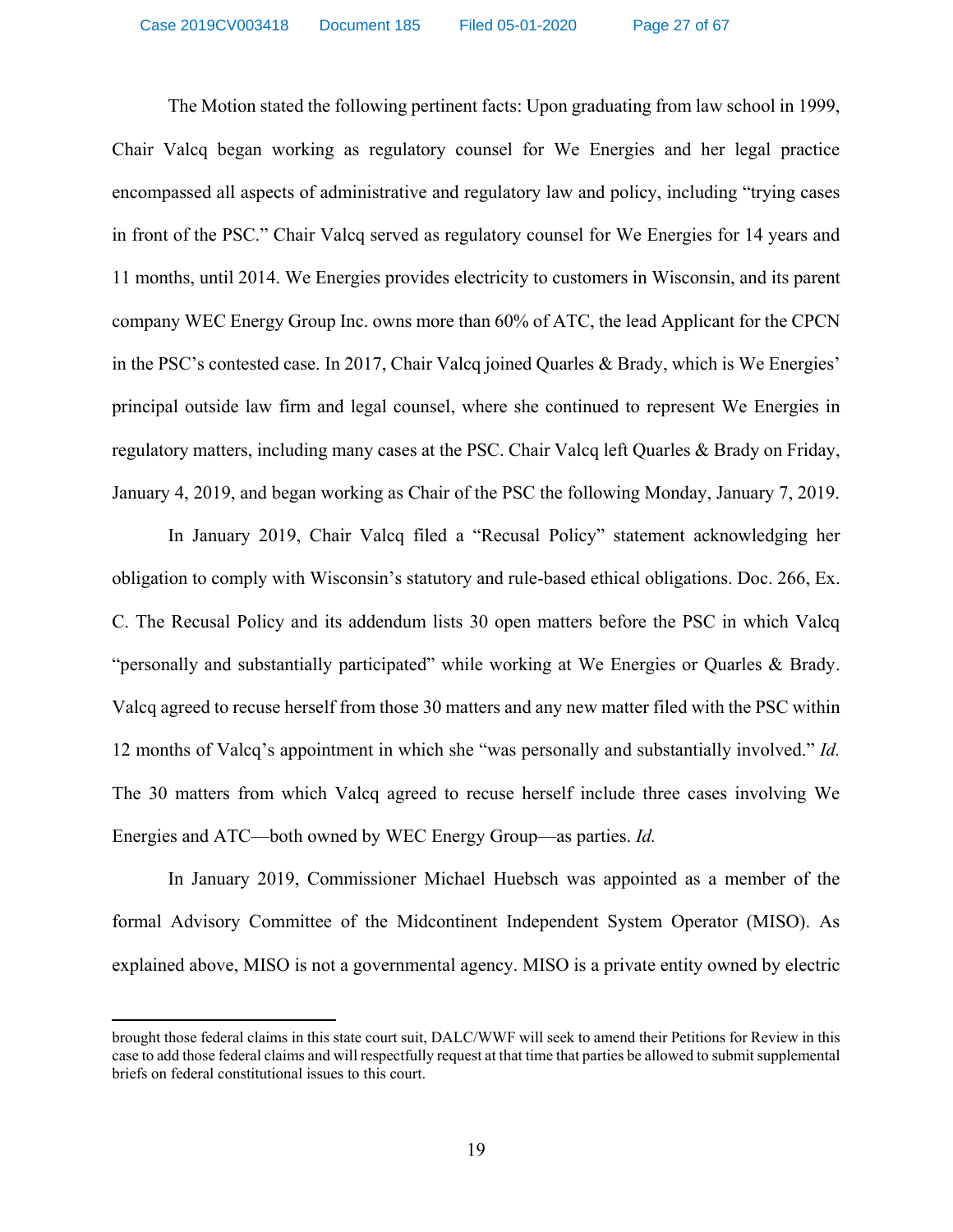utilities and transmission companies that operate in the MISO region, including ATC, Dairyland Power, ITC and We Energies.<sup>15</sup> The MISO Advisory Committee's Charter states, "The Advisory Committee reports to the MISO Board of Directors" and "The MISO President and at least two other members of the MISO Board of Directors shall meet with the Advisory Committee at least quarterly."<sup>16</sup> The MISO Advisory Committee meets several times a year to discuss policy matters and "hot topics" that are often contested issues in PSC proceedings.<sup>17</sup>

As a MISO Advisory Committee member, Commissioner Huebsch engaged in regular meetings and conversations with MISO Board members during the time of the PSC contested case proceedings. Commissioner Huebsch attended at least three MISO Advisory Council meetings during the pendency of or in proximity to this contested case in March 2018 (in New Orleans), March 2019 (again in New Orleans), and June 2019 (in Traverse City, Michigan). [Doc. 266.](http://apps.psc.wi.gov/pages/viewdoc.htm?docid=376074) Documents on MISO's website demonstrate that these meetings included presentations and discussions on relevant, material contested facts and issues that the Applicants, MISO and other parties were contemporaneously litigating in this contested case. *[Id.](http://apps.psc.wi.gov/pages/viewdoc.htm?docid=376074)* The MISO Advisory Committee discussions included representatives of WEC Energy Group (which owns more than 60% of ATC) and ITC Midwest, LLC, while the contested case was pending. *[Id.](http://apps.psc.wi.gov/pages/viewdoc.htm?docid=376074)* Commissioner Huebsch also served as the Secretary of the Organization of MISO States (OMS). MISO provides funding to OMS, including a grant of \$1,348,959 in 2018. *[Id.](http://apps.psc.wi.gov/pages/viewdoc.htm?docid=376074)*

At the time that Commissioner Huebsch was meeting with MISO and other parties in his capacity as the Secretary of OMS and member of MISO's Advisory Committee, MISO was also actively supporting ATC and the other Applicants as a party in the CHC case at the PSC. MISO

 $\overline{\phantom{a}}$ 

<sup>15</sup> [https://cdn.misoenergy.org/Current%20Members%20by%20Sector95902.pdf.](https://cdn.misoenergy.org/Current%20Members%20by%20Sector95902.pdf)

<sup>16</sup> [https://cdn.misoenergy.org/2019%20AC%20Charter328080.pdf.](https://cdn.misoenergy.org/2019%20AC%20Charter328080.pdf)

<sup>17</sup> [https://www.misoenergy.org/stakeholder-engagement/committees/advisory-committee/.](https://www.misoenergy.org/stakeholder-engagement/committees/advisory-committee/)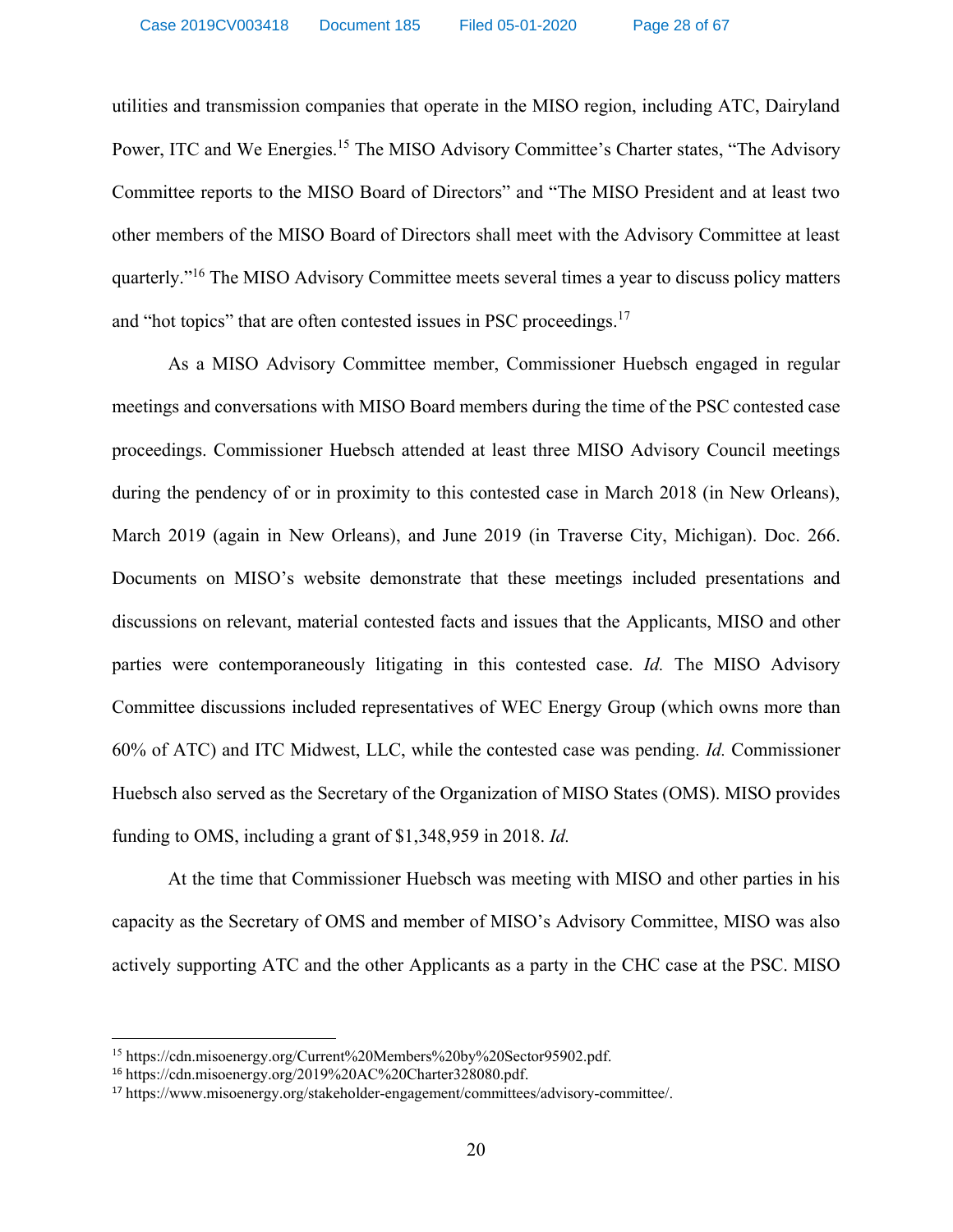and ATC entered a "Common Interest Agreement" to jointly strategize and litigate this contested case, [Doc. 266,](http://apps.psc.wi.gov/pages/viewdoc.htm?docid=376074) Ex. B, and MISO filed legal briefs, presented expert testimony, and crossexamined expert witnesses to support Applicants in their efforts to secure a CPCN for the CHC line. Commissioner Huebsch voted in favor of the CPCN and subsequently resigned from his position on the PSC as of February 2020.

### **F. The PSC's Final Decision**

On September 26, 2019, the PSC issued its Final Decision approving the Applicants' CPCN application, thereby allowing them to (a) exercise eminent domain powers to condemn and take private property for the new transmission line; and (b) charge utility ratepayers more than \$2.2 billion over 40 years. [Doc. 19](http://apps.psc.wi.gov/pages/viewdoc.htm?docid=376391). The PSC's Final Decision denied the Plaintiffs' Motion for Recusal and Disqualification. *[Id.](http://apps.psc.wi.gov/pages/viewdoc.htm?docid=376391)*

### **G. Petitions for Review**

On December 13, 2019, DALC and WWF each filed a petition for review of the PSC's Final Decision. Pursuant to Wis. Stat. § 227.52, the petitions were filed in their respective principal places of business, Iowa County and Columbia County. On January 24, 2020, this Court consolidated those petitions for review into Dane County Circuit Court with other petitions filed by Dane County, Iowa County, Town of Wyoming, and Village of Montfort. Dkt. 95.

## **STANDARDS OF LAW**

The Court's review of the Final Order is pursuant to Wisconsin's Administrative Review Law, Wis. Stat. Chapter 227: "Upon review of an agency action or decision, the court shall accord no deference to the agency's interpretation of law." Wis. Stat. § 227.57(11).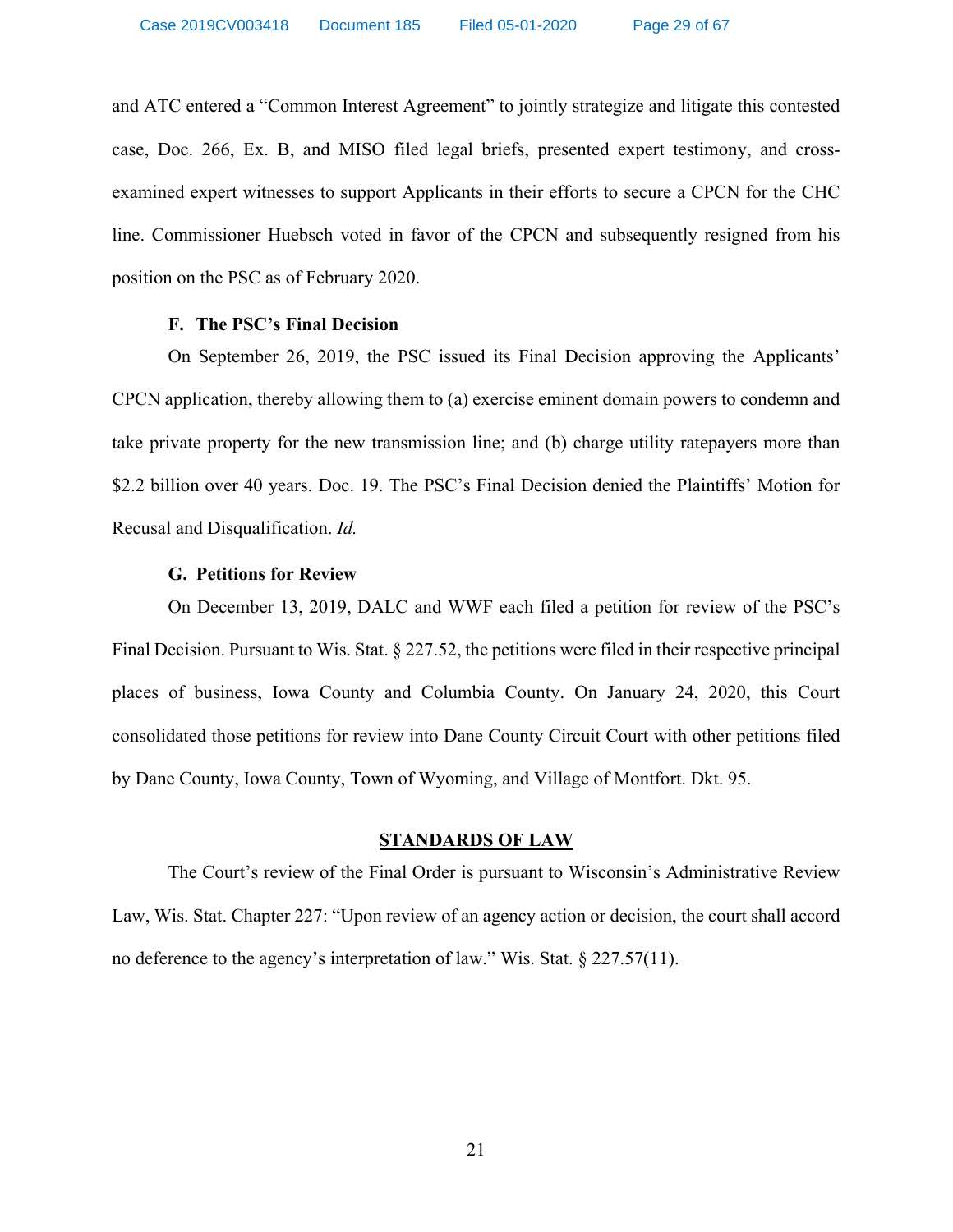#### $\overline{L}$ **CERTIFICATES OF PUBLIC CONVENIENCE AND NECESSITY (CPCN) (WIS. STAT. §§ 196.49, 196.491 AND WIS. ADM. CODE CH. PSC 111)**

Developers must obtain a CPCN pursuant to Wis. Stat. § 196.491 and the PSC's rules at Chapter 111 of Wisconsin's Administrative Code to build a high-voltage transmission line, charge utility ratepayers for the transmission line and the developers' profit, and exercise eminent domain to take private property on the right of way. Wis. Stat.  $\S$  32.03(5)(a).

Wisconsin law sets out multiple specific requirements that must each and all be met before the PSC may grant a CPCN. The PSC must make an independent affirmative determination on eleven separate statutory criteria including that the proposed facility "satisfies the reasonable needs of the public for an adequate supply of electric energy," Wis. Stat. § 196.491(3)(d)(2), that the "design and location or route is in the public interest considering alternative sources of supply, alternative locations or routes, individual hardships, engineering, economic, safety, reliability and environmental factors ....", Wis. Stat. § 196.491(3)(d)(3), and that the facility "will not have undue adverse impact on other environmental values such as, but not limited to, ecological balance, public health and welfare, historic sites, geological formations, the aesthetics of land and water and recreational use." Wis. Stat.  $\S 196.491(3)(d)(4)$ 

If a CPCN applicant does not meet its burden of proving all eleven statutory factors, the PSC "shall reject the application or approve the application with such modifications as are necessary for an affirmative finding under par. (d)." Wis. Stat. § 196.491(3)(e).

#### $II.$ **THE WISCONSIN ENVIRONMENTAL POLICY ACT (WEPA) (WIS. STAT. § 1.11 AND WIS. ADM. CODE CH. PSC 4)**

A CPCN application requires preparation of an Environmental Impact Statement (EIS) under WEPA and corresponding agency regulations. WEPA requires the state agencies to "[s]tudy, develop, and describe appropriate alternatives to recommended courses of action in any proposal which involves unresolved conflicts concerning alternative uses of available resources." Wis. Stat.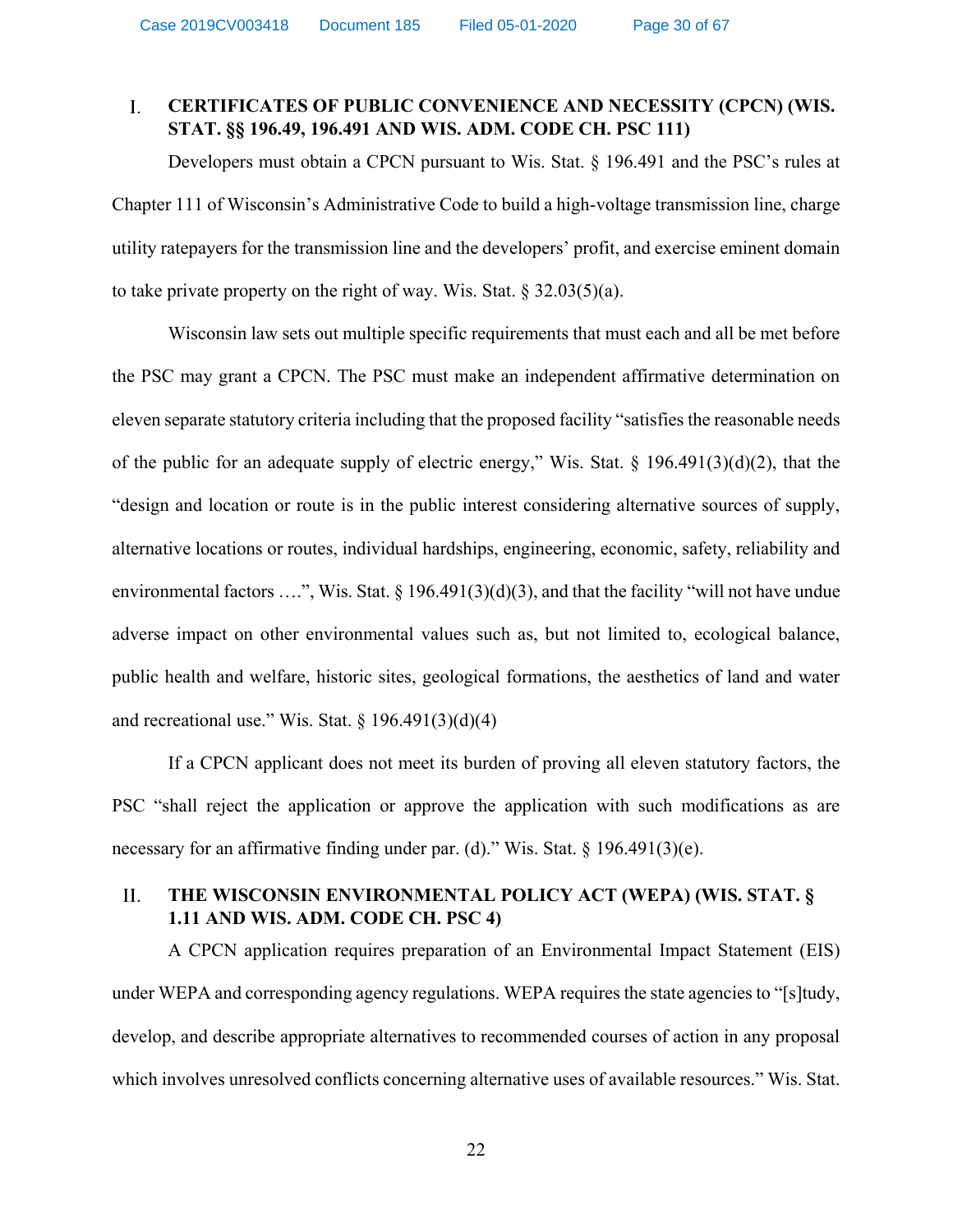$§$  1.11(2)(e). The EIS must thoroughly analyze all direct, indirect, and cumulative environmental impacts of the project in combination with other past, present, and reasonably foreseeable actions that could have a significant impact on the environment. Wis. Stat. § 1.11; Wis. Admin. Code §§ PSC 4.30, NR 150.30.

#### III. **WISCONSIN ENERGY PRIORITIES LAW (WIS. STAT. § 1.12)**

Wisconsin's Energy Priorities Law establishes ranked priorities for meeting electricity demand and for siting transmission lines, which the PSC must consider when making decisions. The law provides that it is the "policy of the state, to the extent cost-effective and technically feasible," to consider less-polluting energy alternatives,  $\S 1.12(4)$ , and also requires that "the siting of new electric transmission facilities…to the greatest extent feasible … should follow the following order of priority": "[e]xisting utility corridors"; "[h]ighway and railroad corridors"; "[r]ecreational trails, to the extent that the facilities may be constructed below ground and that the facilities do not significantly impact environmentally sensitive areas"; then "[n]ew corridors." § 1.12(6). The PSC must implement the Energy Priorities Law "in making all energy-related decisions and orders." Wis. Stat. § 196.025(1)(ar).

### **SUMMARY OF ARGUMENT AND STANDARD OF REVIEW**

In 2018, the Wisconsin Supreme Court ended its practice of deferring to administrative agencies' conclusions of law. *Tetra Tech EC, Inc. v. Wisconsin Dep't of Revenue*, 2018 WI 75, represents a "significant break" from the Court's prior "hands off" approach in CPCN cases. In decisions like *Clean Wisconsin* and *Town of Holland*, the courts gave the PSC wide latitude to grant or deny a CPCN based on various public policy considerations that may be somewhat related to, but certainly are not the same as, the specific statutory CPCN criteria in Chapter 196. *See Clean Wisconsin, Inc. v. PSCW,* 2005 WI 93, ¶ 35, 282 Wis.2d 250, 700 N.W.2d 768; *Town of Holland v. PSCW*, 2018 WI App 38, ¶¶ 31-32, 382 Wis.2d 799, 913 N.W.2d 914.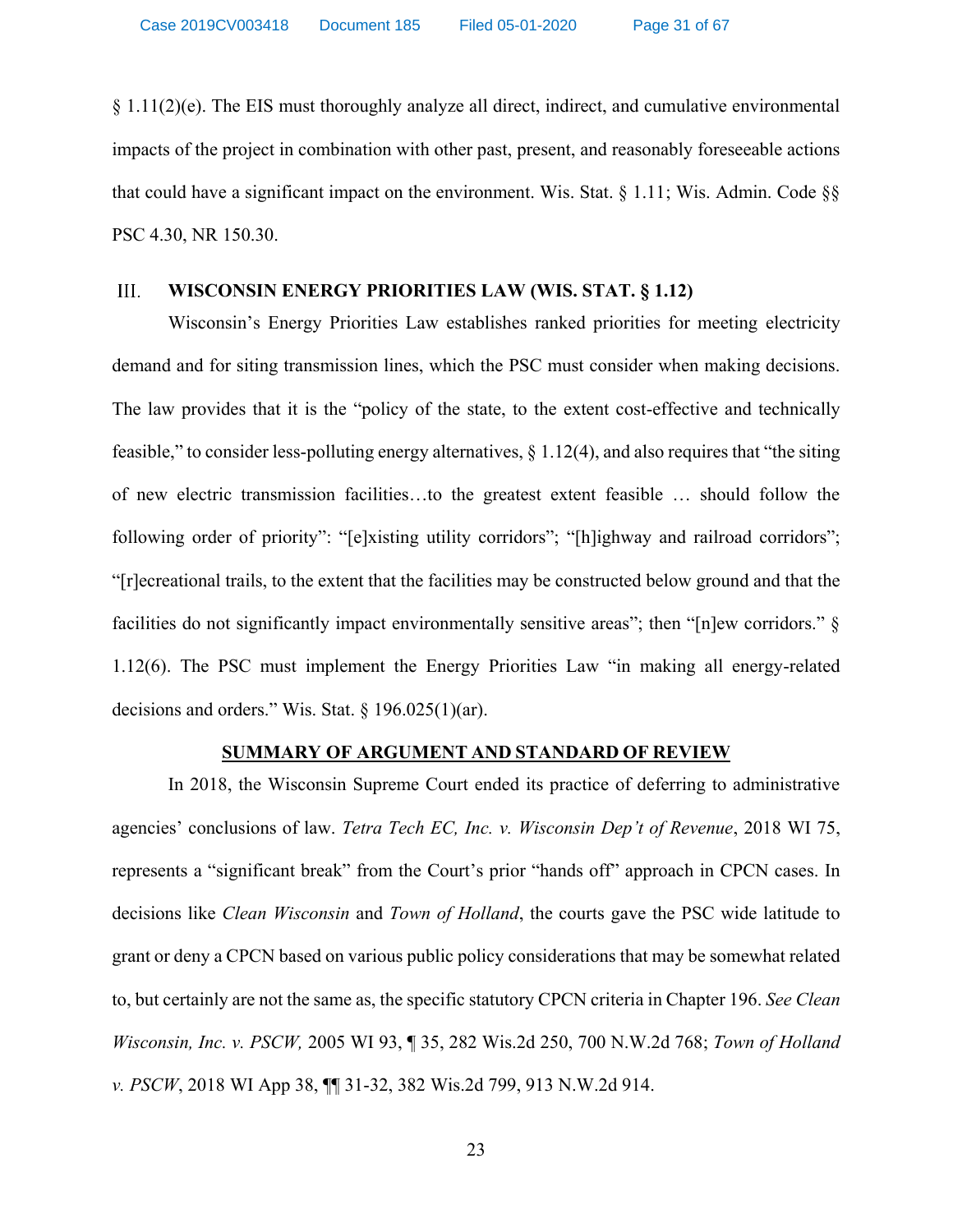*Clean Wisconsin* is no longer good law. The Supreme Court has dismantled the "great weight" deference scheme at the heart of *Clean Wisconsin*, and reaffirmed the following fundamental principles: (1) an administrative agency's power extends no further than the statute that delegates its legislative authority; and (2) it is solely the court's job (not the agency's) to interpret the statutory limits on the agency's power. *See Tetra Tech*, 2018 WI 75. Subsequent Supreme Court cases have followed *Tetra Tech* and emphasized that administrative agencies may not stray beyond the limits of their delegated statutory authority. *See, e.g., Myers v. WDNR,* 2019 WI 5, 385 Wis. 2d 176, 922 N.W.2d 47; *Wisconsin Bell, Inc. v. Labor & Indus. Review Comm'n,* 2018 WI 76, 382 Wis. 2d 624, 382 Wis. 2d 624. Shortly after *Tetra Tech*, the legislature amended Wisconsin's judicial review statute to both preclude courts from deferring to an agency's conclusions of law, Wis. Stat. § 227.57(11), and preclude agencies from claiming deference for their legal conclusions. Wis. Stat.  $\S 227.10(2g)$ .

Decades of "great weight" deference has allowed the PSC to become sloppy in reviewing CPCN applications, and that practice carried over to the present case. Instead of applying each CPCN factor as required by the statute, the Final Decision combines and conflates many of the eleven statutory factors into a generalized, nebulous, and essentially unreviewable question of "need." [Doc. 1445.](http://apps.psc.wi.gov/pages/viewdoc.htm?docid=%20372945) Relying on the outdated *Clean Wisconsin* and *Town of Holland* cases*,* the PSC's Final Decision: (1) mischaracterizes the standard of review, (2) makes conclusions of law based on non-statutory public policy criteria, (3) omits many required statutory findings altogether, (4) fails to sufficiently explain its reasoning for others, and (5) mislabels legal conclusions as "findings of fact."

The PSC's Final Decision reads as though *Tetra Tech* was never decided, reflecting an erroneous belief among the Commissioners that they can make policy, engage in "statecraft," and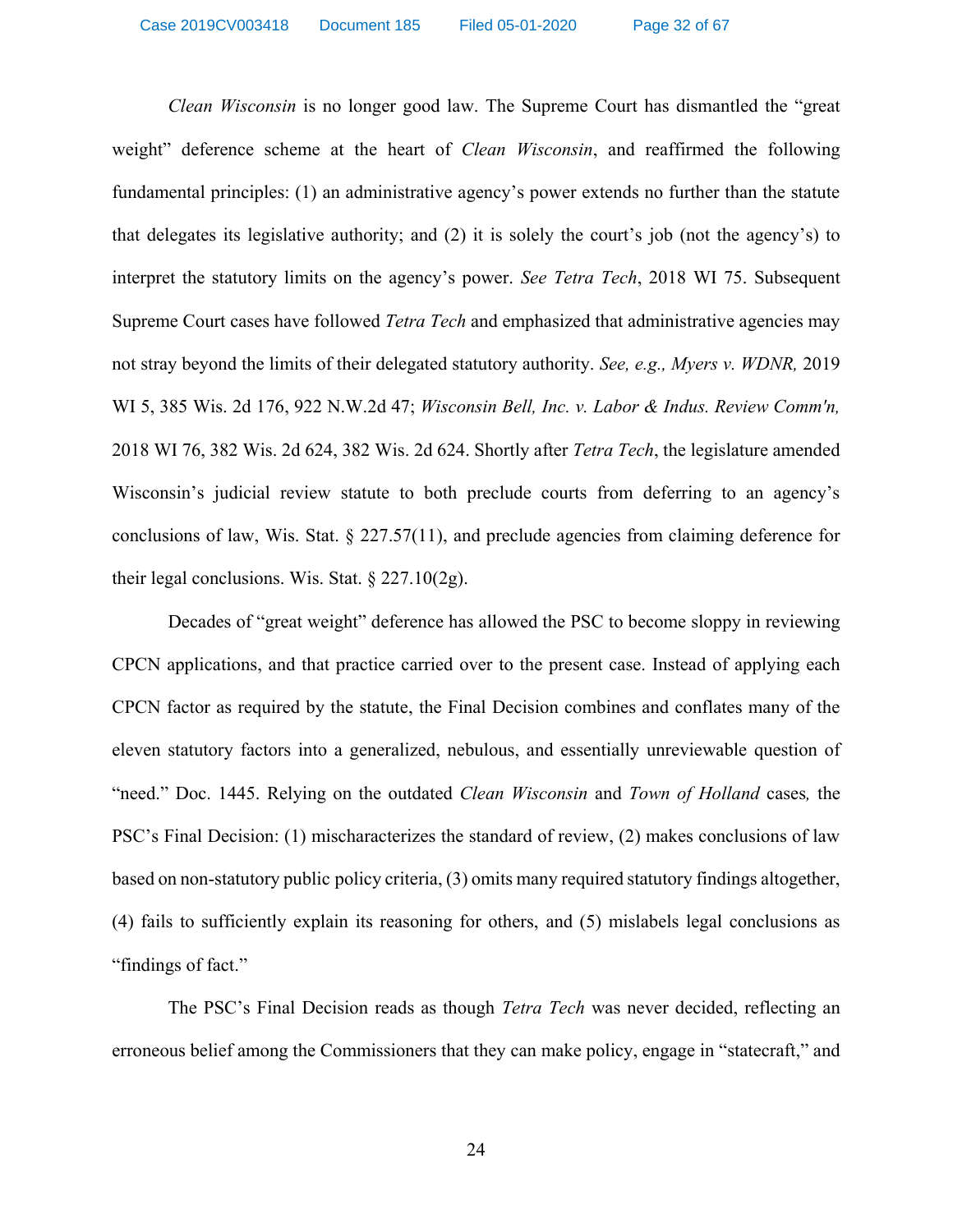issue a CPCN for non-statutory reasons. That flawed view offends basic principles of separation of powers and constitutional due process, and it undermines the public interest.

As a "creature of the legislature," the PSC must respect the legislature's careful balancing of statutory criteria to protect the public interest. It is the judicial branch's duty to independently interpret and enforce the limits of the PSC's delegated statutory authority without deference to the agency. If the courts continue to allow the PSC to operate beyond its statutory authority, the public will be deprived of legal protections and lose confidence in the regulatory process. That risk is elevated here, where two of the three Commissioners had extensive professional relationships and *ex parte* communication with party advocates for the CHC line that created, at the very least, the objective appearance and risk of bias.

As further explained below, this Court should: (1) review the PSC's legal conclusions, its interpretation of statutes and rules, and its application of legal principles to the facts without deference; and (2) reverse and remand the PSC's Final Decision with instructions for the agency to conform its review to the statutes, as written, that define the PSC's delegated authority.

### **ARGUMENT**

#### $\overline{L}$ **THE PSC FAILED TO COMPLY WITH THE PLAIN LANGUAGE OF WISCONSIN'S CPCN STATUTE (WIS. STAT. § 196.491).**

"[A]dministrative agencies are creatures of the legislature" and have "only those powers expressly conferred or necessarily implied by the statutory provisions under which [they] operate[]." *Myers*, 2019 WI 5, ¶ 21; *Wisconsin Power & Light Co. v. PSCW* 181 Wis.2d 385, 392, 511 N.W.2d 291, 293 (1994). Thus, "[e]very administrative agency must conform precisely to the statutes from which it derives power." *Mid-Plains Tel., Inc. v. PSCW*, 56 Wis. 2d 780, 786, 202 N.W.2d 907, 910 (1973). In short, agencies must follow and comply with the statutes as they are enacted by the Legislature.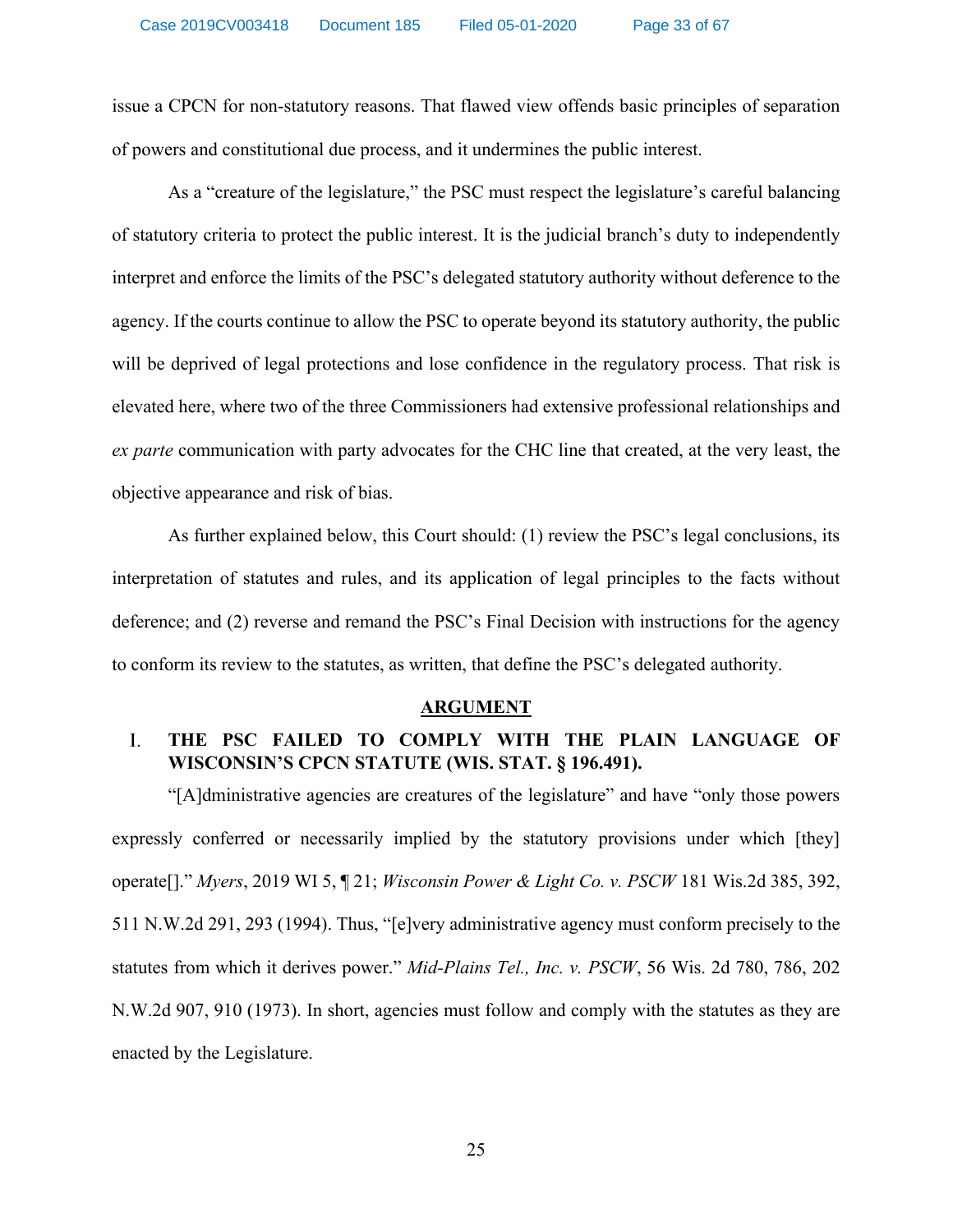In this case, the PSC erred because it did not follow the text of Wisconsin's CPCN statute but instead: (1) ignored several required statutory factors, and (2) collapsed the remainder into a generalized "public interest" review that included a wide range of non-statutory factors and public policy considerations. The PSC's failure to comply with the statutory requirements is a reversible error. *See Myers*, 2019 WI 5, ¶ 21 (reversing DNR order where the agency lacked specific statutory authority for its action); *Wisconsin Bell*, 2018 WI 76 (reversing agency's test for "discriminatory intent" under Wisconsin's Fair Employment Act because it strayed from the statutory language).

# **A. The PSC's Final Decision Does Not Comply with the Plain Language of Wisconsin's CPCN Statute (Wis. Stat. § 196.491).**

Agencies, such as the PSC, must follow statutes according to their plain meaning—namely, the text of the statute. *State ex rel. Kalal v. Circuit Court for Dane Cty.,* 2004 WI 58, ¶ 45, 271 Wis. 2d 633, 681 N.W.2d 110. Under Wisconsin's CPCN statute, the PSC can approve an application for a CPCN "*only if* the commission determines *all of*" a list of eleven specific statutory criteria. Wis. Stat. § 196.491(3)(d). If an applicant fails to prove even one factor, the PSC must: (1) "reject the application," or (2) "approve the application with such modifications as are necessary for an affirmative finding under par. (d)." Wis. Stat. § 196.491(3)(e).

The PSC was required to make an affirmative finding for each applicable legal standard, and the Final Decision should have addressed each one as a separate decision point. *See Enbridge Energy Co., Inc. v. Dane County*, 2019 WI 78, ¶ 28, 387 Wis. 2d 687, 929 N.W.2d 572 (when interpreting a statute, "every word and every provision is to be given effect … None should be ignored"). But that is not what happened here. The PSC, in its Final Decision, ignored several of the statutory standards and blended the rest together with various non-statutory factors and public policy goals. *See* [Doc. 19;](http://apps.psc.wi.gov/pages/viewdoc.htm?docid=376391) [Doc. 1445.](http://apps.psc.wi.gov/pages/viewdoc.htm?docid=%20372945) That approach essentially rewrites and fails to comply with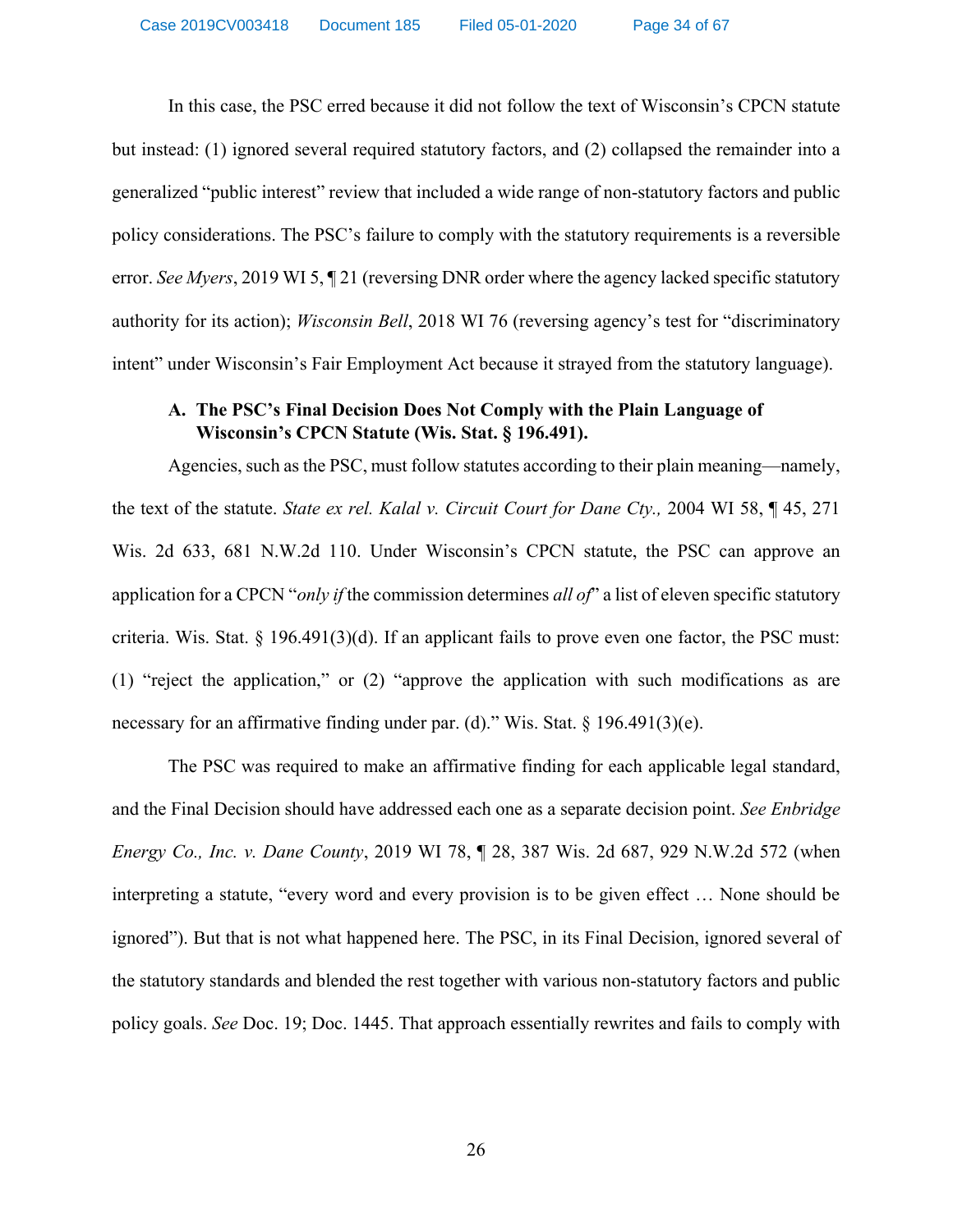the statute as written, and it enables the proposed transmission line developer to avoid meeting its burden of proof in satisfying the statutory requirements.

The PSC's analysis of "Project Need" beginning at page 17 of the Final Decision reflects how the PSC systematically expanded its own decision-making authority and failed to follow the plain language of the governing statute. The PSC begins by correctly stating the legal requirement (Wis. Stat.  $\S$  196.491(3)(d)(2)) that "[t]he Commission's assessment of need requires that the Commission find that the project, if constructed, *will satisfy the reasonable needs of the public for an adequate supply of electric energy*." [Doc. 19](http://apps.psc.wi.gov/pages/viewdoc.htm?docid=376391) at 17 (emphasis added). This statutory language is relatively straightforward. "Need" means "the lack of something important" or a "requirement." Black's Law Dictionary, 11th ed. (2019). "Supply" means "the amount of goods available at a given price." (*Id.*) These definitions, in the context of § 196.491(3)(d), make clear that the legislature intended the PSC to determine the "supply" (*i.e.*, amount) of electric energy that the public "reasonably needs." The PSC in its Final Decision, however, never evaluates whether the proposed CHC transmission line is needed to ensure an "adequate supply" of electricity. Instead, the Final Decision states—without statutory support—that the PSC's assessment of "need" is "*not limited* to determining whether there is an adequate supply of electric power in the area," [*i.e.*, the statutory language] but instead can include a broad range of "*additional* [*i.e.*, non-statutory] relevant factors 'such as increased reliability, economic benefits, and public policy considerations.'" [Doc. 19](http://apps.psc.wi.gov/pages/viewdoc.htm?docid=376391) at 17.

The PSC's erroneous belief that it is "not limited" to the statutory language directly contradicts one of the most basic rules of statutory construction. When interpreting a statute, "nothing is to be added to what the text states or reasonably implies." *Enbridge Energy*, 2019 WI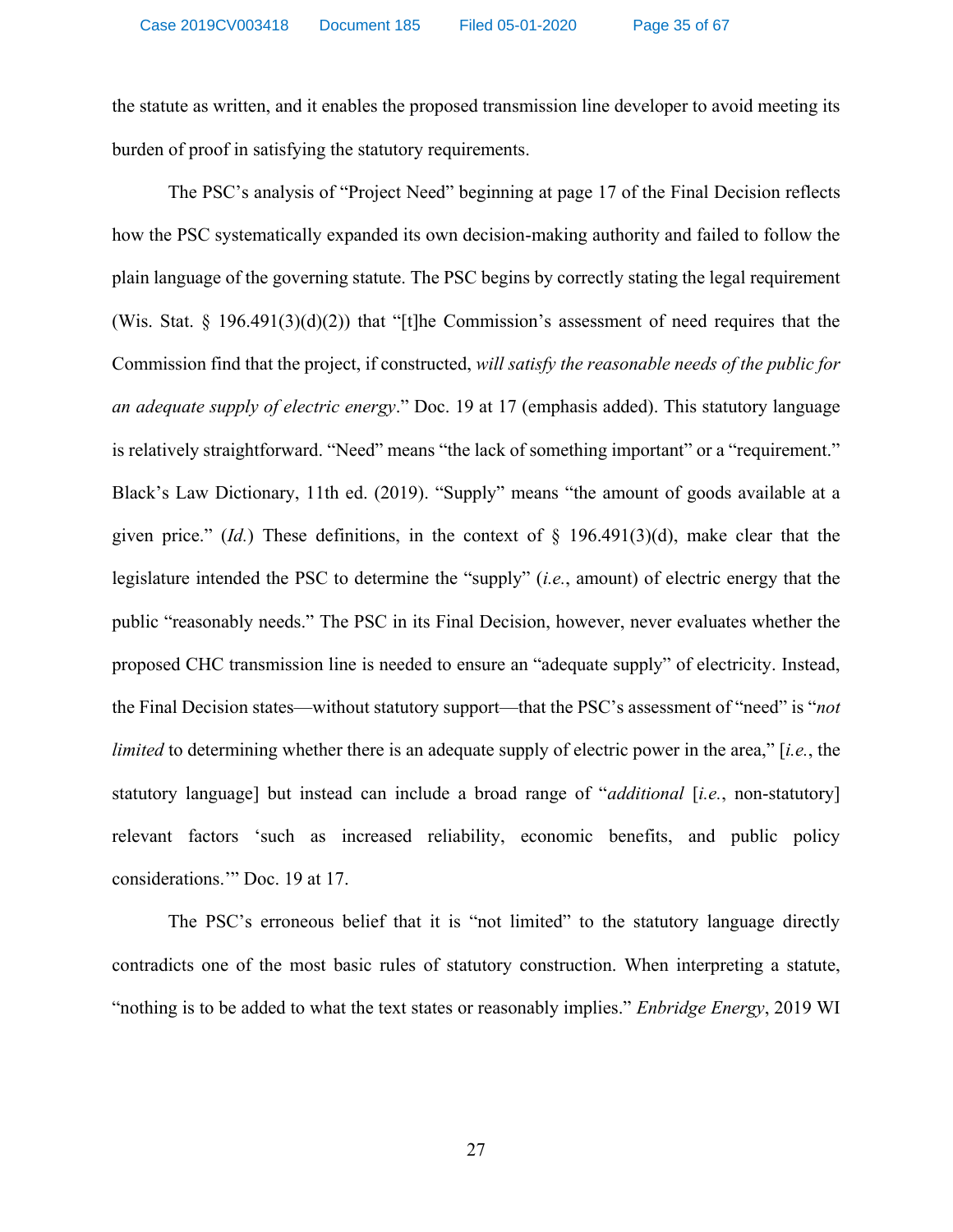78, ¶ 23 ("[C]ourts should not add words to a statute to give it a certain meaning.") (citing *Fond du Lac Cty. v. Town of Rosendale*, 149 Wis. 2d 326, 334, 440 N.W.2d 818 (Ct. App. 1989)).

The PSC carries this fundamentally flawed belief that it is "not limited" to the statutory language through the entire Final Decision. *See, e.g.,* [Doc. 19](http://apps.psc.wi.gov/pages/viewdoc.htm?docid=376391) at 11 (describing the decision as involving "intertwined legal, factual, value, and public policy determinations"). For example, the Final Decision rejects Staff's "Base with Asset Renewal Alternative" based on a variety of "economic, reliability, and public policy benefits" that do not appear in the statute. *See* [Doc. 19](http://apps.psc.wi.gov/pages/viewdoc.htm?docid=376391) at 33. Similarly, the PSC's Final Decision rejects solar energy and battery storage solutions based on the Applicants' unfounded (non-statutory) argument that such alternatives would not be "as effective at interconnecting new low-cost renewable generation" in states to the west of Wisconsin. [Doc. 19](http://apps.psc.wi.gov/pages/viewdoc.htm?docid=376391) at 35. The Final Decision includes entire sections devoted to public policy factors, *e.g.*, [Doc. 19](http://apps.psc.wi.gov/pages/viewdoc.htm?docid=376391) at 30-32 ("Access to Renewable Energy Sources"); *[id.](http://apps.psc.wi.gov/pages/viewdoc.htm?docid=376391)* at 78 ("Public Health and Welfare"); *[id.](http://apps.psc.wi.gov/pages/viewdoc.htm?docid=376391)* at 78 ("Public Health and Welfare").<sup>18</sup>

In sum, the PSC's Final Decision does not "conform precisely" to the CPCN statute; it *rewrites* the statute and does not comply with the law. The PSC's extra-statutory approach violates basic rules of statutory construction, offends principles of due process and fair play, and frustrates effective judicial review. The Court should reverse and vacate the PSC's "erroneous interpretation of law" and instruct the PSC to more closely conform its future review of CPCN applications and final decisions to the text of the CPCN statute. Wis. Stat. § 227.57(5); *see Myers*, 2019 WI 5; *Wisconsin Bell*, 2018 WI 76.

 $\overline{\phantom{a}}$ 

<sup>&</sup>lt;sup>18</sup> The record contains significant debate regarding the extent to which the CHC transmission line "is needed" to deliver wind energy from Iowa. While the CPCN statute does not mention this factor, Wisconsin's Energy Priorities Law does direct state agencies to "rely to the greatest extent feasible on energy efficiency improvements and renewable energy resources" in meeting the state's energy demands. Wis. Stat. § 1.12(5). Thus, to the extent that the Governor's announced renewable energy goal is relevant to this docket, the PSC should have considered it under the Energy Priorities Law, and not as some sort of free-floating policy consideration that trumps or displaces the statutory CPCN analysis required by Wis. Stat. § 196.491.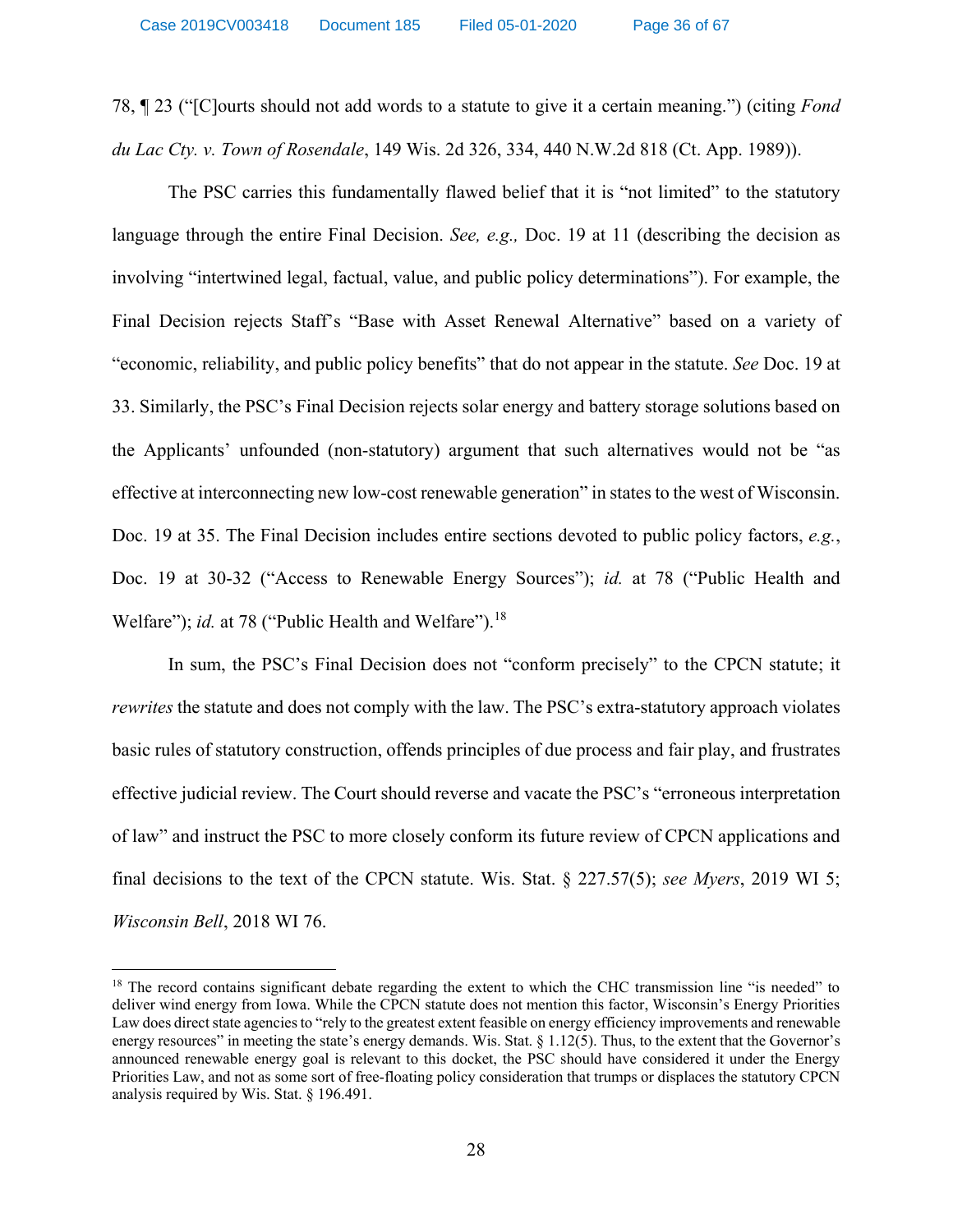# **B. The Final Decision Ignores and Fails to Explain Several Required CPCN Determinations.**

Administrative agencies cannot ignore relevant statutory requirements and they must sufficiently explain the reasons for their decisions to enable effective judicial review. *Transp. Oil Inc. v. Cummings*, 54 Wis. 2d 256, 264–65, 195 N.W.2d 649 (1972). "If possible, every word and every provision is to be given effect. … None should be ignored." *Enbridge Energy Co.*, 2019 WI 78, ¶ 28. "It is only when the agency adequately states its reasons for taking an action that meaningful judicial review is possible." *Transp. Oil Inc.*, 54 Wis. 2d at 264.

In this case, the PSC ignored several required CPCN standards and failed to independently analyze and explain its legal conclusions regarding several others. For example:

• Wis. Stat. § 196.491(3)(d)(6) requires the PSC to find that the proposed transmission line "will not unreasonably interfere with the orderly land use and development plans for the area involved." All of Southwestern Wisconsin's state legislators and many of the rural communities in the area expressed concerns about the project's impact on the region's land use and development plans, and both Dane County and Iowa County filed testimony and legal briefs on this issue. Yet the Final Decision does not provide any explanation for the PSC's conclusion that the project "will not unreasonably interfere with the orderly land use and development plans of the project area." The PSC states its conclusion in one *pro forma* three-line sentence. [Doc. 19](http://apps.psc.wi.gov/pages/viewdoc.htm?docid=376391) at 78.

• Despite extensive testimony from intervenors and the Commission's own Staff questioning the need for the CHC transmission line, the Final Decision contains no explanation (or even discussion) of the intertwined multiple legal conclusions located in the erroneously labeled "Finding of Fact" No. 11:

11. The general public interest and public convenience and necessity require completion of the project. Completion of the project at the estimated cost will not *substantially impair the efficiency of the applicants' service*, will not *provide facilities unreasonably in excess of probable future requirements*, and when placed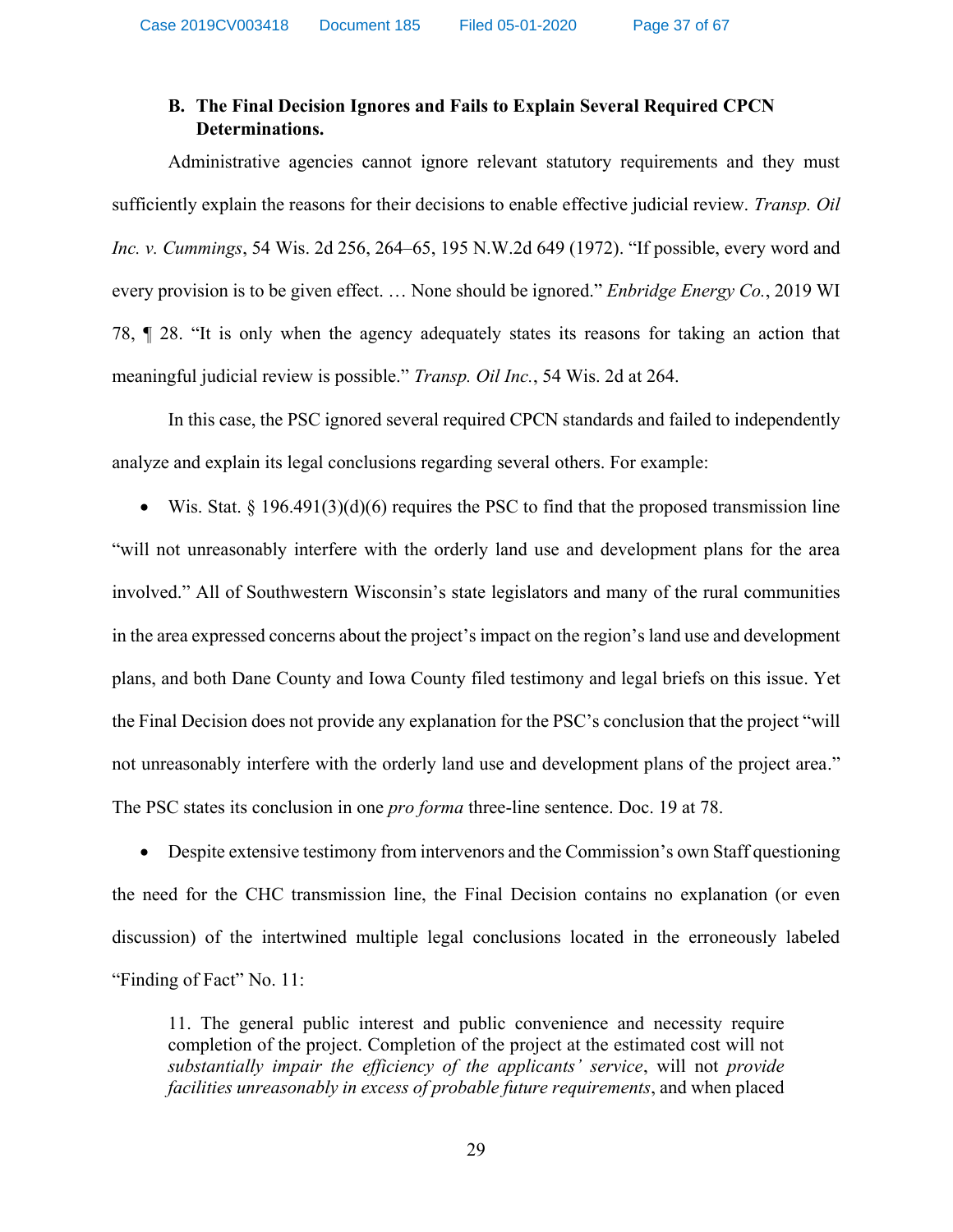in operation, will not *add to the cost of service without proportionately increasing the value or available quantity thereof*. Wis. Stat. §§ 196.491(3)(d)5 and 196.49(3)(b).

[Doc. 19](http://apps.psc.wi.gov/pages/viewdoc.htm?docid=376391) at 7 (emphasis added). The PSC's legal conclusions regarding *three separate* CPCN standards are packed into this one "Finding of Fact" paragraph. *See* Wis. Stat. §§ 196.49(3)(b)(1), (2), and (3). These six lines of text are the only place these three independent legal standards are mentioned in the entire document. The Final Decision does not attempt to apply the statutory requirements as written, identify what evidence it found particularly relevant, or explain how it weighed that evidence against contrary evidence to reach its legal conclusion. The PSC simply and unlawfully collapses its review into an abrupt and generalized conclusion that "the general public interest and public convenience and necessity require completion of the project." [Doc. 19](http://apps.psc.wi.gov/pages/viewdoc.htm?docid=376391) at 7. It is not clear how this court can even begin to review the PSC's conclusions of law on these three independent standards. There is simply no discussion.

• The PSC was required to determine that there would not be any "undue adverse impacts" on [] environmental values," including, specifically "the aesthetics of land and water and recreational use" in order to grant a CPCN. Wis. Stat.  $\S$  196.491(3)(d)(4). Yet the PSC failed to discuss aesthetics or tourism impacts anywhere in the Final Decision even though multiple parties filed expert testimony and legal briefs on this issue. *E.g.*, [Doc. 1158](http://apps.psc.wi.gov/pages/viewdoc.htm?docid=368853) at 13-15; [Doc. 1168](http://apps.psc.wi.gov/pages/viewdoc.htm?docid=368889) at 2-6.

The PSC's failure to adequately explain how it arrived at its legal conclusions is consequential and should be fatal on judicial review. First, "courts cannot exercise their duty of review unless they are advised of the considerations underlying the action under review." *Transp. Oil*, 54 Wis. 2d at 264. The Wisconsin Supreme Court's opinion in *Transport Oil* painstakingly explains the requirement for agencies to adequately explain their decisions, and the Court quotes at length from the U.S. Supreme Court's seminal decision in *Securities and Exchange Comm'n v.*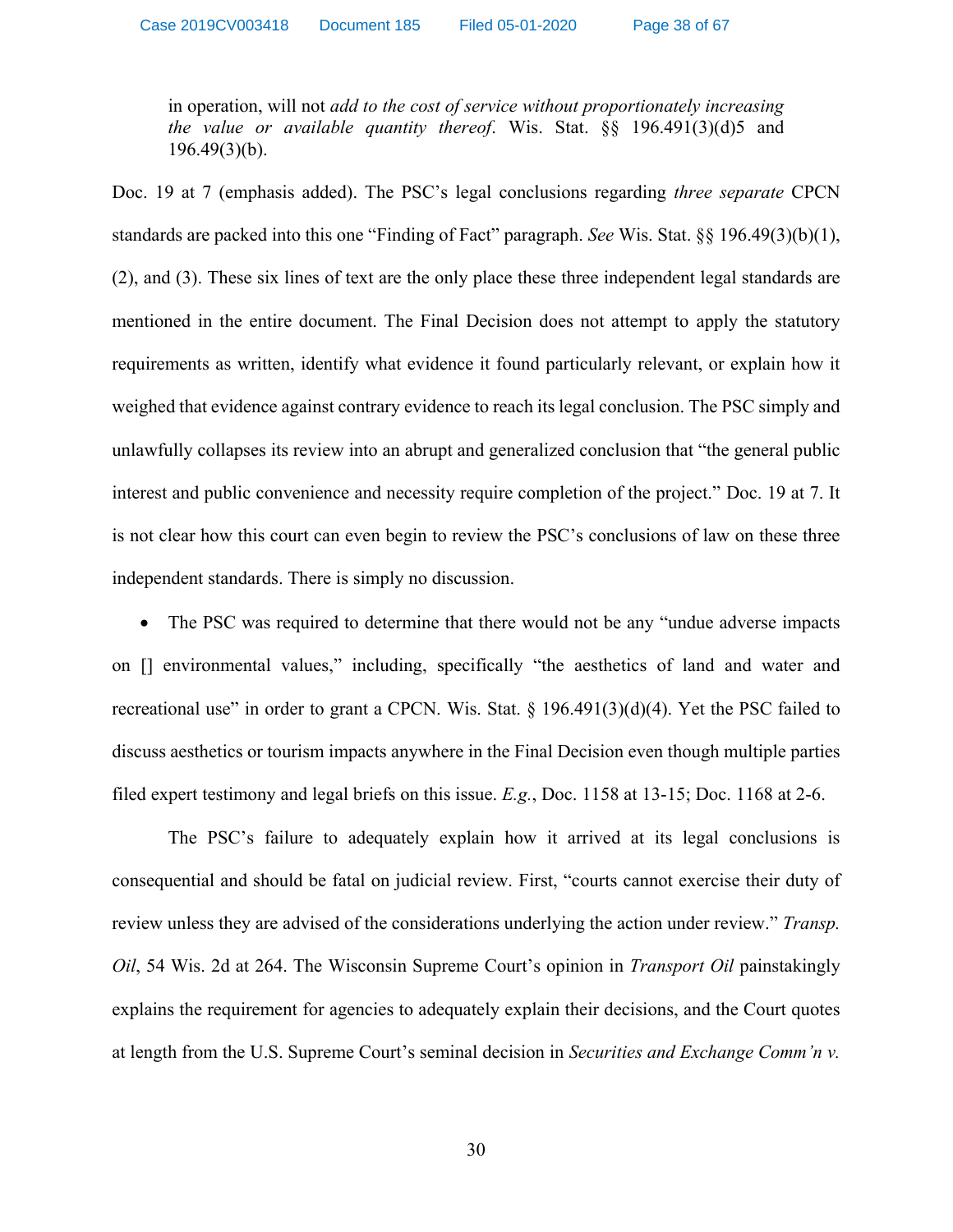*Chenery Corp.*, 318 U.S. 80 (1943), Justice White's opinion in *Burlington Truck Lines v. United States*, 371 U.S. 156 (1962), and Professor Kenneth Culp Davis's treatise on administrative law. Quoting from *Burlington Truck Lines*:

There are no findings and no analysis here to justify the choice made, no indication of the basis on which the Commission exercised its expert discretion. … Expert discretion is the lifeblood of the administrative process, but 'unless we make the requirements for administrative action strict and demanding, expertise, the strength of modern government, can became a monster which rules with no practical limits on its discretion.'

*Transp. Oil Inc.*, 54 Wis. 2d at 266 (quoting *Burlington Truck Lines*, 371 U.S. at 167) (internal citations omitted). Agencies must "build a bridge from the evidence to the conclusion" or else the decision is "analytically inadequate—in a word, unreasoned." *Groves v. Apfel*, 148 F.3d 809, 811 (7th Cir. 1998); *see also Zblewski v. Schweiker*, 732 F.2d 75, 79 (7th Cir. 1984) (holding that the requirement for agencies to articulate the reasons for their legal conclusions is "absolutely essential for meaningful appellate review"); *Cotter v. Harris*, 642 F.2d 700, 705 (3d Cir. 1981) (same). When an agency fails to mention rejected evidence, "the reviewing court cannot tell if significant probative evidence was not credited or simply ignored." *Id.*

# **C. The Final Decision Reflects the PSC's Erroneous Belief That Granting a CPCN is "Statecraft" That Is "Not Limited" by Adherence to the Statutory Text.**

The Final Decision cites *Clean Wisconsin* and *Town of Holland* for the PSC's belief that its authority to grant a CPCN is "not limited" to the statutory text and, instead, is a "*legislative determination involving public policy and statecraft*." [Doc. 19](http://apps.psc.wi.gov/pages/viewdoc.htm?docid=376391) at 17-18, 78 (emphasis added); *see also [id.](http://apps.psc.wi.gov/pages/viewdoc.htm?docid=376391)* at 11 (the decision whether to grant a CPCN involves "intertwined legal, factual, value, and public policy determinations"). In *Clean Wisconsin*, the Court applied "great weight deference" to the PSC's interpretation of law and abandoned its constitutional role to review the legality of the PSC's issuance of a CPCN. 2005 WI 93, ¶ 35 (It is not "this court's place to decide whether the construction of the power plants at issue in this case is in the public interest."). The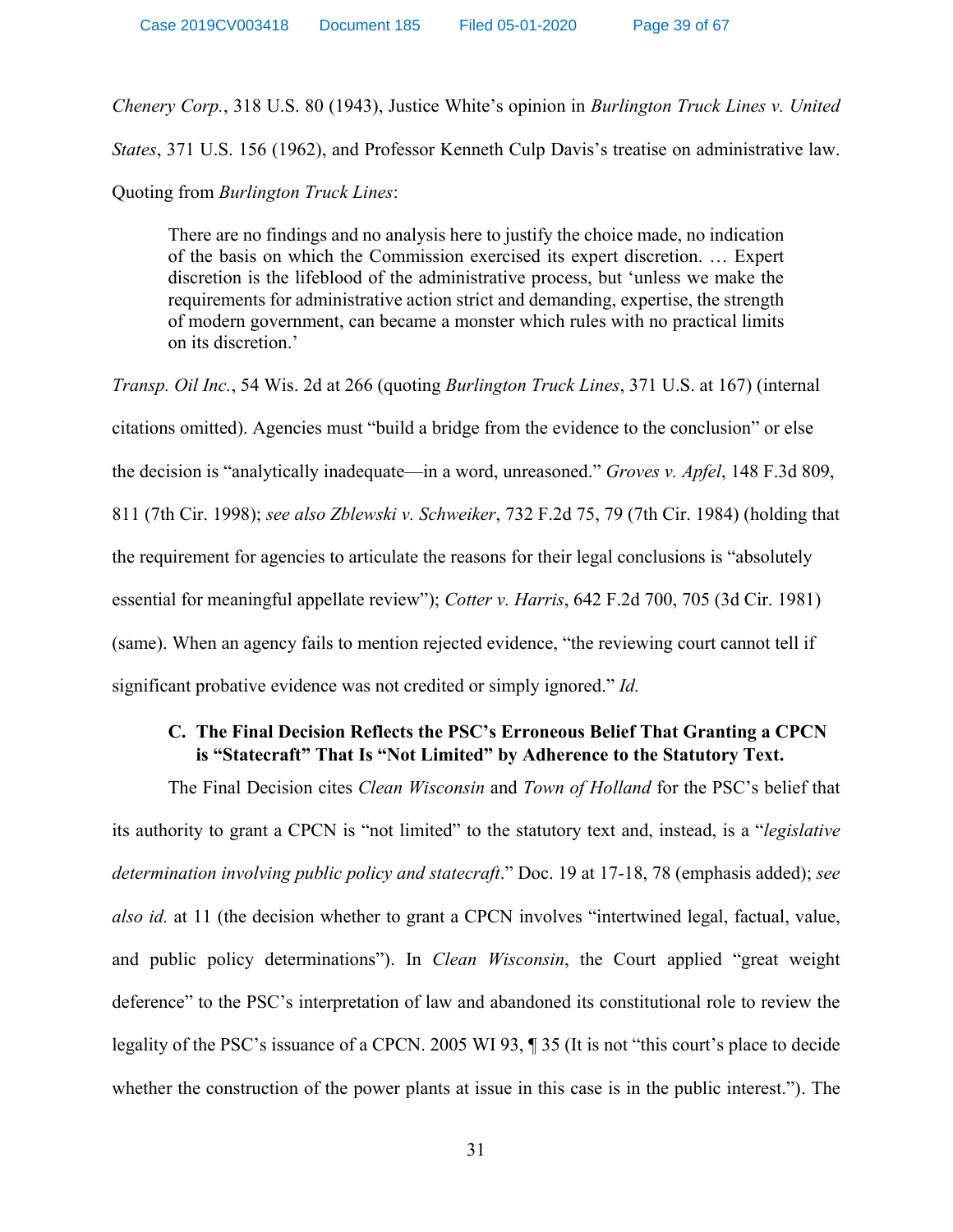*Clean Wisconsin* court went so far as to say that it would uphold the PSC's interpretation of Wisconsin's CPCN law "even if a more reasonable interpretation exists." *Id.* at ¶ 41. That proposition was questionable at the time, and clearly is incorrect following the Court's rejection of "great weight deference" in decisions like *Tetra Tech*, *Myers*, and *Wisconsin Bell*. 19

The Wisconsin Supreme Court has "dismantled" the deference doctrine at the heart of *Clean Wisconsin*, and that decision is no longer good law. *Tetra Tech*, 2018 WI 75, ¶ 80. Clearly, issuing a CPCN is not "statecraft." *Cf.* [Doc. 19](http://apps.psc.wi.gov/pages/viewdoc.htm?docid=376391) at 78. "Statecraft" is for elected legislators, not the appointed regulators who are responsible for following the law by implementing specific delegated legislative policies. The Final Decision loses sight of the fact that the PSC's authority *derives from*  but cannot *go beyond* the agency's specific legislative mandate:

The very existence of the administrative agency or director is dependent upon the will of the legislature; its or his [*sic*] powers, duties and scope of authority are fixed and circumscribed by the legislature and subject to legislative change.

*Schmidt v. Dep't of Res. Dev.*, 39 Wis. 2d 46, 56, 158 N.W.2d 306 (1968); *see also Koschkee v. Taylor*, 2019 WI 76,  $\P$  14, 387 Wis. 2d 552, 929 N.W. 2d 600 (agencies possess "only those powers") [that] are expressly conferred or [that] are necessarily implied by the statutes under which [they] operate"). That is what the Wisconsin Supreme Court meant when it observed that agencies are "creatures of the legislature," *Myers*, 2019 WI 5, ¶ 21, and why "every administrative agency must conform precisely to the statutes from which it derives power." *Mid-Plains Tel.*, 56 Wis. 2d at 780, 786.

 $\overline{\phantom{a}}$ 

<sup>19</sup> *Clean Wisconsin* cited *Westring v. James*, 71 Wis. 2d 462, 473 (1976), for the premise that issuing a CPCN "is a matter of public policy and statecraft and not in any sense a judicial question." *See* 2005 WI 93, ¶ 35. This quote is inapplicable and out of context. The agency decision at issue in *Westring* was not even a contested case, and the statute at issue (regarding the incorporation of municipalities) lacked the type of explicit statutory criteria that cabin the PSC's discretion in Wis. Stat. § 196.491. *See Westring*, 71 Wis. 2d at 475.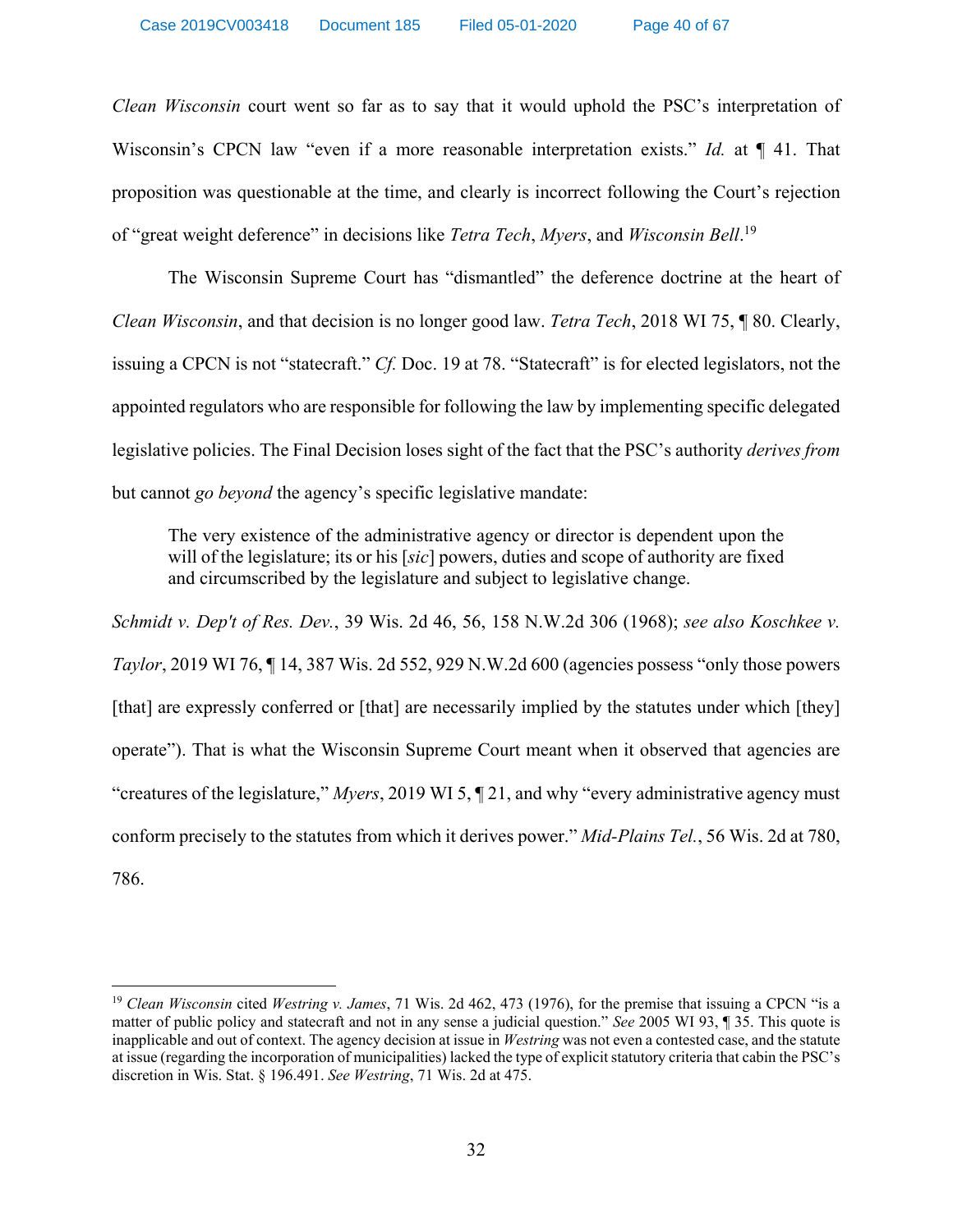# **D. The PSC's Failure to Conform Its Decision to the Text of the CPCN Statute Undermines Judicial Review, Due Process, and the Rule of Law.**

The PSC's erroneous belief that its authority is "not limited" to the text of the CPCN statute is an error of law with several harmful consequences. First, it materially changes the scope of the PSC's review, increasing the risk of arbitrary decision making. Second, it offends basic notions of due process and fair play. How can parties that oppose a proposed transmission line effectively litigate when the PSC can base its decision on a "moving target" of amorphous and unreviewable policy considerations? *See, e.g.,* [Doc. 1445.](http://apps.psc.wi.gov/pages/viewdoc.htm?docid=%20372945) Third, it undermines effective judicial review. What standard is a reviewing court to apply when the agency declares it is "not limited" to the statutory language and its Final Decision does not follow the applicable statutory provisions? *See Transp. Oil Inc.*, 54 Wis. 2d at 264–65 (agencies must conform decisions to statutory standards to "preserve" the meaningful quality of judicial review") (quoting Friendly, *Chenery Revisited: Reflections on Reversal and Remand of Admin. Orders*, 1969 Duke L. J. 199, 223, 224)).

Finally, the PSC's belief that it is "not limited" to the plain meaning of its statutory standards undermines the agency's accountability to the public and creates risks of regulatory capture. Without statutory safeguards, the temptations for a regulator to be inappropriately swayed by powerful interests are heightened. *See Schmidt*, 39 Wis. 2d at 57 (stating that requiring agencies to "conform precisely to the statute which grants the power" acts as a "check[] upon the abuse of power by administrative agencies" (quoting *State ex rel. Wis. Inspection Bureau v. Whitman*, 196 Wis. 472, 507–08, 220 N.W. 929 (1928))). That last consideration is especially apt here, where two of the three Commissioners who voted to grant a CPCN had entanglements with parties that were appearing before them and advocating for the project. *See* [Doc. 266;](http://apps.psc.wi.gov/pages/viewdoc.htm?docid=376074) Section IV, *infra.*

The twin legal requirements for agencies to (1) explicitly make the statutory findings required by law, and (2) thoroughly explain their reasoning in reaching those conclusions promote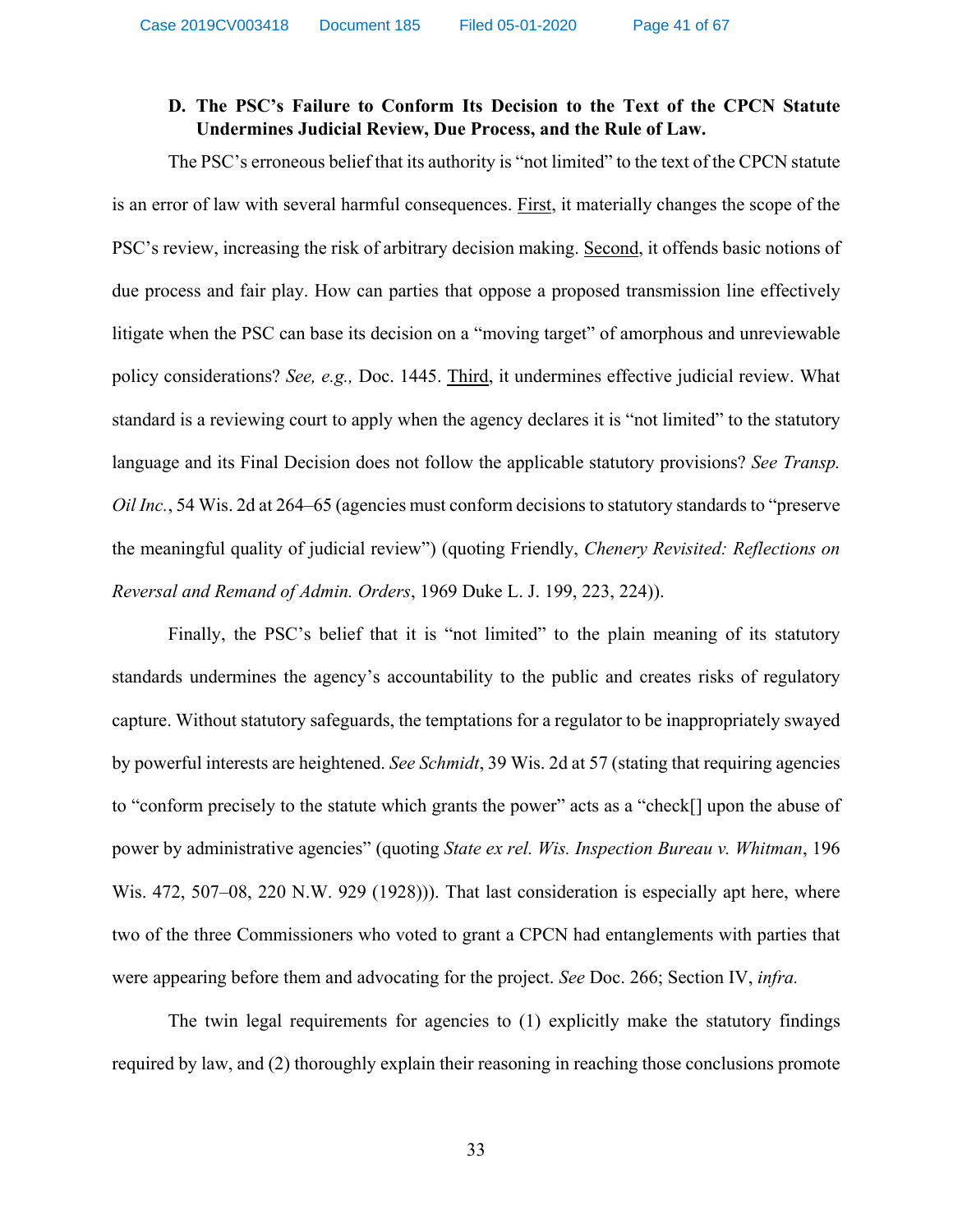accountability, due process, and the rule of law. In *Transport Oil*, the Court held that "reversal is inevitable" when "the agency has not made the findings required by the statute nor given its reasons for the result." 54 Wis. 2d at 264–65. This is "both to preserve the meaningful quality of judicial review and to force the agencies to do their homework." *Id.* After many years of "great weight" deference, the PSC's decision-making has drifted away from the required statutory foundations. The Court should reverse and remand the Final Decision so the PSC can "rethink the problem" and tee up its conclusions of law for meaningful judicial review. *Transp. Oil Inc.*, 54 Wis. 2d at 264–65; *Myers*, 2019 WI 5, ¶ 21; *Wisconsin Bell*, 2018 WI 76.

### $II.$ **THE FINAL DECISION UNLAWFULLY SHIFTS THE BURDEN OF PROOF, MISLABELS "CONCLUSIONS OF LAW" AS "FINDINGS OF FACT," AND EXCUSES THE APPLICANTS' FAILURE TO PROVE THEIR CASE BY A PREPONDERANCE OF THE EVIDENCE.**

In contested cases, agencies must reach legal conclusions based on the preponderance of evidence and must adequately explain the reasons for their decisions. *Sterlingworth Condo. Ass'n, Inc. v. State, Dep't of Nat. Res.*, 205 Wis. 2d 710, 726, 556 N.W.2d 791 (Ct. App. 1996); *Transp. Oil*, 54 Wis. 2d at 264–65. Agencies cannot shift the burden of proof to intervenors. In this case, the PSC made several related legal errors in reaching its legal conclusions. First, the PSC mislabeled numerous conclusions of law as findings of fact. Second, the PSC based its legal conclusions on the "substantial evidence" standard that courts use to review agency decisions, rather than the more stringent "preponderance of the evidence" standard that applies to agency decision-making. Third, the PSC inappropriately shifted the burden of proof from the Applicants seeking a CPCN to the intervenors opposing it. Each of these constitutes legal error. Combined, they completely undermine the validity of the PSC's Final Decision. The PSC's structural errors are "danger signals" suggesting that "the agency has not really taken a 'hard look' at the salient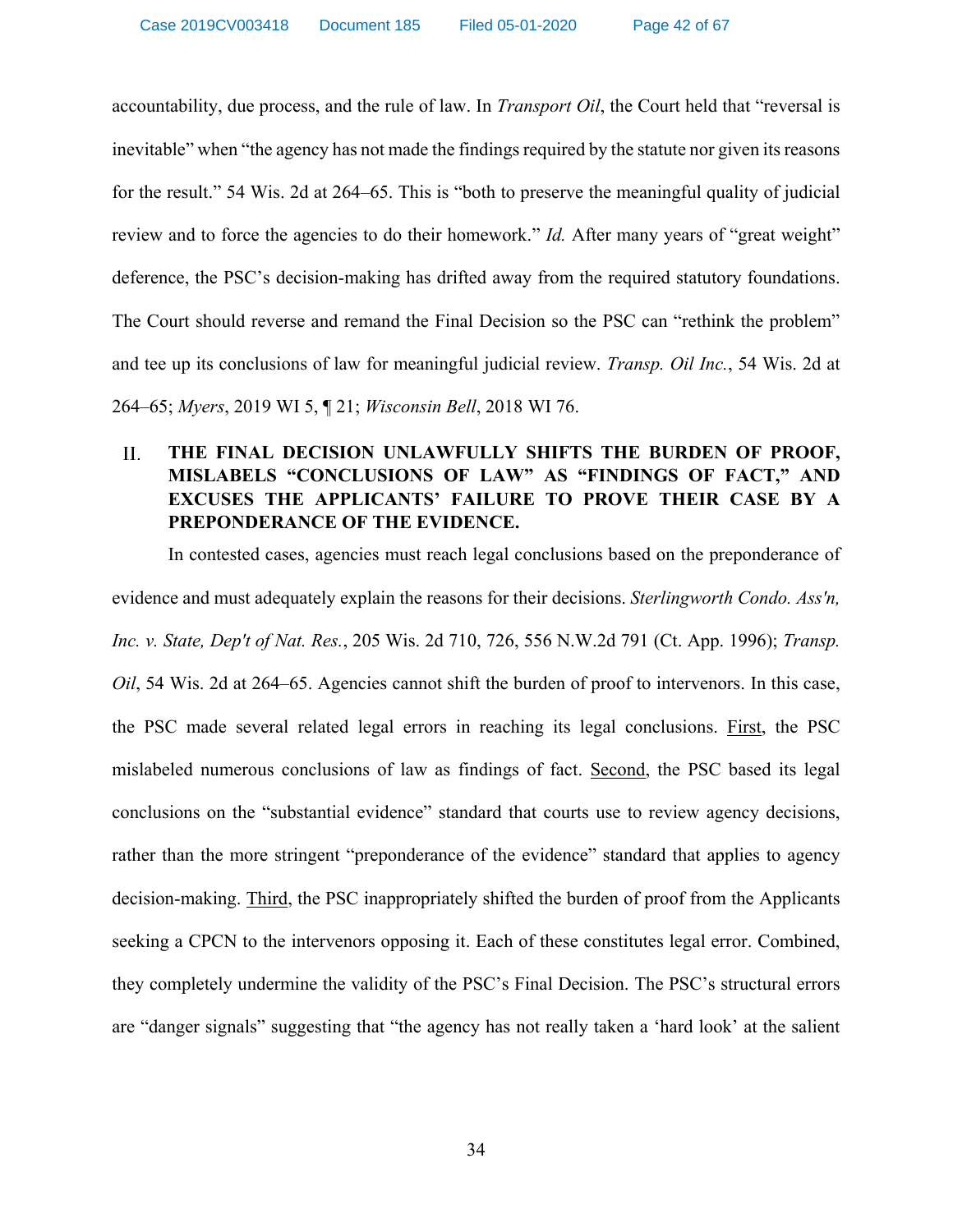problems, and has not genuinely engaged in reasoned decision-making." *See Greater Boston Television Corp. v. F.C.C.*, 444 F.2d 841, 851 (D.C. Cir. 1970).

The Court should not let the structural flaws in the PSC's analysis distract from reviewing the agency's legal conclusions, without deference, to determine whether the PSC has appropriately interpreted and applied the law. "Due weight" under Wis. Stat. § 227.57(10) is "not a talisman" and depends on the strength of the agency's analysis and its power to persuade. *Tetra Tech*, 2018 WI 75,  $\P$  79. Under these circumstances, little, if any, weight is "due" to the PSC's fundamentally flawed analysis. *Id.*; *Wisconsin Bell*, 2018 WI 76, ¶¶ 41–42.

### **A. The Final Decision Mislabels Many Legal Conclusions as "Findings of Fact."**

Wisconsin's judicial review statute requires courts to "separately treat disputed issues of agency procedure, interpretations of law, and determinations of fact or policy within the agency's exercise of delegated discretion." Wis. Stat. § 227.57(3). Different standards of review apply to an agency's findings of fact § 227.57(6);<sup>20</sup> exercises of discretion § 227.57(8);<sup>21</sup> and conclusions of law § 227.57(11) ("Upon review of an agency action or decision, the court shall accord no deference to the agency's interpretation of law."). The PSC's determinations on each of the CPCN factors in Wis. Stat.  $\S$  196.491(3)(d), the adequacy of the EIS in Wis. Stat.  $\S$  1.11, and the application of the Energy Priorities Law in Wis. Stat. § 1.12 are conclusions of law. *See Town of Holland*, 2018 WI App 39, ¶ 23; *Citizens' Util. Bd. v. PSCW*, 211 Wis. 2d 537, 552–53 (Ct. App.

 $\overline{\phantom{a}}$ 

<sup>&</sup>lt;sup>20</sup> "If the agency's action depends on any fact found by the agency in a contested case proceeding, the court shall not substitute its judgment for that of the agency as to the weight of the evidence on any disputed finding of fact. The court shall, however, set aside agency action or remand the case to the agency if it finds that the agency's action depends on any finding of fact that is not supported by substantial evidence in the record."

<sup>&</sup>lt;sup>21</sup> "The court shall reverse or remand the case to the agency if it finds that the agency's exercise of discretion is outside the range of discretion delegated to the agency by law; is inconsistent with an agency rule, an officially stated agency policy or a prior agency practice, if deviation therefrom is not explained to the satisfaction of the court by the agency; or is otherwise in violation of a constitutional or statutory provision; but the court shall not substitute its judgment for that of the agency on an issue of discretion."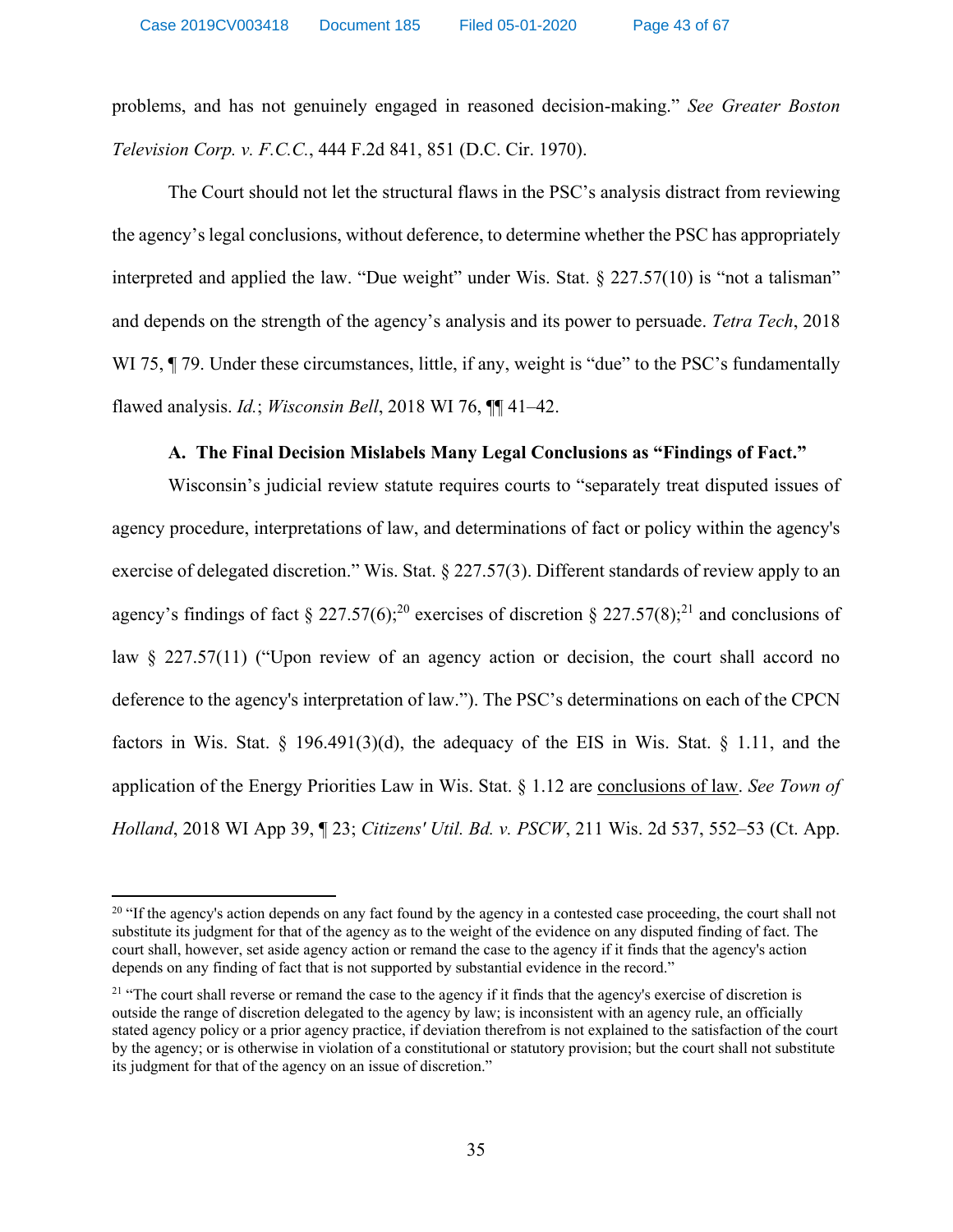1997). Thus, under Wis. Stat. § 227.57(11) and *Tetra Tech*, the court must review the PSC's determinations *de novo* with no deference to the agency. *Tetra Tech*, 2018 WI 75, ¶ 84.

The PSC's Final Order mislabels its determinations on many of the CPCN statutory factors as "findings of fact" rather than "conclusions of law." *See* [Doc. 19](http://apps.psc.wi.gov/pages/viewdoc.htm?docid=376391) at 6–8 ("Findings of Fact" numbers five through thirteen). This was improper and misleading. *Tetra Tech* and a long line of Wisconsin cases make clear that when an agency applies a statutory standard to a set of facts in the record, that is reviewed as a *conclusion of law,* not a finding of fact. "Whether the facts of a particular case fulfill a legal standard is a question of law we review de novo." *Tetra Tech*, 2018 WI 75, ¶ 84 (quoting *Vogel v. Grant-Lafayette Elec. Co-op*., 201 Wis. 2d 416, 422, 548 N.W.2d 829 (1996)). The court is "not bound by an agency's characterization of whether it is finding a fact or making a conclusion of law." *Citizens Util. Bd.*, 211 Wis. 2d at 550 (citing *Connecticut Gen. Life Ins. Co. v. DILHR*, 86 Wis. 2d 393, 405, 273 N.W.2d 206 (1979)).

Therefore, the Court should review the PSC's determinations regarding the CPCN standards as "conclusions of law," without deference to the agency, regardless of how the PSC mislabels and mischaracterizes them in the Final Decision.22 *Tetra Tech*, 2018 WI 75, ¶ 84.

# **B. The Final Decision Inappropriately Bases Its Legal Conclusions on the "Substantial Evidence" Standard That Courts Use to Review Agency Decisions, Rather Than the More Stringent "Preponderance of the Evidence" Standard That is Applicable to Agency Decision Making.**

The PSC erred by applying the wrong evidentiary standard in reaching its decision. In a contested case hearing, "[u]nless the law provides for a different standard, the quantum of evidence for a hearing decision shall be by the preponderance of the evidence." Wis. Admin. Code § HA

 $\overline{\phantom{a}}$ 

 $^{22}$  The Final Decision does correctly label the PSC's ultimate conclusions that "[t]he project meets the requirements of Wis. Stat. § 196.491(3)(d)" and that the project "will not have an undue adverse impact on other environmental values as defined in Wis. Stat. § 196.491(3)(d)4" as conclusions of law. Doc. 19 at 9. The agency fails to explain how its determinations that *each* individual requirement of § 196.491(3)(d) is met can be factual findings when its determination that *all* requirements of § 196.491(3)(d) are met is a legal conclusion.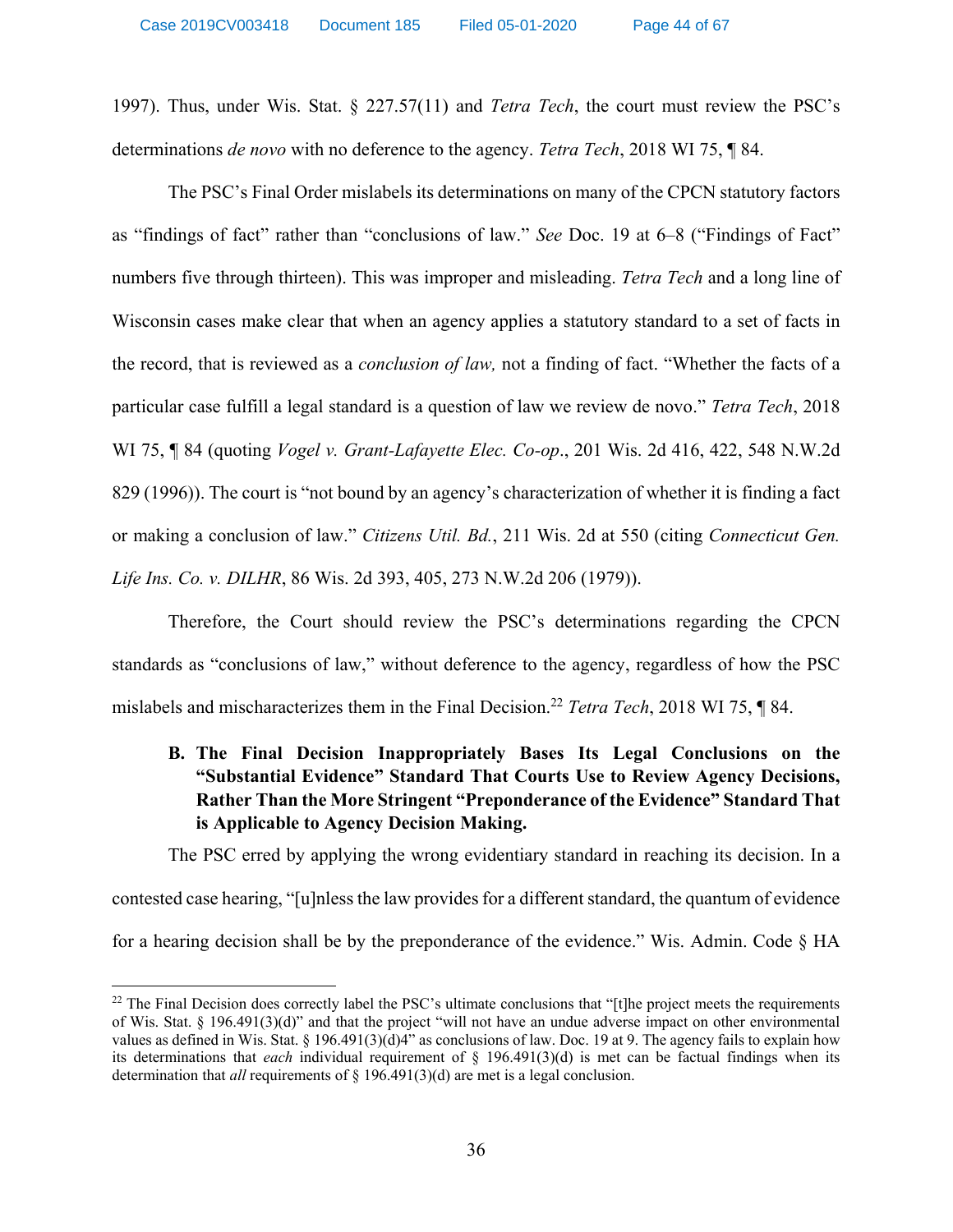1.17(2). The Administrative Code defines "[p]reponderance of the evidence" to mean "the greater weight of the credible evidence." Wis. Admin. Code § HA 1.02(9). Even though no statute or regulation prescribes a burden of proof other than the "preponderance of the evidence" in CPCN hearings, the PSC held the Applicants to the weaker "substantial evidence" standard, lessening their burden of proof. *See* [Doc. 19](http://apps.psc.wi.gov/pages/viewdoc.htm?docid=376391) at 20, 23–24, 31, 33, 35, 45–46, 50, 71. That wrongly applied standard constitutes reversible legal error. Wis. Stat. § 227.57(11).

The substantial evidence standard is used by courts to review an agency's factual determinations. That is *not* the standard for an agency to use in evaluating evidence during a contested case hearing. *Reinke v. Personnel Board*, 53 Wis. 2d 123, 136, 191 N.W.2d 833 (1971) ("[T]he substantial evidence rule is limited to judicial review of administrative determinations unless expressly otherwise provided by statute."). The substantial evidence standard sets a lower bar than the preponderance of the evidence standard. *Wisconsin Bell*, 2018 WI 76, ¶ 30 ("Substantial evidence does not mean a preponderance of the evidence.") (quoting *Milwaukee Symphony Orchestra, Inc. v. DOR*, 2010 WI 33, ¶ 31, 324 Wis. 2d 68, 781 N.W.2d 674). The PSC's use of an incorrect weaker standard for its decision-making is both contrary to law, Wis. Stat. § 227.57(5), and a material error in procedure that impaired the fairness of the proceedings or the correctness of the action, § 227.57(4). Therefore, this Court should reverse and remand the PSC's Final Decision for further proceedings applying the preponderance of the evidence standard.

# **C. The PSC Unlawfully Shifted the Statutory Burden of Proof by Requiring Its Own Staff and Intervenors to Conclusively Prove the Viability of Alternatives to the Proposed CHC High-Voltage Transmission Line.**

The applicants for a CPCN bear the statutory burden of production and persuasion regarding every relevant statutory factor. *Sterlingworth Condo. Ass'n,*, 205 Wis. 2d 710, at 726 (holding that *the applicant* in an administrative proceeding assumes the burden of establishing compliance with all statutory requirements) (citing *State v. McFarren*, 62 Wis. 2d 492, 499–500,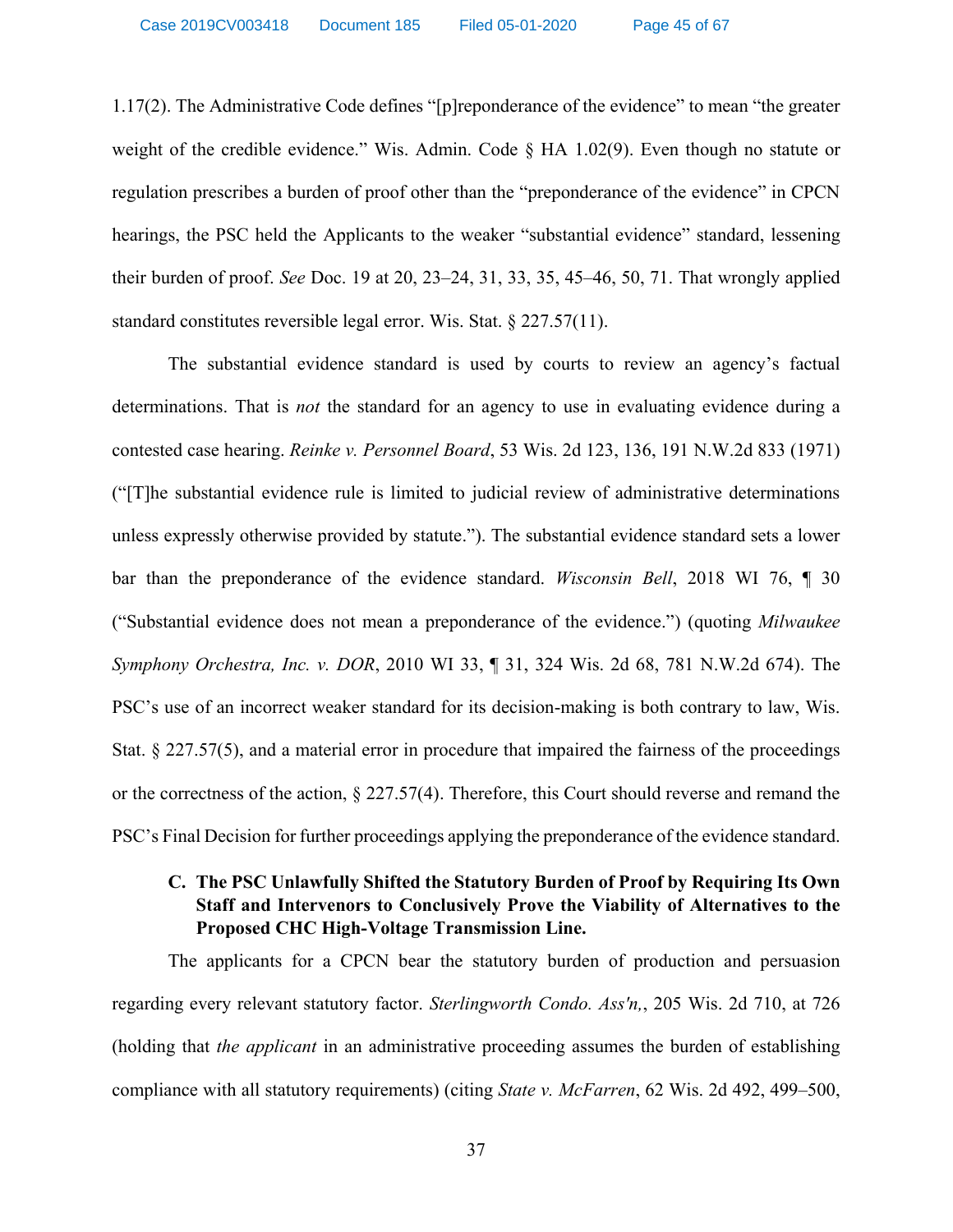215 N.W.2d 459 (1974) ("The customary common law rule that the moving party has the burden of proof—including not only the burden of going forward but also the burden of persuasion—is generally observed in administrative hearings.")).

In this case, the PSC frequently rejected evidence of alternatives offered by its own Staff and intervening parties, including DALC and WWF, based on the theory that the intervenors did not provide "conclusive evidence" or "independent modeling" to prove the feasibility of those alternatives "with certainty." However, Intervenors cannot be legally required to conclusively "prove" the existence of preferable alternatives to the CHC transmission line. The Applicants bear the burden of proof throughout the case, and that cannot be shifted unto others. *See Wisconsin Bell,*  2018 WI 76, ¶ 3 (overturning agency's method for determining "employment discrimination" because it "excuses the employee from [the] burden of proving discriminatory intent"). The PSC's requirement that intervenors conclusively prove the feasibility of alternatives is reversible error under Wis. Stat. § 227.57(5).

The Illinois Supreme Court addressed a similar situation in which the Illinois Commerce Commission—the state's public utilities regulatory commission—impermissibly shifted the burden of proof *from* the utility to prove the reasonableness of nuclear plant construction costs *onto* the intervenors to prove the costs to be *un*reasonable. *People Ex Rel. Hartigan v. Illinois. Commerce Comm'n*, 117 Ill. 2d 120 (1987). The Court explained that the "Commission is an investigator and regulator *of the utilities*," and therefore "may not rely on intervening parties … to challenge the evidence offered by the utility":

Nothing in the Public Utilities Act requires any party other than the Commission and the utility seeking a rate increase to participate in a ratemaking proceeding. Thus, any participation by persons or groups opposing an increase is voluntary and purely fortuitous. It is possible that no person or entity will seek to intervene when a rate increase is sought; in other cases, those who intervene may lack the financial resources or the incentive to launch a vigorous challenge to all aspects of the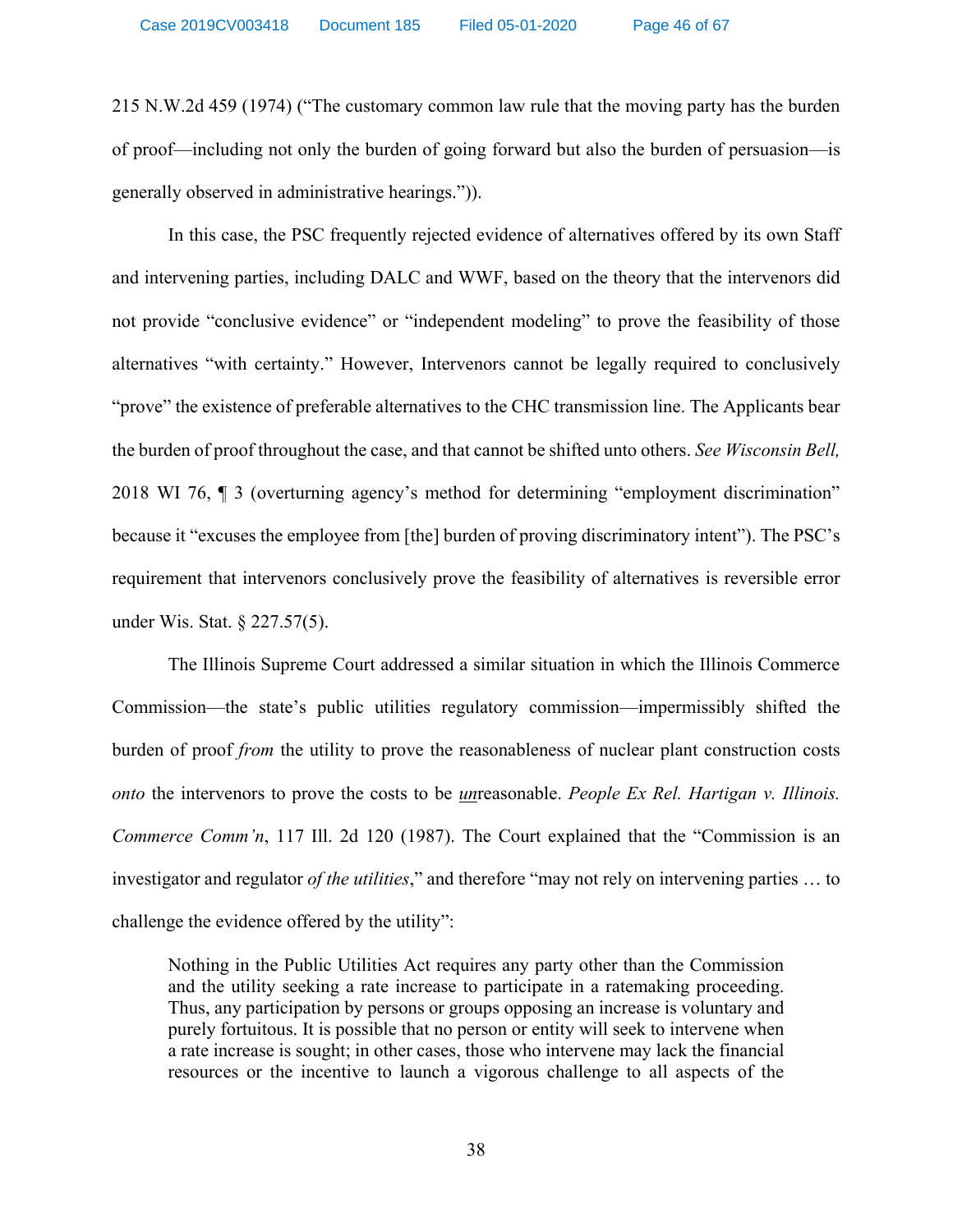# increase. (*See Calvert Cliffs' Coordinating Committee, Inc. v. Atomic Energy Com.* (D.C. Cir. 1971), 449 F.2d 1109, 1118.) **Requiring intervenors to establish unreasonableness is therefore no substitute for requiring proof of reasonableness. The difference is significant.**

*People Ex Rel. Hartigan,* 117 Ill. 2d at 135–136 (emphasis added).

Assume, for example, that no civic or conservation organizations had voluntarily chosen or were financially able to present expert testimony and hire attorneys in order to effectively intervene in a CPCN proceeding. Under Wisconsin's statutes, the PSC, as a public agency, still has an affirmative responsibility to protect the public's interest by ensuring that the applicant for a CPCN meets its burden of proof in satisfying each and all of the statutory requirements to support its request to charge millions of dollars—in fact, billions in this case!—to utility ratepayers and to exercise eminent domain to take private property.

Wisconsin's CPCN statute (Wis. Stat. § 196.491), WEPA (Wis. Stat. § 1.11), and the Energy Priorities Law (Wis. Stat. § 1.12) all put an affirmative burden on CPCN applicants and the PSC to evaluate and consider potential less-damaging alternatives. For example:

• **The CPCN law, Wis. Stat. § 196.491(3)(d)(3)** requires the PSC to determine that the "design and location or route is in the public interest considering alternative sources of supply, alternative locations or routes, individual hardships, engineering, economic, safety, reliability and environmental factors" before issuing a CPCN. The word "alternative" means "[b]eing one of a number of possible choices or courses of action." *Alternative*, American Heritage Dictionary (5th ed. 2020). In addition, "source" is defined as "A…thing from which something comes into being or is derived or obtained: *alternative sources of* energy…." *Source*, American Heritage Dictionary (5th ed. 2020). Put together, "alternative sources" in the context of  $\S$  196.491(3)(d)(3) means that the PSC must evaluate other potential methods or "courses of action" that could achieve the goals of the project to determine whether the CHC transmission line is in the public interest. That is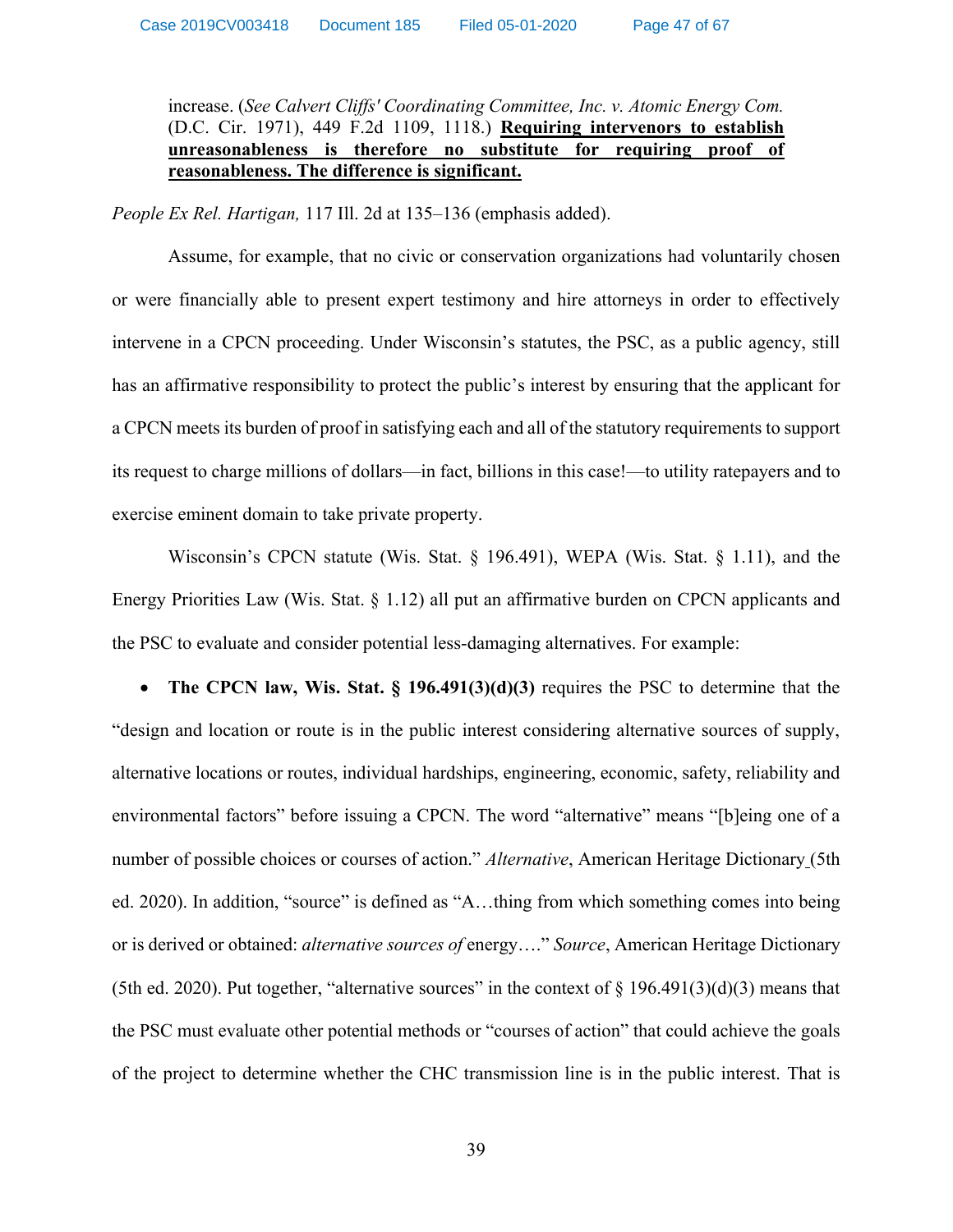completely different than only looking at alternatives that adjust portions of the route as the PSC did in this case.

• **The CPCN law, Wis. Stat. § 196.491(3)(d)(4)** prohibits the PSC from issuing a CPCN if the proposed project will have an "*undue adverse impact* on other environmental values such as, but not limited to, ecological balance, public health and welfare, historic sites, geological formations, the aesthetics of land and water and recreational use." Wis. Stat. § 196.491(3)(d)(4) (emphasis added). Black's Law Dictionary defines "undue" as "[e]xcessive or unwarranted," which implies that if less-damaging alternatives are feasible, then *any* incremental negative impacts of the project are "undue." *Undue*, Black's Law Dictionary (11th ed. 2019).

• **WEPA and the Energy Priorities Law** also require the PSC to consider alternatives "in making all energy-related decisions and orders." The core principle of WEPA is that agencies must develop and consider real alternatives, as more fully explained below. Wis. Stat.  $\S 1.11(2)(c)(3)$ , (2)(e). The Energy Priorities Law requires transmission facilities to follow the prioritized siting locations for transmission lines "to the greatest extent feasible that is consistent with…protection of the environment…." Wis. Stat. § 1.12(6).

Instead of reviewing the record to determine whether the Applicants met their burden of proof to persuasively rule out the viability of less-damaging alternatives, the PSC's Final Decision concluded *that the Intervenors* failed to sufficiently demonstrate the "feasibility" of less-damaging transmission alternatives, and "failed to demonstrate" that these alternatives would be "as effective" at meeting various non-statutory public policy objectives such as enabling wind power development in states west of Wisconsin. [Doc. 19](http://apps.psc.wi.gov/pages/viewdoc.htm?docid=376391) at 35. Similarly, the PSC rejected Staff's "Base With Asset Renewal Alternative" because Staff did not prove, with "certainty" that it was "truly feasible or implementable." [Doc. 19](http://apps.psc.wi.gov/pages/viewdoc.htm?docid=376391) at 33.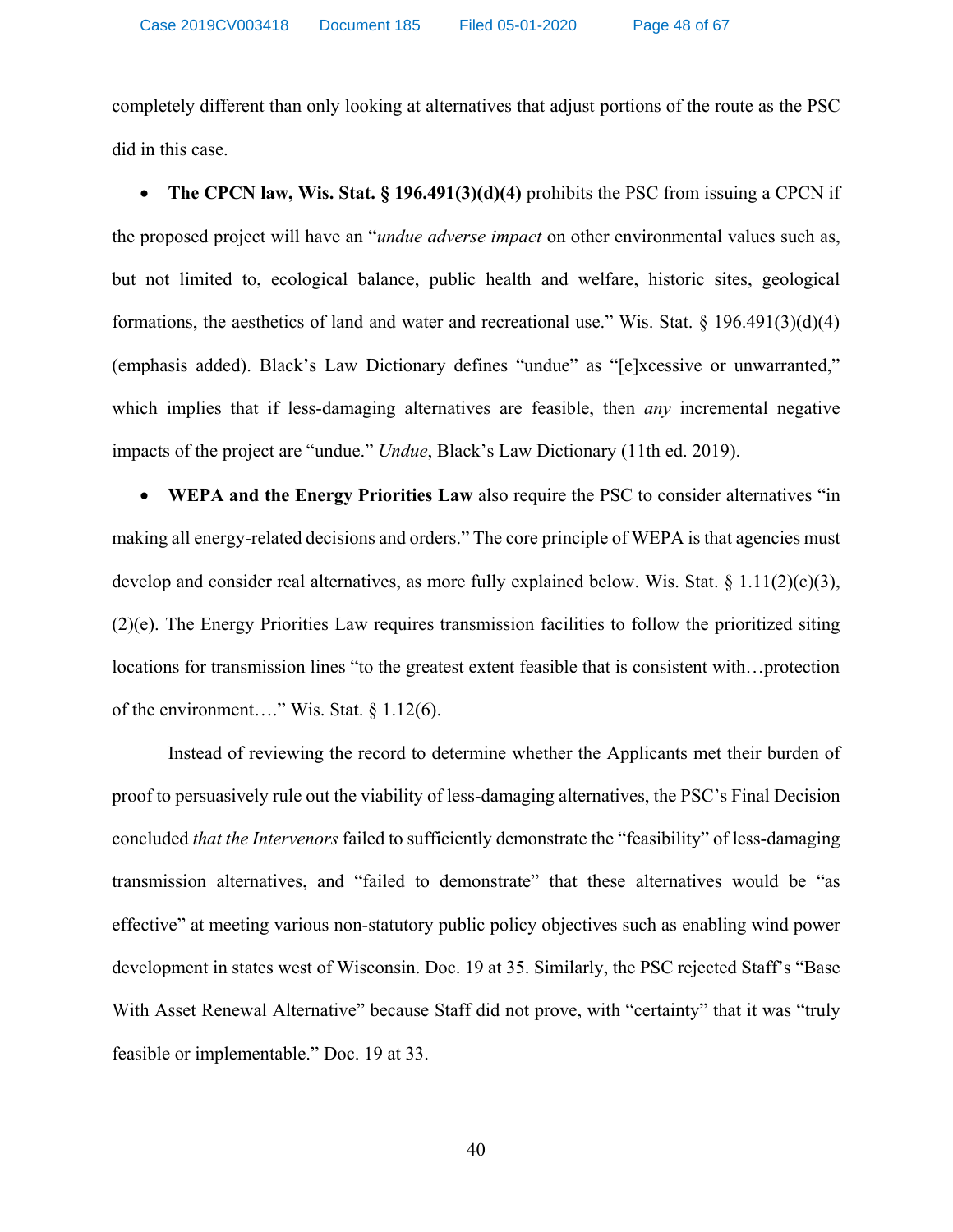The fundamental problem with the Final Decision's treatment of alternatives was that *it was not DALC or WWF's legal responsibility*, as voluntary intervenors, to conclusively prove the feasibility and effectiveness of alternative transmission solutions. DALC and WWF did make their case by presenting extensive, detailed highly-credible testimony by a team of leading energy experts demonstrating that ATC's analysis of battery storage and alternative transmission solutions was grossly inadequate and deficient. *See* Section I(F)(5), *supra*; Docs. [1097,](http://apps.psc.wi.gov/pages/viewdoc.htm?docid=369221) [1180,](http://apps.psc.wi.gov/pages/viewdoc.htm?docid=369775) [1053,](http://apps.psc.wi.gov/pages/viewdoc.htm?docid=366140) [1183.](http://apps.psc.wi.gov/pages/viewdoc.htm?docid=370427) The PSC should have applied this evidence to each of the relevant CPCN statutory standards and requirements to determine whether Applicants met their burden of proving that the CHC transmission line was necessary and in the public interest. The PSC did not do so. Instead, the PSC's cursory rejection of DALC/WWF's testimony—based on the theory that *the intervenors*  did not conclusively prove the feasibility of battery storage alternatives—flipped the burden of proof and excused the Applicants' deficient analysis. *E.g.*, [Doc. 19](http://apps.psc.wi.gov/vs2015/ERF_view/viewdoc.aspx?docid=376391) at 35.

Similarly, it was not the PSC *Staff's* job to fully develop the "Base With Asset Renewal Alternative" to prove, with certainty, that it was "truly feasible or implementable." [Doc. 19](http://apps.psc.wi.gov/pages/viewdoc.htm?docid=376391) at 33. Considering Staff's strong and credible testimony that the alternative *could* reasonably be a better, less costly, less environmentally damaging and more feasible solution, the PSC should have determined whether *Applicants* provided sufficient evidence to rule it out. Instead, the PSC rejected Staff's testimony as not sufficiently developed "other than as a modeling comparison to the project." *[Id.](http://apps.psc.wi.gov/pages/viewdoc.htm?docid=376391)* at 33. In other words, the Final Decision put the burden on Staff and Intervenors to prove the viability of alternatives and excused the Applicants from their statutory burden of proving, by a preponderance of the evidence, that the CHC transmission project was the most appropriate and reasonable alternative under the applicable statutory criteria.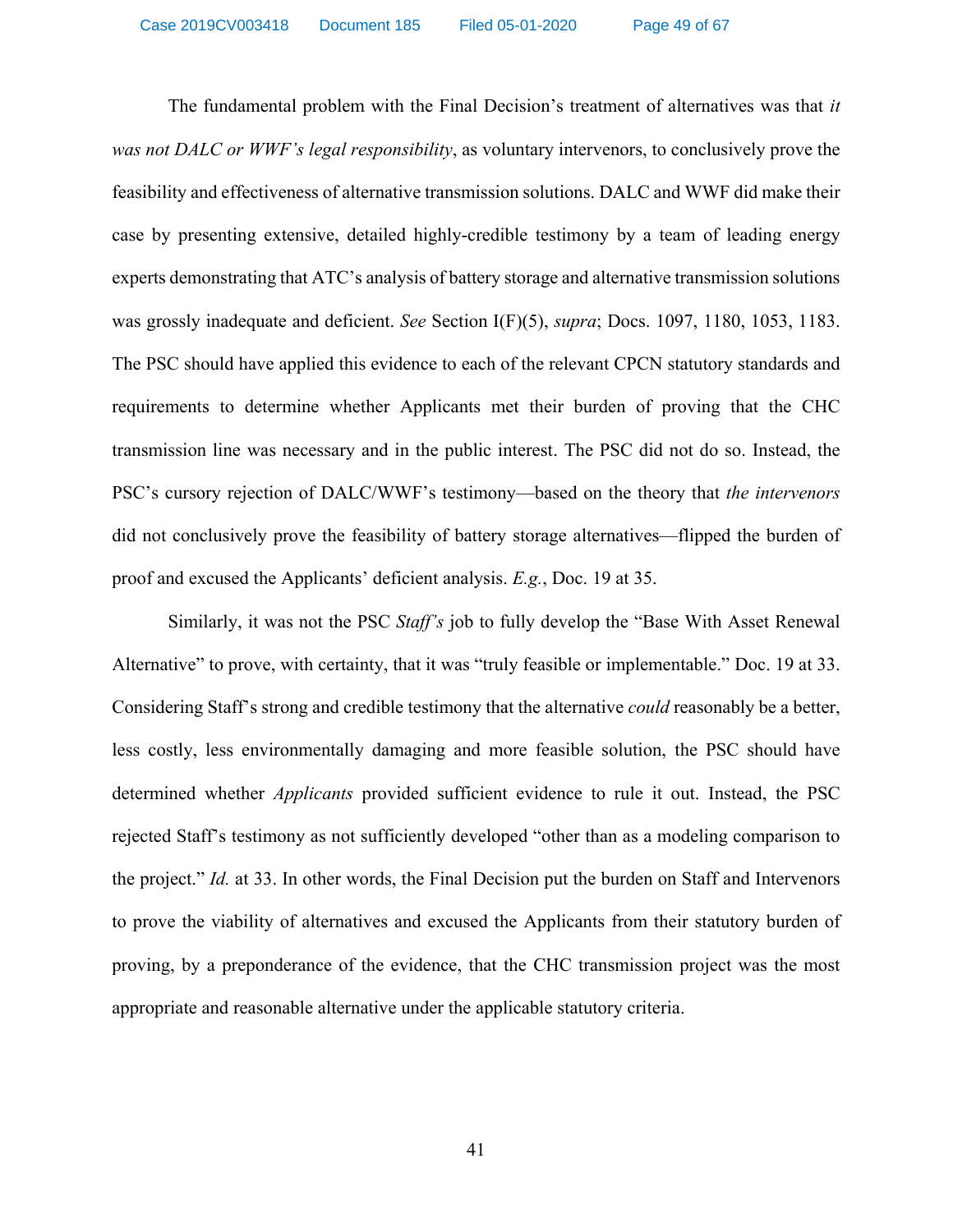The consideration of alternatives was not the only place where the PSC's Final Decision inappropriately shifted the burden of proof from Applicants to Intervenors. For example:

• The parties disagreed on the proper "discount rate" for long-term economic impact modeling. Despite acknowledging that the discount rate "significantly impacts the results" and that "no one can be certain which rate more accurately will predict the future," [Doc. 19](http://apps.psc.wi.gov/pages/viewdoc.htm?docid=376391) at 24, the PSC simply accepted the Applicants' rate because its own Staff and Intervenors had not adequately proven the superiority of their discount rates. *[Id.](http://apps.psc.wi.gov/pages/viewdoc.htm?docid=376391)*

• Staff also challenged the cost savings metric the Applicants used to calculate the purported economic benefits of the proposed transmission line. Like the discount rate, the PSC's Final Decision acknowledges that the chosen cost metric "significantly impacts the results." Doc. 19 at 24. But the Final Decision ignored Staff's testimony because Staff did not provide "independent modeling"<sup>23</sup> proving that the Applicants' projected benefits were "so unreliable as to be dismissed by the Commission." Doc. 19 at 26. In other words, the PSC did not require ATC and its fellow applicants to prove the validity of its proposed economic analysis by a preponderance of evidence in the record, but unlawfully shifted the burden of proof to the Staff and Intervenors to prove that the Applicants' method is "so unreliable as to be dismissed by the Commission." [Doc. 19](http://apps.psc.wi.gov/pages/viewdoc.htm?docid=376391) at 26.

In summary, the Applicants bear the legal burden and statutory responsibility to prove the case for a CPCN with a preponderance of evidence in the record. The participation of intervenors in regulatory proceedings is "voluntary and purely fortuitous." *People ex rel. Hartigan*, 117 Ill. 2d at 135–36. The PSC Final Decision erroneously shifted the burden of proving the reasonableness

 $\overline{\phantom{a}}$ 

<sup>&</sup>lt;sup>23</sup> In several places, the Final Decision criticizes intervenors for not running their own "PROMOD or other modeling of their own" to test the assumptions of the applicants. *See, e.g.,* [Doc. 19](http://apps.psc.wi.gov/pages/viewdoc.htm?docid=376391) at 22, 26. PROMOD is a proprietary software that costs many thousands of dollars to license and run. The Applicants bear the statutory burden to establish each of the necessary findings by a preponderance of the evidence and the PSC should not have required Intervenors to conduct independent PROMOD runs as a threshold for the PSC to consider their testimony.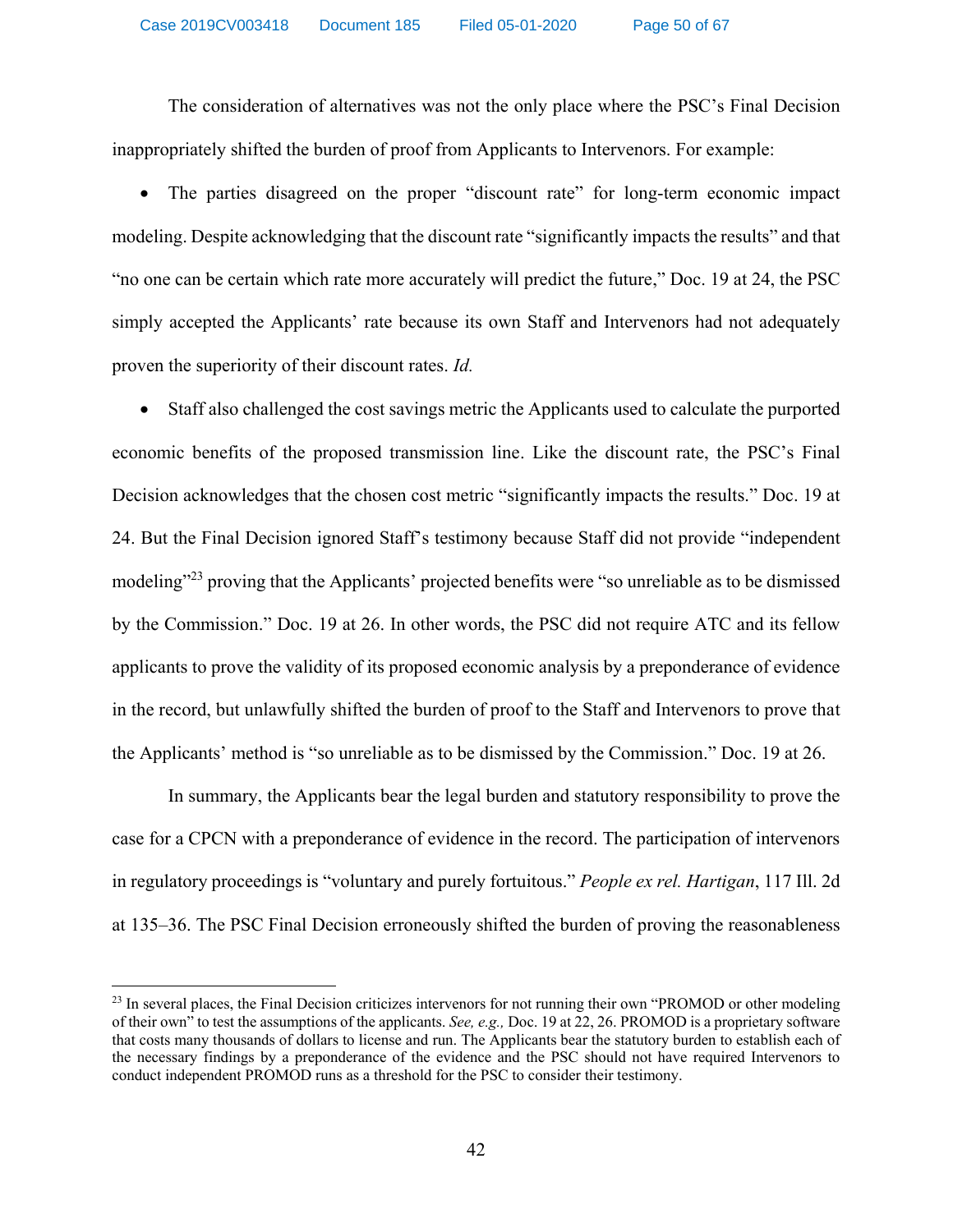and viability of transmission alternatives from the Applicants to Staff and Intervenors. This Court should reverse and remand the PSC's errors of law pursuant to Wis. Stat. § 227.57(5). *See Wisconsin Bell*, 2018 WI 76, ¶¶ 1–3.

# **D. The PSC's Flawed Legal Analysis and Conclusions Are Not Entitled to "Due Weight" Under** *Tetra Tech* **and Applicable Laws.**

A reviewing court's decision regarding the weight that is "due" to an agency's decision has fundamentally changed. It is not the same as "due weight deference" under Wisconsin's old common law three-tier deference system. *Tetra Tech*, 2018 WI 75, ¶ 78. Instead, the "due weight" required by Wis. Stat. § 227.57(10) is a "matter of persuasion, not deference." *Id.* 

To be "persuasive," agencies must provide a reasoned explanation for their legal conclusions, which the PSC's Final Decision frequently did not do. *Transp. Oil*, 54 Wis. 2d at 264–65. The need for reasoned explanation is *especially* important for the numerous issues where PSC's Final Decision overrules or discounts evidence offered by its own expert Staff, as well as Intervenors including DALC-WWF. Courts can remain the "ultimate authority or final arbiter of the law" while still respecting the agency's "experience, technical competence, and specialized knowledge." *Tetra Tech,* 2018 WI 75, ¶ 78. But, in this case, the court should recognize that the PSC's "experience, technical competence, and specialized knowledge" are housed primarily within the PSC's professional Staff, whose testimony the Commissioners rejected. The fact that the Final Decision frequently ignores or overrules the Staff's expert witness testimony, without reasoned explanation for finding the Applicants' evidence more convincing, further reduces the Final Decision's persuasiveness. The procedural irregularities involving significant contact and entanglements between PSC Commissioners and active litigating parties in this case, together with the other structural defects in the Final Decision, represent a "combination of danger signals" that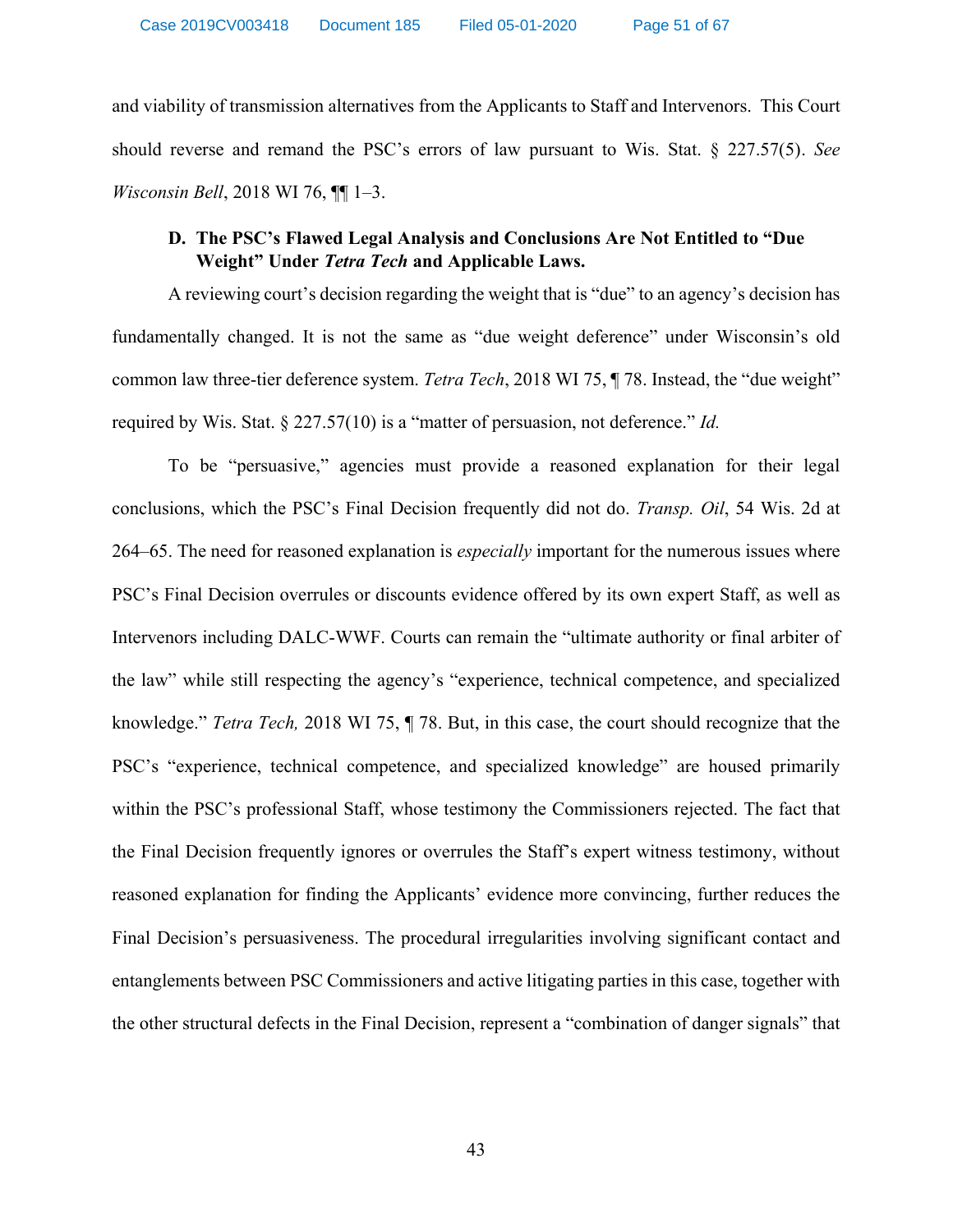should inspire a close and searching review by this Court. *Greater Boston Television Corp. v. F.C.C.*, 444 F.2d 841, 851 (D.C. Cir. 1970).

In the final analysis, "due weight" cannot save an agency decision that is structurally flawed or that exceeds the agency's statutory authority. *See Wisconsin Bell*, 2018 WI 76, ¶ 42–43. In this case, the many structural flaws in the PSC's analysis, including the PSC's failure to conform its analysis to the plain statutory language, compel reversal irrespective of the "weight" that may be due to the PSC's specialized knowledge—mostly to its Staff—under Wis. Stat. § 227.57(10).

#### III. **THE PSC VIOLATED THE WISCONSIN ENVIRONMENTAL POLICY ACT (WEPA) AND ITS REQUIRED PROCEDURES.**

WEPA's purpose is to encourage state agencies to make better, smarter, and more environmentally-protective decisions by ensuring that agencies have all of the relevant information and that they rigorously explore and objectively evaluate all reasonable alternatives in order to avoid undue, adverse environmental impacts and harms. Wis. Stat. § 1.11. Agencies must analyze direct, indirect, and cumulative environmental impacts of proposed projects. Agencies must solicit and consider public input. If an agency does not have this information, or does not fully and fairly consider the information, it has not satisfied WEPA.

The PSC's determination that the Environmental Impact Statement (EIS) is adequate is "a conclusion of law." *Clean Wisconsin*, 2005 WI 93, ¶ 190. Thus, under *Tetra Tech* and Wis. Stat. § 227.57(11), this court must independently determine whether the agency's environmental review meets WEPA's legal requirements without any deference to the PSC. *Tetra Tech*, 2018 WI 75, ¶108. The PSC's EIS for the CHC transmission line was hurried, ducked key issues, and is legally inadequate in multiple ways. This is fatal to the PSC's decision to issue a CPCN.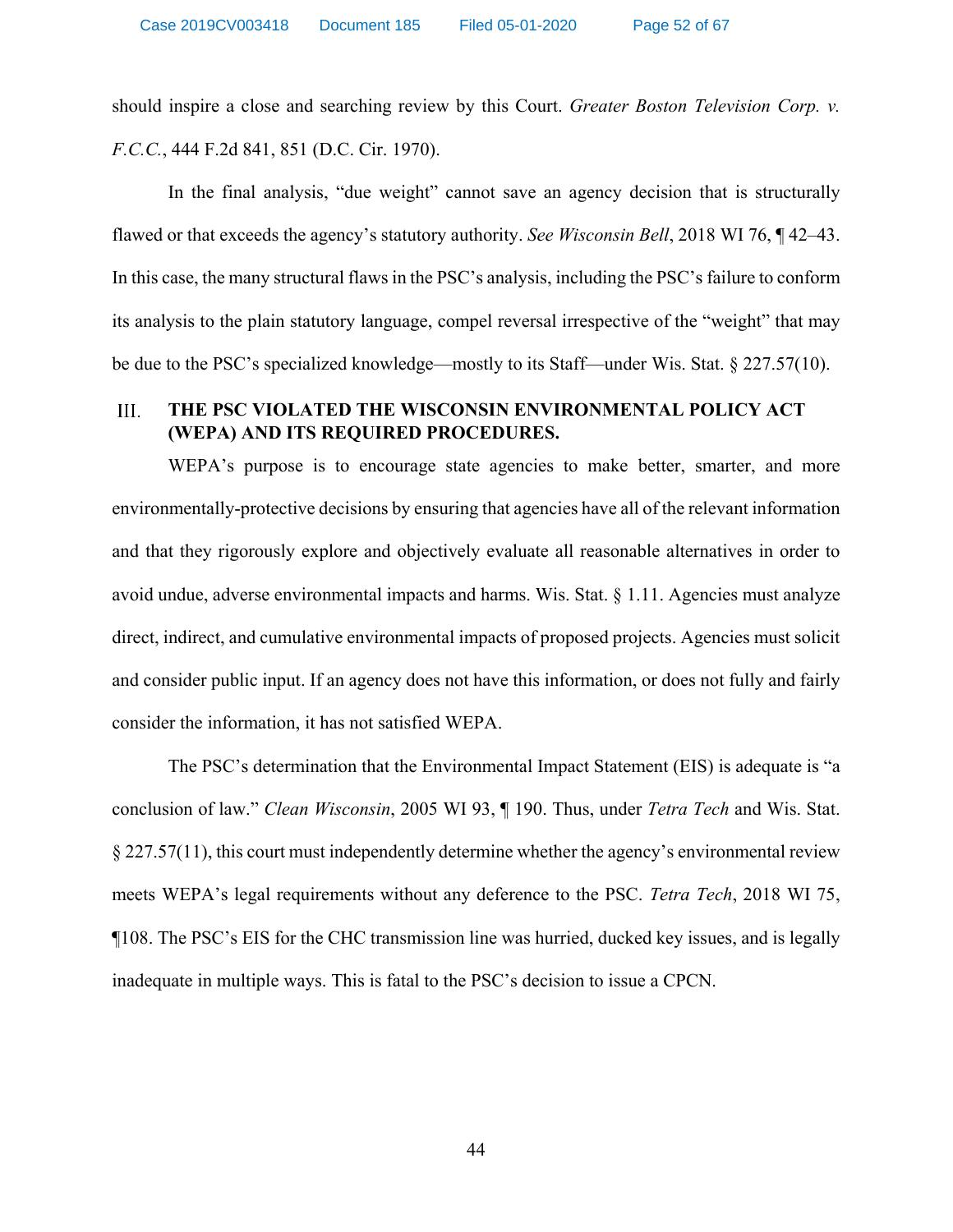### **A. The PSC Failed to Develop, Consider, and Evaluate Reasonable Alternatives.**

WEPA requires state agencies to fully and fairly consider all reasonable alternatives to an environmentally harmful project. Wis. Stat.  $\S$  1.11(2)(c)(3), (2)(e). The PSC must "[s]tudy, develop, and describe appropriate alternatives to recommended courses of action."  $\S$  1.11(2)(e). An EIS must include "[a]n evaluation of the reasonable alternatives to the proposed action and significant environmental consequences of the alternatives." Wis. Admin. Code § PSC 4.30(3)(c). The Wisconsin Supreme Court has emphasized that this consideration of alternatives requires "[t]horough agency action" to "assure that alternatives are adequately explored in the initial decision-making process, to provide an opportunity for those removed from that process to evaluate the alternatives, and to provide evidence that the mandated decision-making process has taken place." *Wisconsin's Envtl. Decade, Inc. v. PSCW*, 79 Wis. 2d 161, 255 N.W.2d 917 (1977).

WEPA was modeled on the National Environmental Policy Act (NEPA) and agencies must follow the federal Council on Environmental Quality's (CEQ) guidance on NEPA compliance. Wis. Stat. § 1.11(2)(c); *see also* Wis. Admin. Code § PSC 4.30(1)(a). CEQ's regulations explain that the alternatives analysis "is the heart of the environmental impact statement" and "should present the environmental impacts of the proposal and the alternatives in comparative form, thus sharply defining the issues and providing a clear basis for choice among options by the decisionmaker and the public." 40 C.F.R. § 1502.14. CEQ regulations require agencies to:

- (a) *Rigorously explore and objectively evaluate all reasonable alternatives*, and for alternatives which were eliminated from detailed study, briefly discuss the reasons for their having been eliminated.
- (b) Devote substantial treatment to each alternative considered in detail including the proposed action so that reviewers may evaluate their comparative merits.

(c) Include reasonable alternatives not within the jurisdiction of the lead agency. 40 C.F.R. § 1502.14 (emphasis added).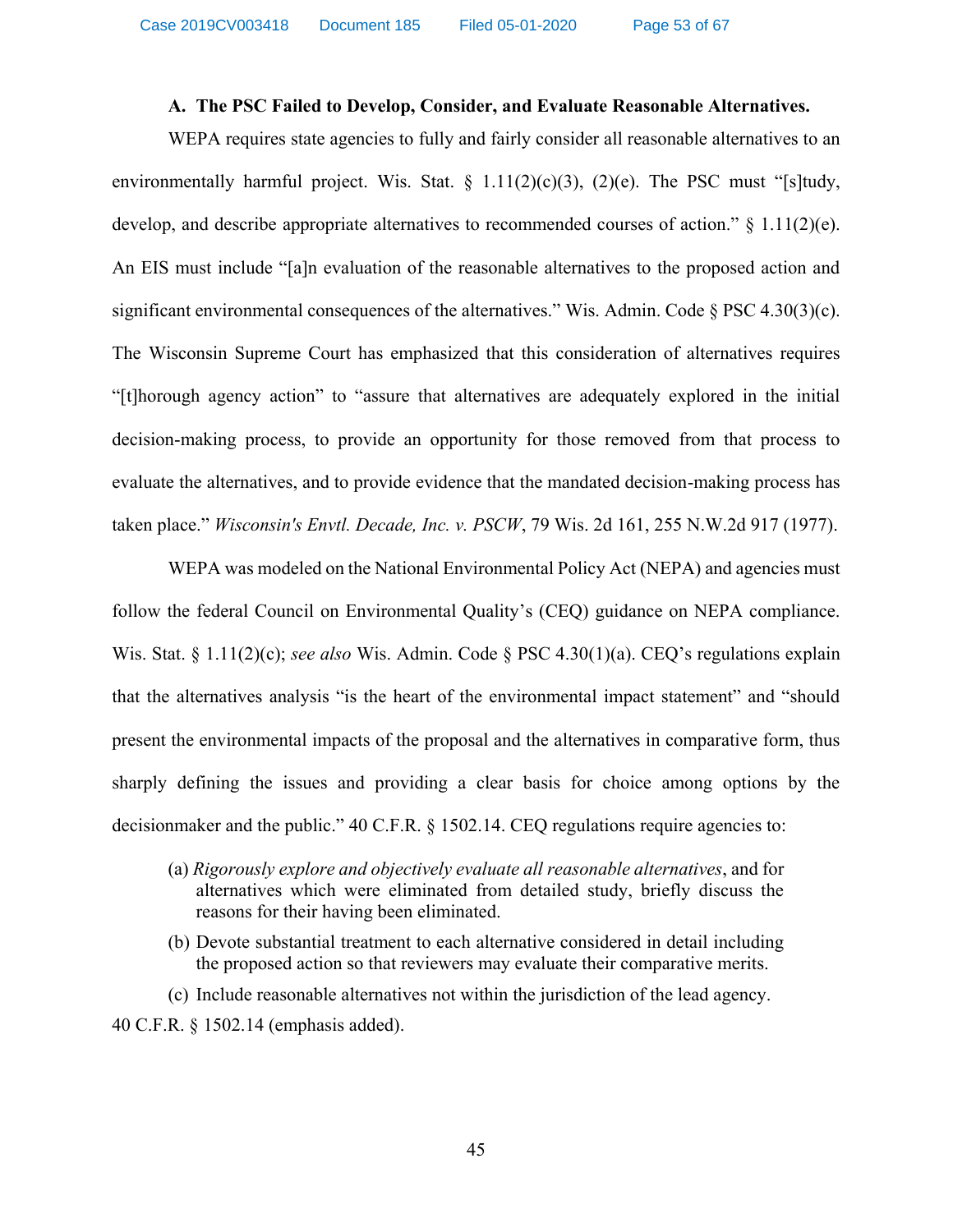The first step in determining what alternatives are reasonable is defining the underlying "purpose and need" for the project. It must be defined broadly enough to not exclude reasonable alternatives. The Applicants argue that the CHC transmission line is "needed" to decrease "congestion" so that more power can flow between Iowa and Wisconsin. [Doc. 357](http://apps.psc.wi.gov/vs2015/ERF_view/viewdoc.aspx?docid=352698) at 31. But, the FEIS does not even conclude that there *is* a need for this project, stating that the agencies' evaluation of need and alternatives is "ongoing" and "staff anticipates its review to continue." [Doc.](http://apps.psc.wi.gov/pages/viewdoc.htm?docid=366195)  [1193, FEIS](http://apps.psc.wi.gov/pages/viewdoc.htm?docid=366195) at 60. The PSC ducked this core issue in the FEIS.

WEPA requires the PSC to consider "all reasonable alternatives" to meet *the underlying goal* of the CHC project (*i.e.*, relieving congestion), not just alternative ways to build a transmission line. Federal court decisions on NEPA, which Wisconsin courts look to for guidance in interpreting WEPA, *Wisconsin's Envtl. Decade, Inc.*, 79 Wis. 2d at 174–75, emphasize that the agency cannot constrict the scope of its alternatives analysis in ways that effectively dictate the developer's preferred outcome. The alternatives analysis "is to be an evaluation of alternative means to accomplish the *general* goal of an action; it is not an evaluation of the alternative means by which a particular applicant can reach his goals." *Van Abbema v. Fornell,* 807 F.2d 633, 638 (7th Cir. 1986) (emphasis in original). "NEPA mandates a searching inquiry into alternatives," and if the agency "excludes what truly are reasonable alternatives, the EIS cannot fulfill its role." *Simmons v. U.S. Army Corps of Engineers*, 120 F.3d 664, 666 (7th Cir. 1997).

*Simmons*, which deals with a proposed dam, is closely analogous to the present transmission line case, and explains the agency's duty to consider "all reasonable alternatives":

When a federal agency prepares an Environmental Impact Statement (EIS), it must consider "all reasonable alternatives" in depth. 40 C.F.R. § 1502.14. No decision is more important than delimiting what these "reasonable alternatives" are. That choice, and the ensuing analysis, forms "the heart of the environmental impact statement." 40 C.F.R. § 1502.14. To make that decision, the first thing an agency must define is the project's purpose. *See Citizens Against Burlington, Inc. v. Busey*,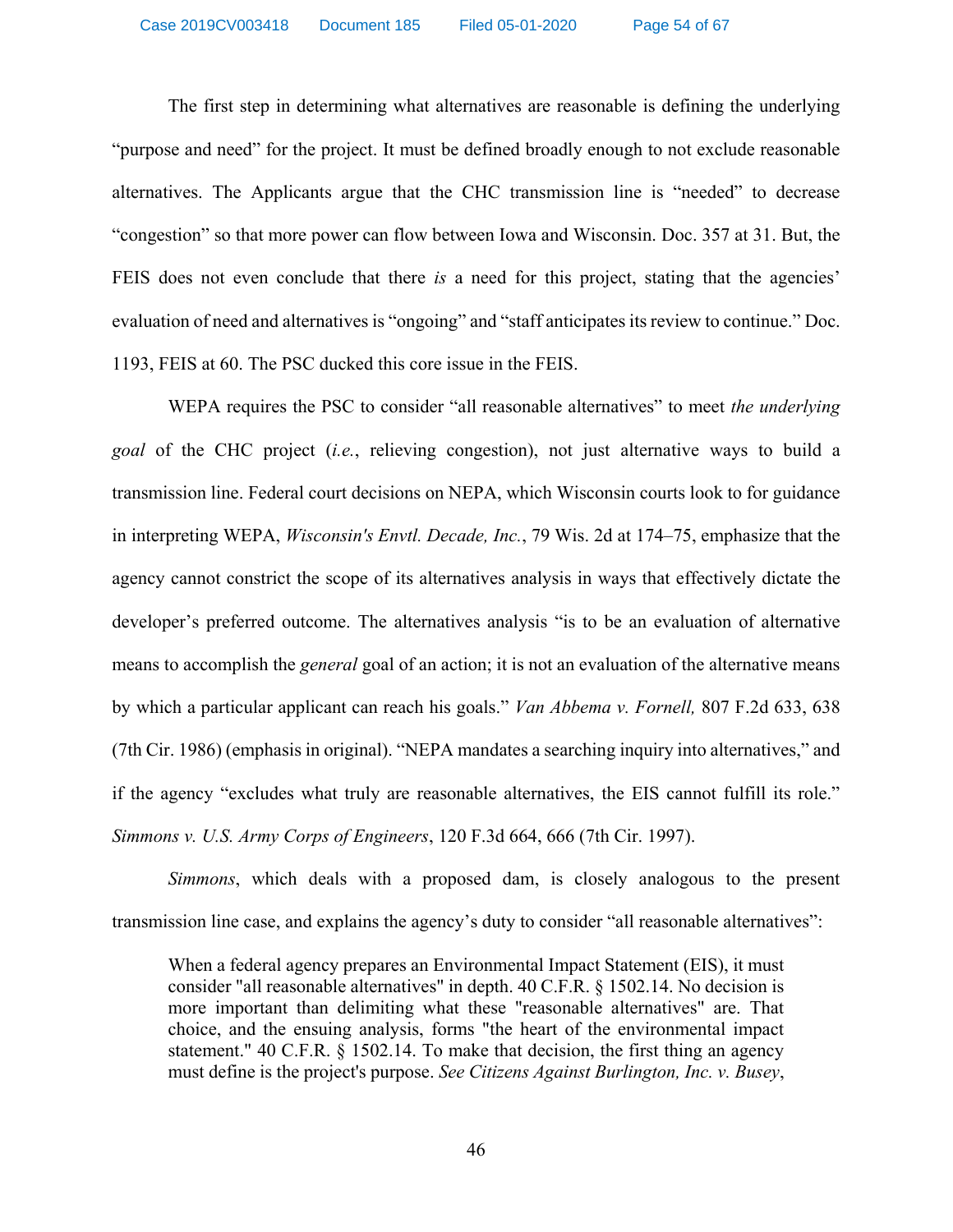938 F.2d 190, 195-96 (D.C. Cir. 1991). The broader the purpose, the wider the range of alternatives; and vice versa. The "purpose" of a project is a slippery concept, susceptible of no hard-and-fast definition. One obvious way for an agency to slip past the strictures of NEPA is to contrive a purpose so slender as to define competing "reasonable alternatives" out of consideration (and even out of existence). The federal courts cannot condone an agency's frustration of Congressional will. If the agency constricts the definition of the project's purpose and thereby excludes what truly are reasonable alternatives, the EIS cannot fulfill its role. Nor can the agency satisfy the Act. 42 U.S.C. § 4332(2)(E).

### *Simmons*, 120 F.3d at 666 – 667.

In *Simmons*, the Court rejected the U.S. Army Corps of Engineers' EIS because it confined its analysis to the applicants' preferred "single-source idea" (*i.e.*, damming a single lake for a drinking water source) instead of exploring broader alternatives such as purchasing water from another source. *Id.* The Court concluded that the Army Corps "defined an impermissibly narrow purpose for the contemplated project," and reversed the EIS. *Id.* 

Like the Army Corps in *Simmons*, the PSC accepts the Applicants' *narrow purpose* of building a transmission line instead of looking more broadly at alternative transmission solutions that could relieve congestion without building a new high-voltage line. NEPA and WEPA require agencies to "exercise a degree of skepticism in dealing with self-serving statements from a prime beneficiary of the project." *Simmons,* 120 F.3d at 669, quoting *Citizens Against Burlington, Inc. v. Busey*, 938 F.2d 190, 209 (D.C. Cir. 1991) (Buckley, J., dissenting). An agency may not show "blind reliance on material prepared by the applicant in the face of specific challenges raised by opponents." *Van Abbema*, 807 F.2d 633. In this case, the PSC relied entirely on self-serving and flawed analyses provided by the transmission developers. This was a material error of law that requires reversal under Wis. Stat. § 227.57(5).

# *1. The PSC failed to independently evaluate alternative transmission solutions to meet the underlying purpose of reducing transmission congestion.*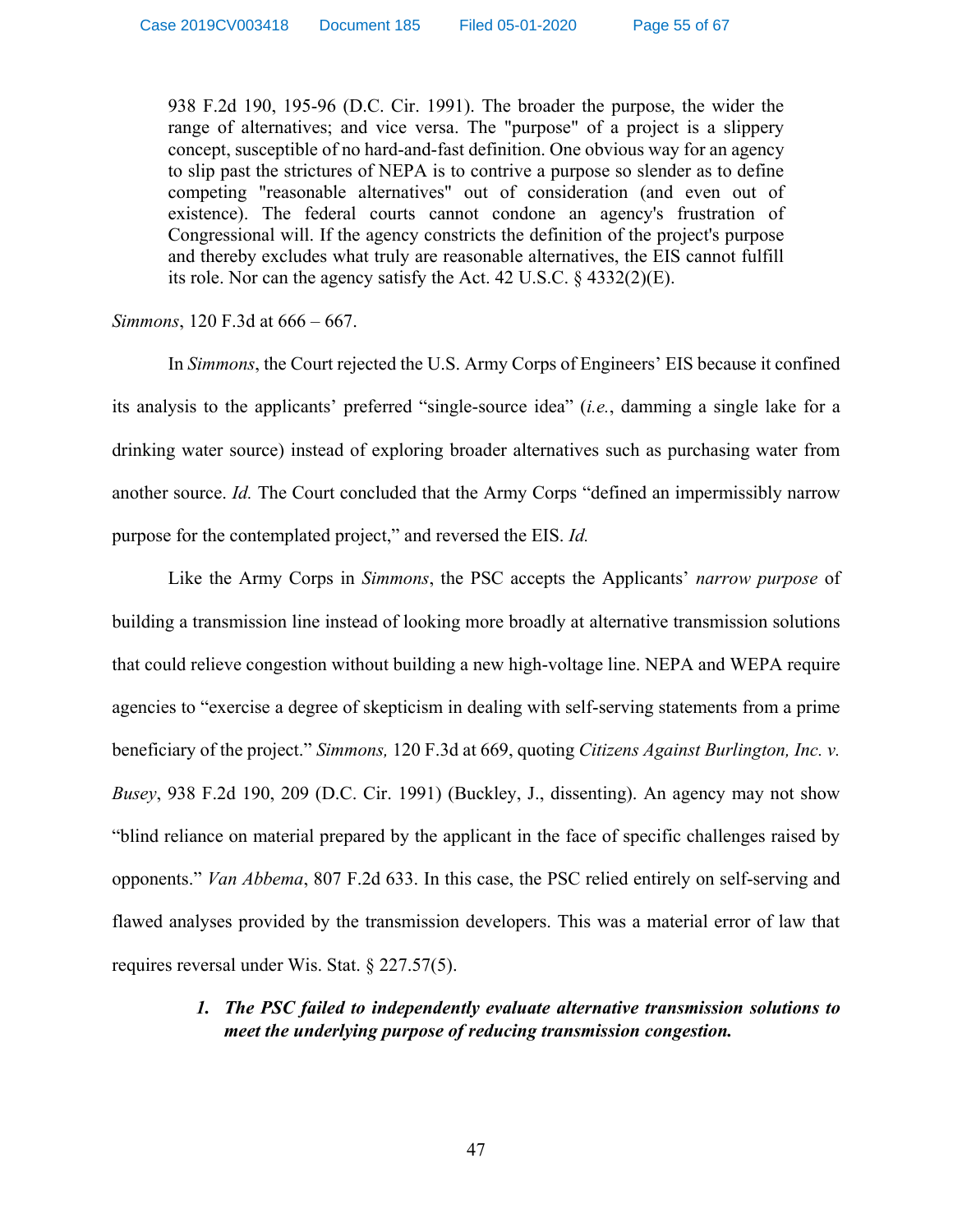The PSC failed to adequately consider alternative technologies—options other than building a new high-voltage transmission line—that could reduce transmission congestion. As explained above, DALC and WWF expert witnesses provided comprehensive, compelling, and credible evidence of alternative technologies like solar generation, energy storage, energy efficiency, and demand response that can be designed and deployed to have a similar transmission "function" as a new transmission line, and with less environmental damage.<sup>24</sup> There is no evidence whatsoever that the PSC did any independent analysis of these alternatives, as required by 40 C.F.R. § 1506.5 ("[t]he agency shall independently evaluate the information submitted and shall be responsible for its accuracy"). The FEIS relies entirely on self-serving analyses presented by the transmission developers. *See* [Doc. 1193,](http://apps.psc.wi.gov/pages/viewdoc.htm?docid=366195) FEIS. <sup>25</sup> Thus, the PSC abdicated its legal duty to "study, develop, and describe" "all reasonable alternatives" to the proposed transmission line.

# *2. The PSC failed to develop and consider alternative routing options that would have less environmental impact.*

The PSC similarly failed to develop and describe alternative routing options that would avoid cutting through the National Wildlife Refuge or the Driftless Area. Again, the EIS relies entirely on the Applicants' selected routing alternatives without any independent analysis. In just two sentences, the FEIS accepts as fact the Applicants' assertion that the transmission line must cross the Mississippi River at Cassville. Doc. 1193, FEIS at 98. The FEIS similarly ignores

<sup>&</sup>lt;sup>24</sup> Note that DALC and WWF raised the critical importance of considering alternative transmission solutions multiple times, including in scoping comments (submitted January 2019), comments on the Draft EIS (submitted April 2019), and comments on the Final EIS (submitted June 2019). Because of the PSC's deeply flawed public participation process, addressed in greater detail below, *none* of these filings were before the Commissioners for consideration as it determined the adequacy of the FEIS.

<sup>25</sup> The EIS makes clear that the PSC relied on the *Applicants'* evaluation of alternatives rather than conducting an independent review as required by law. For example, Section 3.9 is titled "*Applicants'* Alternatives to the Proposed Project," and 3.9.1 begins, "*[t]he applicants* considered several NTAs to the proposed Cardinal-Hickory Creek project …." [Doc. 1193, FEIS](http://apps.psc.wi.gov/vs2015/ERF_view/viewdoc.aspx?docid=366195) at 94. Section 3.9.2 provides "*Applicants' evaluation* of non-transmission system alternatives," and 3.9.4 provides "*Applicants' evaluation* of transmission system alternatives." [Doc. 1193, FEIS](http://apps.psc.wi.gov/vs2015/ERF_view/viewdoc.aspx?docid=366195) at 96, 99 (emphasis added).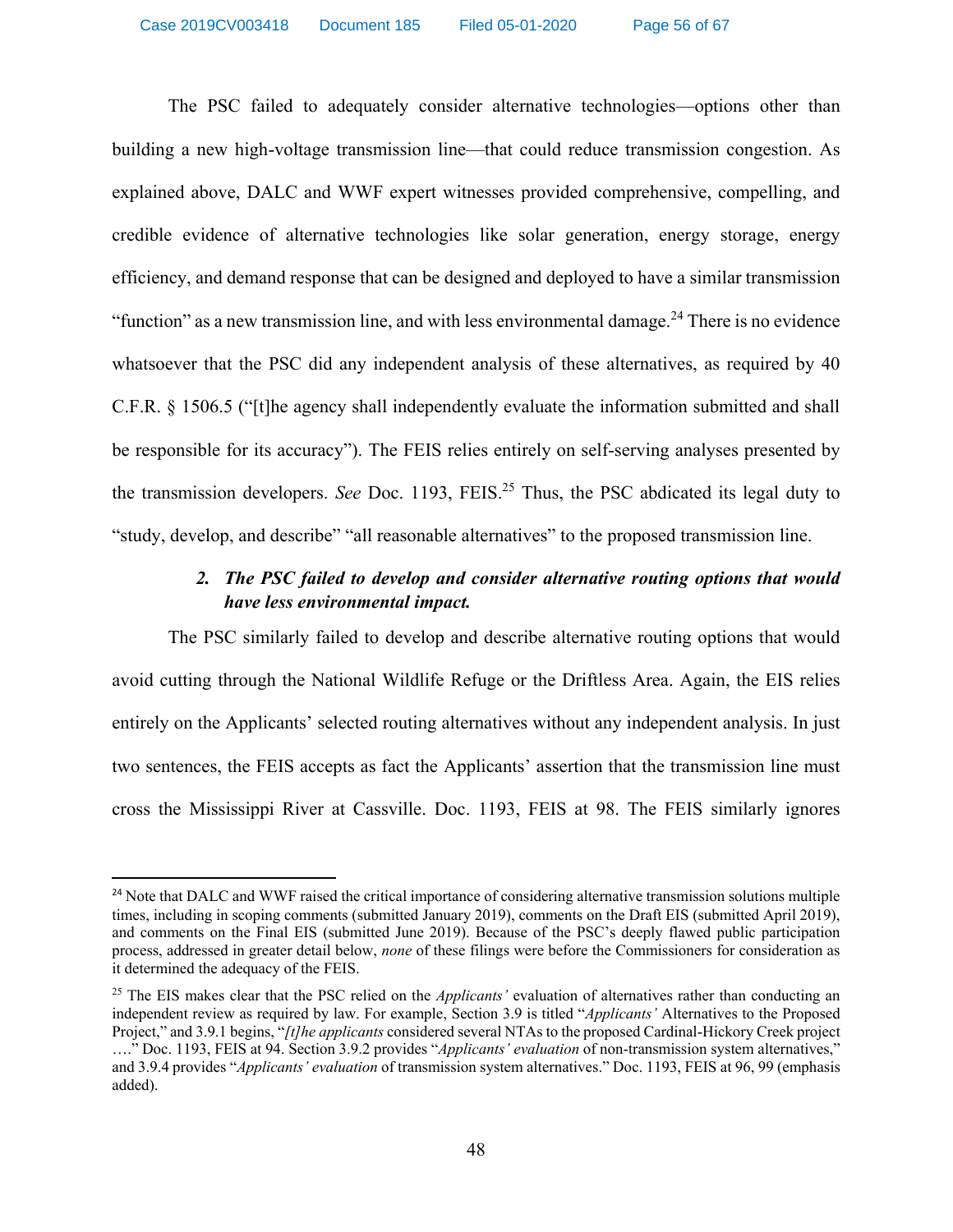evidence of other planned projects outside the Driftless Area, including the SOO Green Renewable Rail line and the Grain Belt Express line. [Doc. 1270](http://apps.psc.wi.gov/vs2015/ERF_view/viewdoc.aspx?docid=364109) at 6.

# *3. The PSC failed to require further development of Staff's Base with Asset Renewal Alternative as a less environmentally-harmful alternative.*

As discussed above, the PSC ignored its own Staff's testimony regarding a "Base With Asset Renewal Alternative" that could have potentially served the transmission need identified by Applicants at lower overall cost and with less environmental damage. [Doc. 19](http://apps.psc.wi.gov/pages/viewdoc.htm?docid=376391) at 33. An agency must "[d]evote substantial treatment to each alternative considered in detail including the proposed action so that reviewers may evaluate their comparative merits." 40 C.F.R. § 1502.14. The FEIS only considered the Base With Asset Renewal Alternative in discussing the need for the transmission line—it did not evaluate this option as an actual "alternative" under WEPA and did not compare the environmental impacts of this option to the impacts of the proposed project. Accordingly, the PSC failed to "develop, study, and describe" "all reasonable alternatives," as required by law, and the Commission's implied determination that the FEIS meets the requirements of WEPA is legally erroneous and must be reversed. Wis. Stat. § 227.57(5).

# **B. The PSC Failed to Adequately Consider Direct, Indirect, and Cumulative Impacts, as Required by WEPA.**

The FEIS ignores or fails to adequately consider serious direct, indirect, and cumulative impacts of the proposed transmission line. An EIS must include "[t]he environmental impact of the proposed action" and "[a]ny adverse environmental effects which cannot be avoided should the proposal be implemented." Wis. Stat.  $\S$  1.11(2)(c). "Each EIS shall evaluate reasonably foreseeable, significant effects to the human environment and significant socioeconomic effects of the proposal and its alternatives." Wis. Admin. Code § PSC 4.301)(b). The impacts analysis must include "direct, indirect and cumulative environmental effects" and both "short-term and longterm effects." § PSC 4.30(3). Cumulative impacts are those that "result[] from the incremental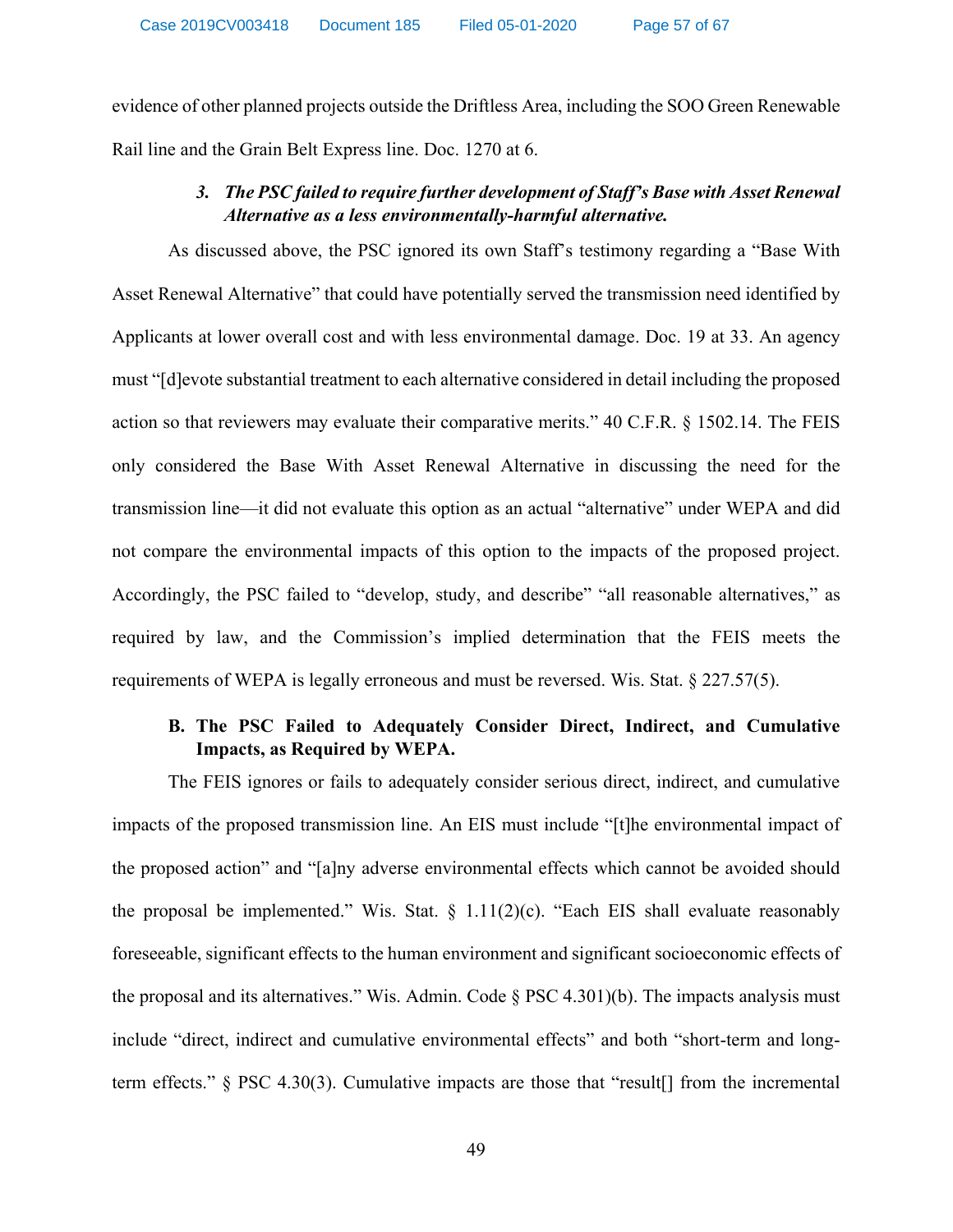impact of the action when added to other past, present, and reasonably foreseeable future actions regardless of [who] undertakes such other actions." 40 C.F.R. § 1508.7. In addition, "[t]he information [in environmental documents] must be of high quality. Accurate scientific analysis, expert agency comments, and public scrutiny are essential." 40 C.F.R. § 1500.1(b).

The PSC cannot limit its WEPA analysis only to "direct" effects. *Wisconsin's Envtl. Decade, Inc. v. PSCW*, 79 Wis. 2d 409, 428, 256 N.W.2d 149 (1977). It must take a "'hard look' at environmental consequences," *Habitat Educ. Center, Inc. v. Bosworth*, 363 F. Supp. 2d 1070, 1075 (E.D. Wisc. 2005) (quoting *Kleppe v. Sierra Club*, 427 U.S. 390, 410 n.21 (1976)), and cannot shift the burden to an intervenor "to prove to the Commission's satisfaction that significant environment effects would be produced." *Wisconsin's Envtl. Decade, Inc.*, 79 Wis. 2d at 430. "[T]he burden of compliance with WEPA was upon the Commission." *Id.* at 430.

### *1. The EIS failed to adequately consider the direct impacts of bird mortality.*

The PSC's EIS failed to acknowledge or consider the scope and magnitude of impacts on birds, which is especially troubling because the proposed transmission line would cut east-west through the Upper Mississippi River National Wildlife and Fish Refuge—a primary purpose of which is to provide a refuge for migratory birds—and across the Mississippi Flyway, a major north-south corridor for migratory birds. The EIS provides *no estimate or range of the anticipated number* of birds expected to be killed from collisions with the proposed line, claiming it would be too difficult to quantify, [Doc. 1193, FEIS](http://apps.psc.wi.gov/pages/viewdoc.htm?docid=366195) at 203, although DALC/WWF's expert Dr. Don Waller testified that a fair estimate would be about 20,000 birds per year. [Doc. 40](http://apps.psc.wi.gov/pages/viewdoc.htm?docid=372328) at 1813–14. The PSC's inability to precisely quantify bird mortalities does not excuse the agency's failure to estimate the project's likely impact on birds for the public's and decisionmakers' understanding. *See Wisconsin's Envtl. Decade, Inc.,* 79 Wis. 2d at 434.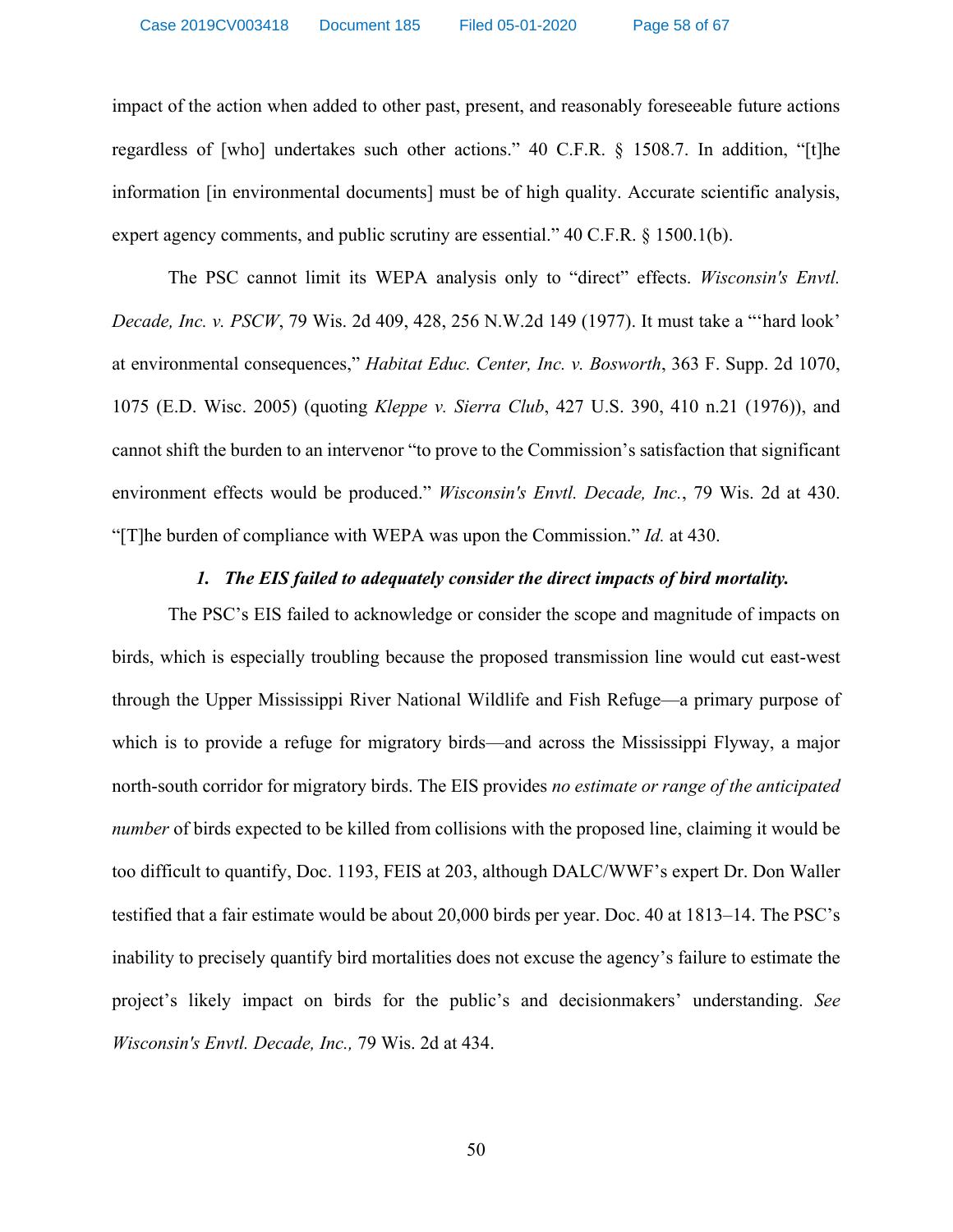# *2. The EIS fails to adequately consider impacts to whooping cranes, bald eagles, and other special status species.*

The EIS also failed to discuss impacts to specific special status species, including whooping cranes, which are federally endangered, even though experts and the public raised significant concerns, [Doc. 1108](http://apps.psc.wi.gov/pages/viewdoc.htm?docid=370579) at 5, 27–28; [Doc.](http://apps.psc.wi.gov/pages/viewdoc.htm?docid=364906) 1040 at 13–14; Doc. [1264;](http://apps.psc.wi.gov/vs2015/ERF_view/viewdoc.aspx?docid=364009) Doc. [1287,](http://apps.psc.wi.gov/vs2015/ERF_view/viewdoc.aspx?docid=364127) and offered proof of whooping cranes in the National Wildlife Refuge where the CHC transmission line would run. [Doc. 1270](http://apps.psc.wi.gov/vs2015/ERF_view/viewdoc.aspx?docid=364109) at 30.

While the FEIS acknowledged that other protected and endangered species may exist near the proposed routes, neither the agencies nor the Applicants carried out on-the-ground surveys to determine the species' locations. *See, e.g.*, [Doc. 1193, FEIS](http://apps.psc.wi.gov/pages/viewdoc.htm?docid=366195) at 246, 305, 372, 451. While DNR knew there were records of bald eagle nests very close to the proposed route, the CPCN was approved without any on-the-ground surveys to determine the exact locations, [Doc. 1193, FEIS](http://apps.psc.wi.gov/pages/viewdoc.htm?docid=366195) at 305, and *with no analysis* of the impacts of a high-voltage line built near a bald eagle nest.

# *3. The EIS fails to adequately consider the cumulative impacts of the CHC transmission line together with other large transmission projects in western Wisconsin.*

The PSC must consider how the CHC transmission line will impact the environment in combination with other projects and activities in the same area such asthe CAPX 2020 and Badger-Coulee 345-kV transmission lines in southwest and central Wisconsin. [Doc. 1193, FEIS](http://apps.psc.wi.gov/pages/viewdoc.htm?docid=366195) at 107. The EIS acknowledges that the "associated cumulative impacts" of these very large high-voltage transmission projects "encompass large portions of western, southwestern, and southcentral Wisconsin," *[id.](http://apps.psc.wi.gov/pages/viewdoc.htm?docid=366195)*, but the agencies *never actually evaluated* the admittedly "important analysis" of cumulative impacts. The EIS does not consider or analyze the *cumulative* impact of the CHC line on the environment, resources, species, and the overall landscape and aesthetics.

# *4. The EIS fails to adequately evaluate the direct and indirect economic impacts to southwestern Wisconsin's tourism economy.*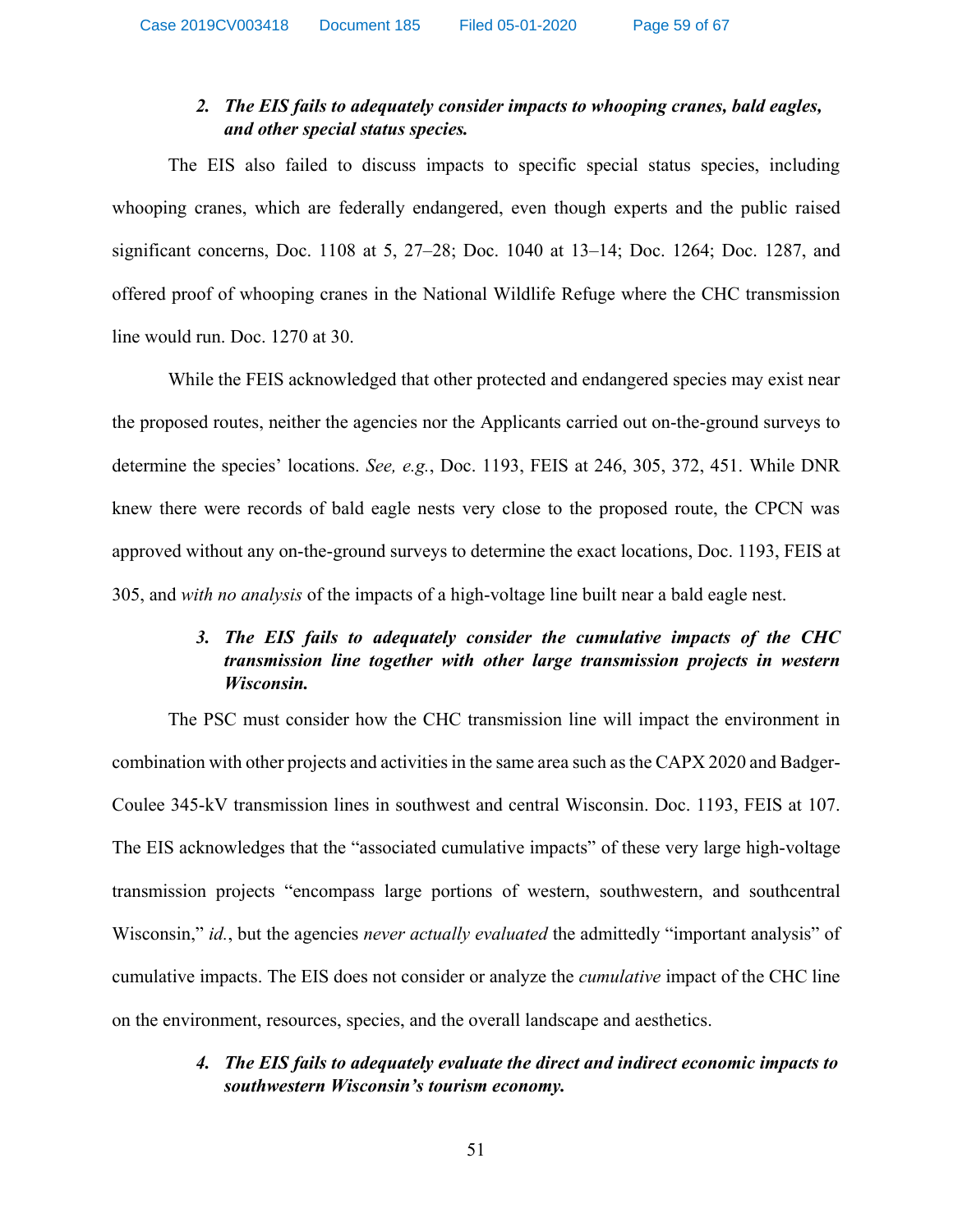The EIS also fails to analyze harmful impacts to Driftless Area tourism and economy. The EIS acknowledges that many commenters raised concerns about negative impacts to tourism (*e.g.*, [Doc. 1193, FEIS](http://apps.psc.wi.gov/pages/viewdoc.htm?docid=366195) at XXIX, 10, 147, 165, 330, 380, 425, 456), but simply notes that there may be "negative affects [sic]" to tourism and lists specific tourism attractions. *E.g.*, [Doc. 1193, FEIS](http://apps.psc.wi.gov/pages/viewdoc.htm?docid=366195) at 166, 255, 382. There is no analysis of how much Driftless Area tourism will likely decline, or what the economic impacts would be on businesses and communities, beyond a brief acknowledgment that decreases in tourism could decrease economic activity. [Doc. 1193, FEIS](http://apps.psc.wi.gov/pages/viewdoc.htm?docid=366195) at 166. This does not provide adequate information for decisionmakers as WEPA requires.

# **C. The PSC Violated WEPA's Procedural Requirements by Prohibiting Parties to the Contested Case from Submitting Comments on the Final Environmental Impact Statement.**

The PSC violated WEPA's procedural requirements by prohibiting DALC, WWF, and other intervenors from submitting public comments on the Final EIS. [Doc. 16.](http://apps.psc.wi.gov/pages/viewdoc.htm?docid=372370) Under WEPA, the public must be given an opportunity to comment on any proposal for which an EIS is required. Wis. Stat. § 1.11(2)(d); Wis. Admin. Code §§ PSC 4.30(5); PSC 4.50(1)(a)(1); NR 150.04(2)(g). The PSC must provide "[a]dequate opportunities" and "adequate time" for the public to be heard on environmental impact statements. Wis. Stat. § 196.025(2). "[P]ublic scrutiny [is] essential" for environmental analyses, 40 C.F.R. § 1500.1(b), and agencies must "[m]ake diligent efforts to involve the public in preparing and implementing their NEPA procedures" and to "[s]olicit appropriate information from the public." 40 C.F.R. § 1506.6.

An agency must "internalize opposing viewpoints into the decision-making process to ensure that an agency is cognizant of all the environmental trade-offs . . . To effectuate this aim, NEPA requires not merely public notice, but public participation in the evaluation of the environmental consequences of a major federal action." *State of Cal. v. Block,* 690 F.2d 753, 771 (9th Cir. 1982). This reasoning also applies to WEPA. *See Larsen v. Munz*, 167 Wis. 2d 583, 599,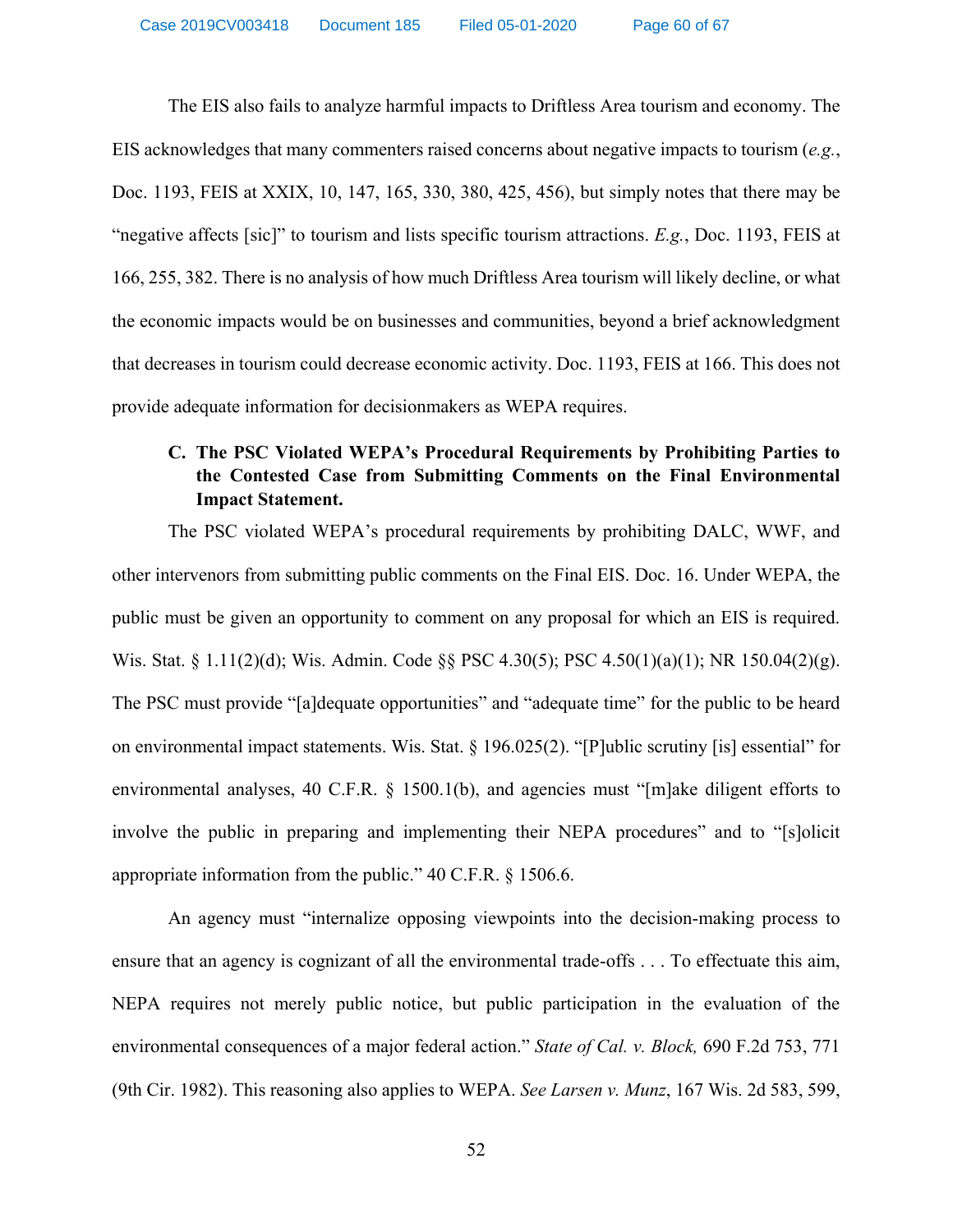482 N.W.2d 332 (1992). WEPA's encouragement of "effective citizen participation" is "consistent with Wisconsin's political traditions favoring citizen participation in government." *Id.*

The PSC's approach was perplexing and legally flawed. The public could provide comments on scoping and the Draft EIS, but those comments were not provided to the Commissioners. [Doc. 40](http://apps.psc.wi.gov/pages/viewdoc.htm?docid=372328) at 2008-09. Only comments on the *Final* EIS were included in the record. Thus, the Commissioners would never see comments noting problems in the Draft EIS unless the commenter filed *another* set of comments on the Final EIS. This counterintuitive process limits the value of public input and strips the Commissioners of valuable insight for decision-making.

In addition, DALC/WWF and other intervenors *were categorically barred from submitting public comments on the Final EIS*. *See* [Doc. 16.](http://apps.psc.wi.gov/pages/viewdoc.htm?docid=372370) Essentially, the PSC decided that if an individual or organization exercised its legal right to participate in the CPCN proceeding, they were *stripped of the right given to all members of the public to comment on the Final EIS*. The PSC's decision to bar parties from filing comments undermines the public participation element of WEPA and reduces the value of the public comment process.<sup>26</sup> DALC, WWF, and other intervenors devoted great time and resources to examining the relevant environmental issues and provided comprehensive comments on the FEIS. The ALJ's order rejecting these comments was improper, violated WEPA, and should be reversed. [Doc. 16.](http://apps.psc.wi.gov/pages/viewdoc.htm?docid=372370)

Public participation is a core element of WEPA. Public comments often provide important information that is overlooked by the agency, but the public comment process also fosters public trust in the agency's process. The PSC's decision to bar intervenors from submitting public comments is a legal error and requires reversal pursuant to Wis. Stat. § 227.57(4)–(5).

 $\overline{\phantom{a}}$ 

<sup>&</sup>lt;sup>26</sup> Strangely, the FEIS itself seems to acknowledge that parties were supposed to be able to comment on the FEIS: "At the public hearing sessions, a court reporter will record the oral and written testimony presented by Commission staff, utility staff, staff of other agencies, *representatives of intervening organizations*, and the public." [Doc. 1193,](http://apps.psc.wi.gov/vs2015/ERF_view/viewdoc.aspx?docid=366195)  [FEIS](http://apps.psc.wi.gov/vs2015/ERF_view/viewdoc.aspx?docid=366195) at 9 (emphasis added).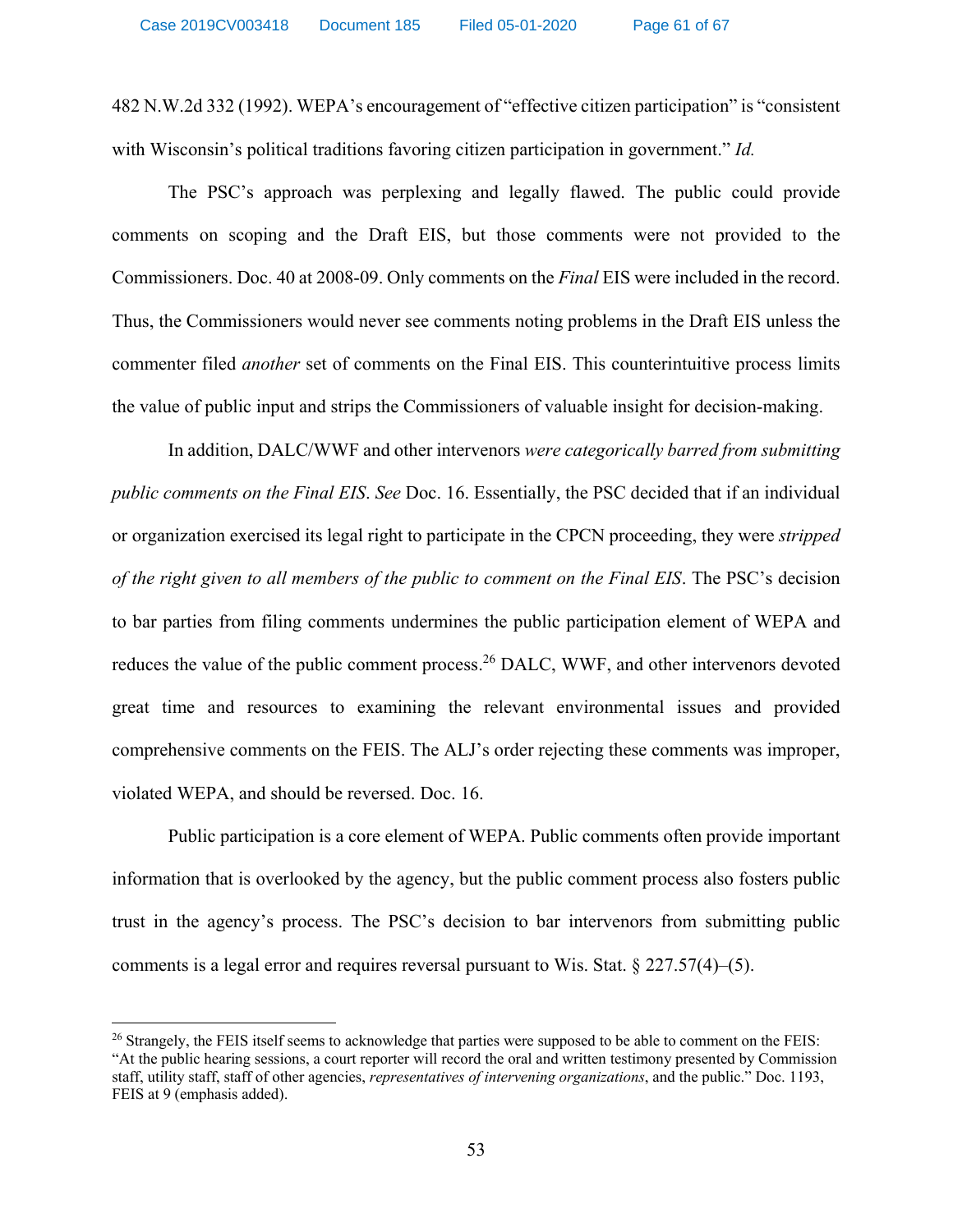### IV. **THE PSC'S ENTANGLEMENTS WITH PARTIES TO THIS CASE CREATED A RISK OF UNFAIRNESS, BIAS, AND LACK OF IMPARTIALITY THAT IS IMPERMISSIBLY HIGH.**

The Wisconsin Supreme Court's commitment to the principle of a fair trial in a fair tribunal "is such that [it does] not accept even the appearance of bias." *Tetra Tech*, 2018 WI 75, ¶ 64. Decisionmakers are usually presumed to be acting impartially, but "[w]hen the appearance of bias reveals a great risk of actual bias, the presumption of impartiality is rebutted." *Id.* (quoting *State v. Herrmann*, 2015 WI 84, ¶ 46, 364 Wis. 2d 336, 867 N.W.2d 772); *see also State of Wisconsin v. Marcotte*, Appeal No. 2019AP695-CR (April 14, 2020), *[slip op.](https://www.wicourts.gov/ca/opinion/DisplayDocument.pdf?content=pdf&seqNo=257978)* at 14-16, 19-20. This risk-ofbias standard is applied to administrative agency decision-making to protect integrity and the public's trust in an agency's decisions. *Guthrie v. Wisconsin Employment Relations Comm'n*, 107 Wis. 2d 306, 314, 320 N.W.2d 213 (Wis. App. 1982).

In this case, the facts of Chair Valcq's and Commissioner Huebsch's entanglements with active litigating parties in this case (ATC and MISO) create at least the "appearance of bias" and require their recusal under Wisconsin's common law recusal standard. *Id.*

**Facts regarding Chairperson Valcq:** We Energies' parent company, WEC Energy Group, Inc., has more than a 60% controlling ownership of ATC, the lead Applicant at the PSC. Chair Valcq worked as a regulatory attorney for We Energies for almost 15 years until 2014. [Doc.](http://apps.psc.wi.gov/pages/viewdoc.htm?docid=376074)  [266.](http://apps.psc.wi.gov/pages/viewdoc.htm?docid=376074) In 2017, she joined Quarles & Brady, representing We Energies and WEC Energy Group during her time at the firm. *[Id.](http://apps.psc.wi.gov/pages/viewdoc.htm?docid=376074)* Chair Valcq left Quarles & Brady on Friday, January 4, 2019, and assumed her role as the new Chair of the PSC on the following Monday, January 7, 2019. *[Id.](http://apps.psc.wi.gov/pages/viewdoc.htm?docid=376074)* Chair Valcq joined the PSC *after* ATC had filed its application for a CPCN for the CHC transmission line and *after* the PSC docketed this contested case. Thus, Chair Valcq's work as counsel for We Energies and WEC Energy Group encompassed the same time period during which: (1) MISO conceived of and planned the MVP transmission projects, including the CHC transmission line,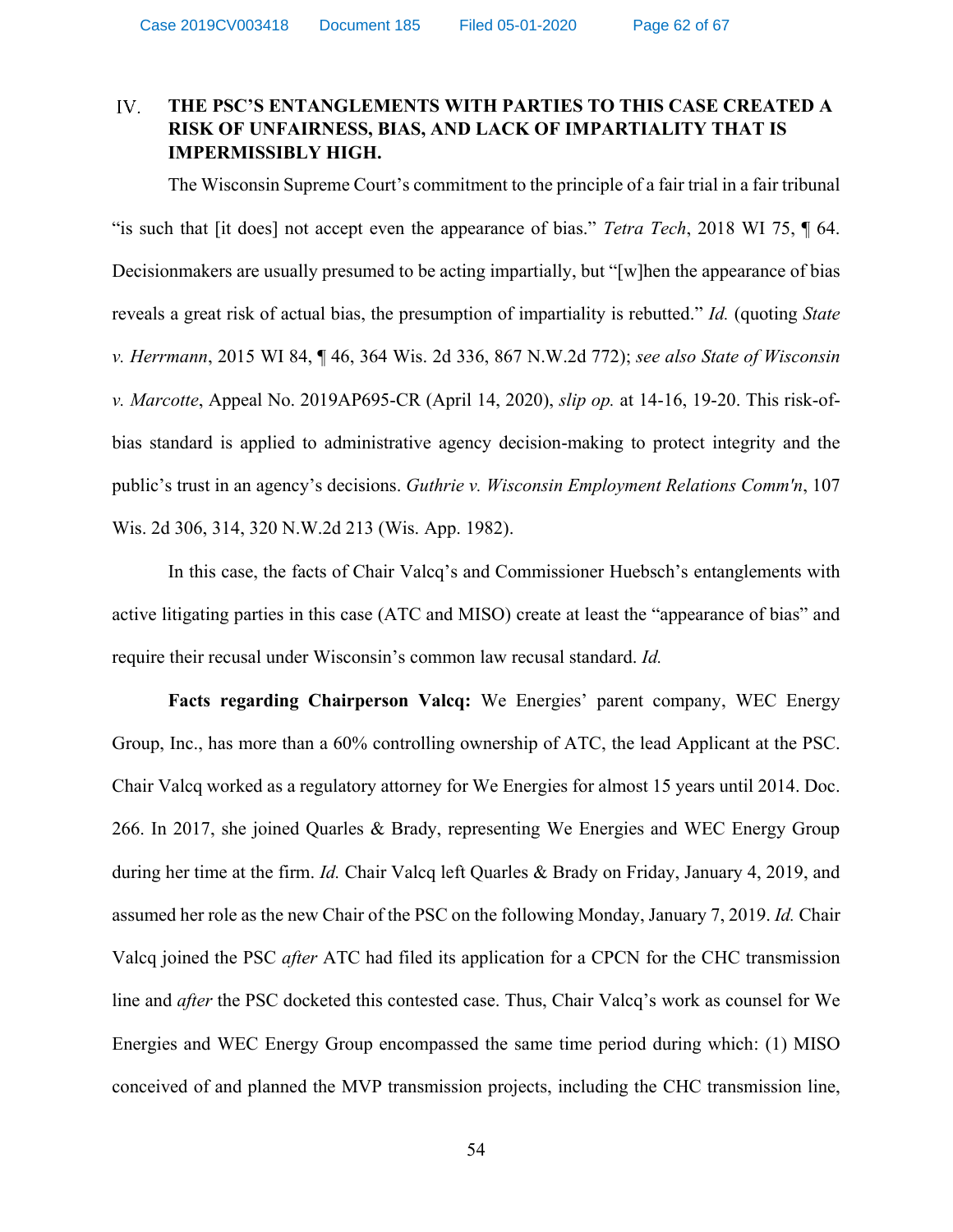and (2) ATC prepared and filed its Application for a CPCN that Chair Valcq ultimately voted to approve. In other words, Chair Valcq acted as both a lawyer and advisor to WEC Energy Group during the time the CHC line was proposed, and then as an adjudicator in approving that same transmission line. Chair Valcq has a duty to recuse herself when facts and circumstances would lead a reasonable person to question her ability to be unbiased and impartial. WI SCR 60.04(4). She refused to do so.

**Facts regarding Commissioner Huebsch:** MISO is a private entity owned by public utilities and transmission companies that operate in the MISO region, including ATC, Dairyland Power, ITC Midwest, and We Energies. Doc. 266. MISO intervened before the PSC in this CPCN case and actively litigated in support of the Applicants' desired CPCN for the CHC line. Even before the Applicants filed their CPCN application, MISO entered into a joint litigation and strategy agreement with ATC. [Doc. 266,](http://apps.psc.wi.gov/pages/viewdoc.htm?docid=376074) Ex. B.

In January 2019, PSC Commissioner Huebsch became a member of the MISO Advisory Committee, which advises the MISO Board and senior staff. [Doc. 266.](http://apps.psc.wi.gov/pages/viewdoc.htm?docid=376074) The record evidence and public documents show that Commissioner Huebsch engaged in regular meetings and *ex parte*  communications with MISO Board members and staff outside of the PSC hearing process at the same time that MISO was an active litigating party in the CPCN Docket 5-CE-146. *[Id.](http://apps.psc.wi.gov/pages/viewdoc.htm?docid=376074)* Documents posted on MISO's website demonstrate that Commissioner Huebsch attended at least three inperson MISO Advisory Council meetings during the pendency of or in proximity to this contested case in March 2018, March 2019, and June 2019, and likely in September 2019, where he was charged with helping to develop the meeting agenda. *[Id.](http://apps.psc.wi.gov/pages/viewdoc.htm?docid=376074)* The MISO Advisory Committee meetings and discussions also included representatives of ATC, ITC Midwest, WEC Energy Group, and other proponents of the CHC transmission line *while, at the same time, the contested case was*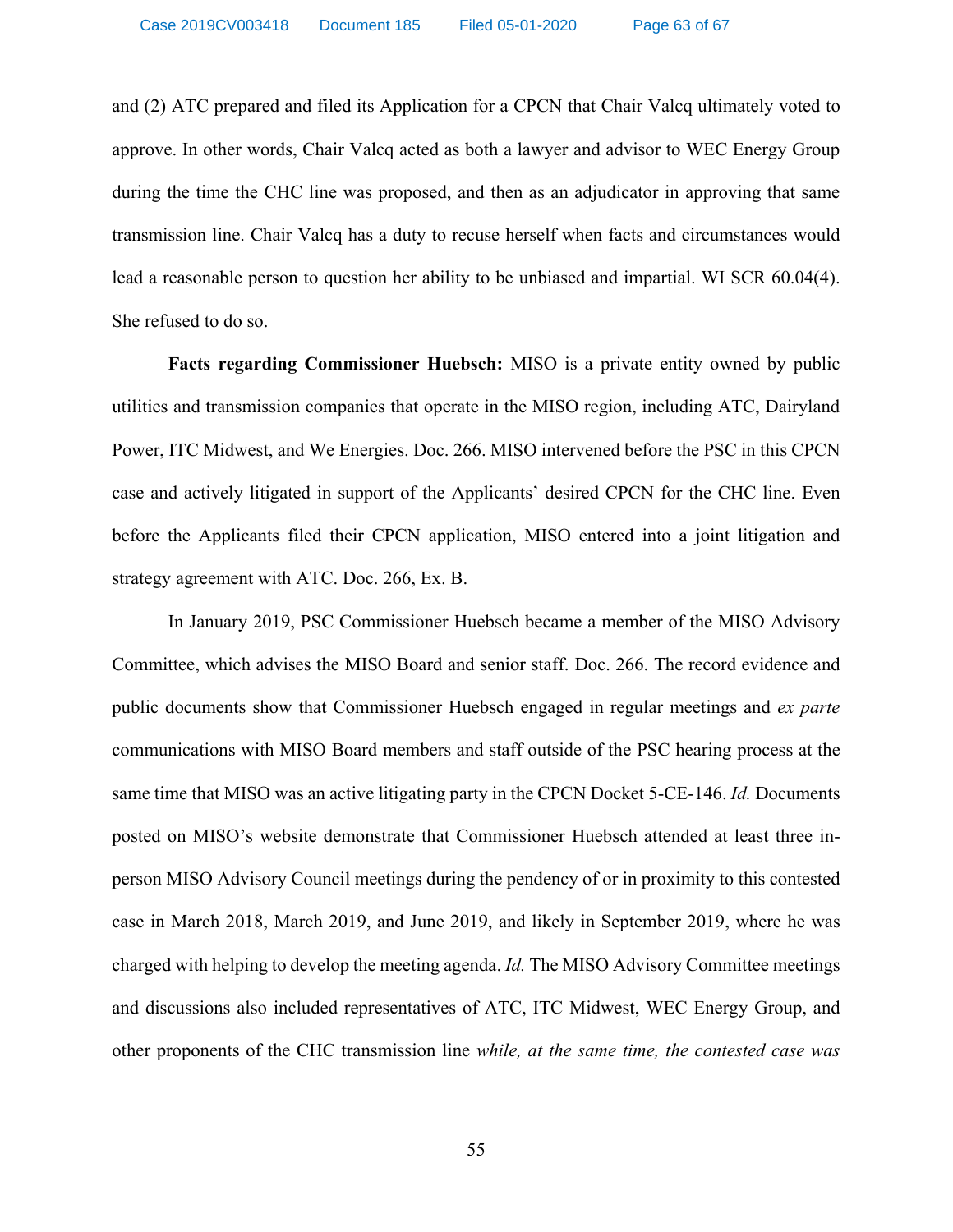*pending* before the PSC. *[Id.](http://apps.psc.wi.gov/pages/viewdoc.htm?docid=376074)* Documents posted on MISO's website demonstrate that at these MISO Advisory Committee meetings there were presentations and discussions on relevant, material contested facts and related issues that the parties were contemporaneously litigating before the PSC in the contested CPCN case. *[Id.](http://apps.psc.wi.gov/pages/viewdoc.htm?docid=376074)*

On August 20, 2019, at the PSC's first open meeting to discuss the evidentiary record in this contested CPCN case, Chair Valcq announced at the outset that Commissioner Huebsch would lead the Commissioners' deliberations because "Commissioner Huebsch is our delegated Commissioner for MISO and OMS" and "the project before us is due to MISO's MVP process." As an adjudicator, Commissioner Huebsch has a duty to recuse himself when the facts and circumstances are such that a reasonable person would question his ability to be impartial and without bias. *See* WI SCR 60.04(4). He failed to do so.

The PSC denied DALC/WWF's recusal motion because it concluded that the circumstances of Commissioner Huebsch and Chair Valcq's participation "complied with all applicable ethical and legal standards." [Doc. 19](http://apps.psc.wi.gov/pages/viewdoc.htm?docid=376391) at 86. But that is not the correct common law legal standard. Even if an administrative proceeding complies with the letter of all statutory and regulatory recusal standards, the *risk* or *appearance* of bias in an administrative proceeding may still be "impermissibly high." *Guthrie*, 111 Wis. 2d at 454. In *Guthrie* and *Tetra Tech*, the Wisconsin Supreme Court ruled that common law and state constitutional due process notions of fair process are violated in situations that present an intolerably high "appearance of bias," even when there is no reason "to question the agency's good faith." *Tetra Tech*, 2018 WI 75, ¶ 69. Wisconsin courts have recognized that *Guthrie* established "a common law duty of disqualification" that applies even to decisionmakers who are not subject to statutory ethics obligations. *Marris v. City of Cedarburg*, 176 Wis. 2d 14, 24 n.5, 498 N.W.2d 842 (1993).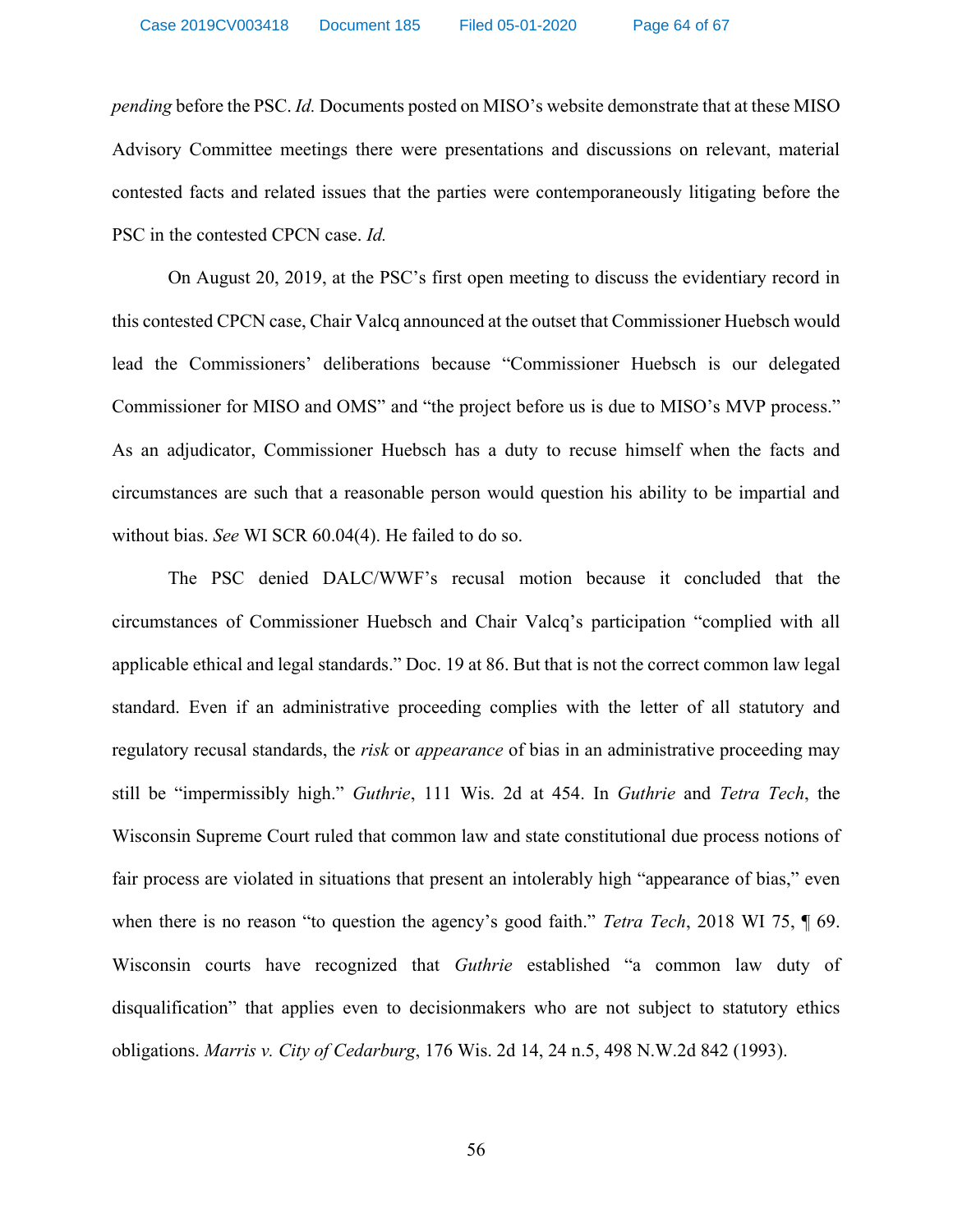Commissioner Huebsch's continued participation in meetings and extensive discussions with MISO Board members, MISO staff, and other parties to the CHC case outside of the hearing room created at least a "risk of bias" and lack of impartiality. *Tetra Tech*, 2018 WI 75, ¶ 64; *Guthrie*, 111 Wis. 2d at 454. Similarly, Chairperson Valcq's participation in the CPCN decision despite her long and extensive employment history for companies directly affiliated with ATC also creates an intolerably high risk of bias. This Court must vacate the Final Decision if it finds that the appearance or "risk" of bias or unfairness is "intolerably great." *Guthrie*, 111 Wis. 2d at 461.

Even if the Court does not vacate the CPCN on bias grounds, the unusual circumstances of this case, involving Commissioners' entanglements with the Applicants and other intervenors, provide yet another reason for the Court to undertake a "strict and demanding" review of the Final Decision. *See Transp. Oil Inc.*, 54 Wis. 2d at 265–66; *Tetra Tech*, 2018 WI 75, ¶¶ 63–64. The weight, if any, that is "due" the PSC's Final Order under Wis. Stat.  $\S$  227.57(10) is very low in light of the totality of these facts and circumstances. *Tetra Tech*, 2018 WI 75, ¶ 79 ("'[D]ue weight' is not a talisman" but depends on "the persuasiveness of the agency's perspective").

### **CONCLUSION AND REQUEST FOR RELIEF**

For the foregoing reasons, Petitioners Driftless Area Land Conservancy and Wisconsin

Wildlife Federation respectfully request that the Court:

1. Declare that the correctness of the action was impaired by material errors in procedure and by failures to follow prescribed procedure. Wis. Stat. § 227.57(4).

2. Declare that the PSC erroneously interpreted provisions of law and that correct interpretations could reasonably compel particular actions different from the approval of the Applicants' requested CPCN and other actions taken by the PSC. Wis. Stat. § 227.57(5).

3. Declare that the PSC impermissibly shifted the burden of proof in meeting multiple statutory standards from the Applicants to intervenors.

4. Declare that the PSC's Final Decision and decision-making process failed to comply with the Wisconsin's Certificate of Public Convenience and Necessity Law, Wis. Stat. § 196.491.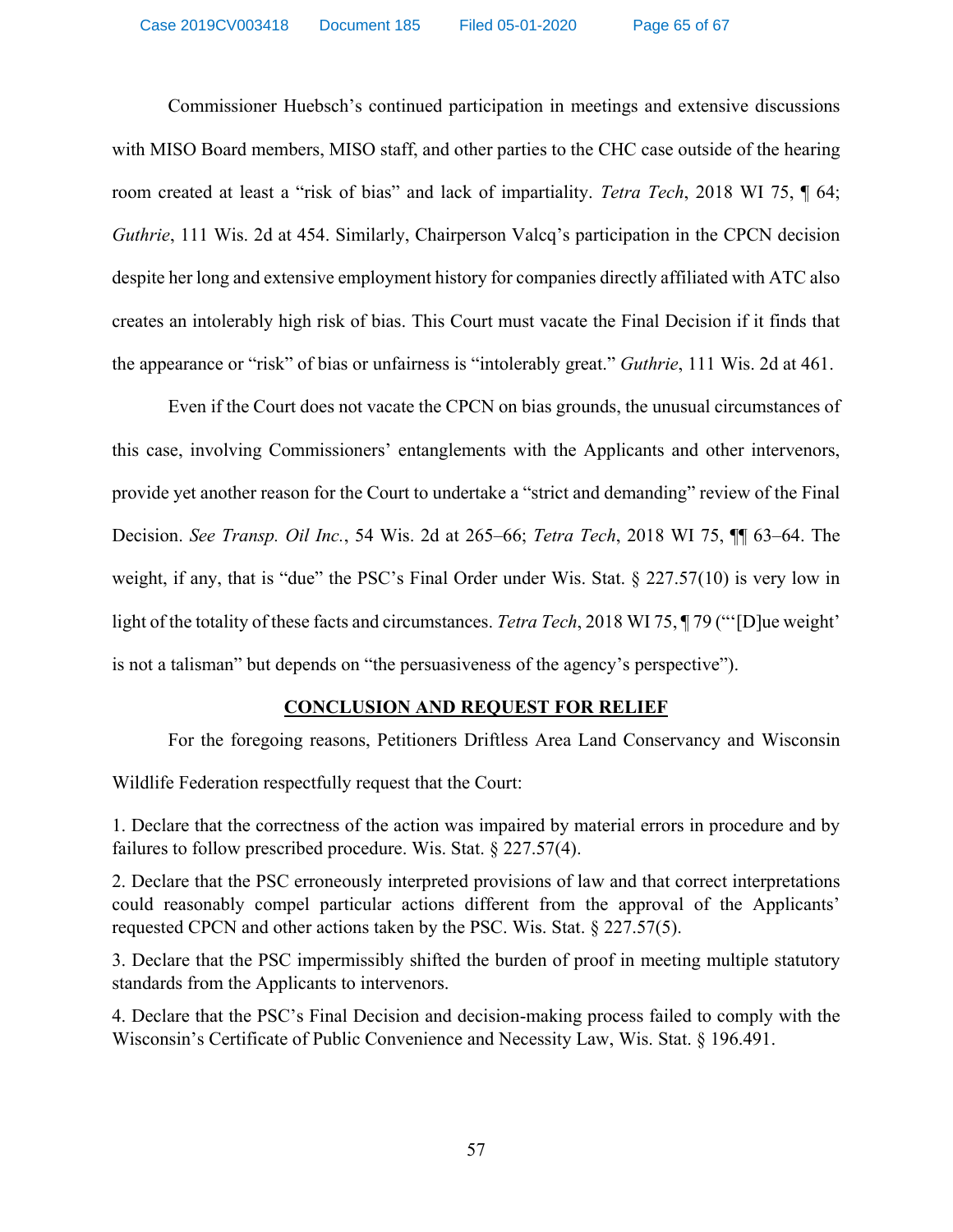5. Declare that the PSC's Final Decision and decision-making process failed to comply with the Wisconsin Energy Priorities Law, Wis. Stat. §§ 1.12 and 196.025(1).

6. Declare that the PSC's Final Decision and decision-making process failed to comply with the Wisconsin Environmental Policy Act, Wis. Stat. § 1.11.

7. Reverse and vacate the PSC's Final Decision granting the CPCN for the CHC transmission line until such time as:

a. the PSC conforms its analysis precisely to the statutes from which it derives power (*Mid-Plains Tel.,* 56 Wis. 2d at 786);

b. the PSC makes a separate and independent finding for each of the required statutory criteria (Wis. Stat. § 196.491(3)(d));

c. the PSC adequately explains its reasons for each required statutory finding (*Transp. Oil Inc.*, 54 Wis. 2d at 265–66);

d. the PSC holds Applicants to their legal burden of proving that their application meets each statutory factor for a CPCN rather than shifting the burden to other parties to conclusively prove the viability of alternatives (*Sterlingworth Condo. Ass'n, Inc.*, 205 Wis. 2d at 726);

e. the PSC complies with WEPA by producing an EIS that independently develops and describes a reasonable range of appropriate alternatives, including alternative river crossings that protect the Upper Mississippi River National Wildlife and Fish Refuge, and alternative transmission solutions based on higher-priority energy technologies (Wis. Stat. § 1.11(2));

f. the PSC provides all members of the public with an opportunity to file comments on the PSC's EIS as required by WEPA (Wis. Stat.  $\{1.11(2)(d)\}$ );

g. the PSC does not unlawfully limit the scope of its analysis under the Energy Priorities Law to one resource (energy conservation and efficiency) and requires Applicants to evaluate higher priority energy options that are cost-effective and technically feasible (Wis. Stat. §§ 1.12 and 196.025);

h. the PSC eliminates the circumstances creating an unreasonable risk of bias, lack of impartiality and conflicts of interest (*Guthrie*, 111 Wis. 2d at 457, 461); and

i. the PSC complies with all other applicable statutes, rules, and the instructions of this Court.

8. Award DALC/WWF's fees and costs pursuant to Wis. Stat. § 814.245.

9. Grant such further legal and equitable relief as the Court determines to be just, appropriate and necessary, and in the public interest.

Date: May 1, 2020

Respectfully submitted,

*/s/ Electronically Signed by Bradley D. Klein*